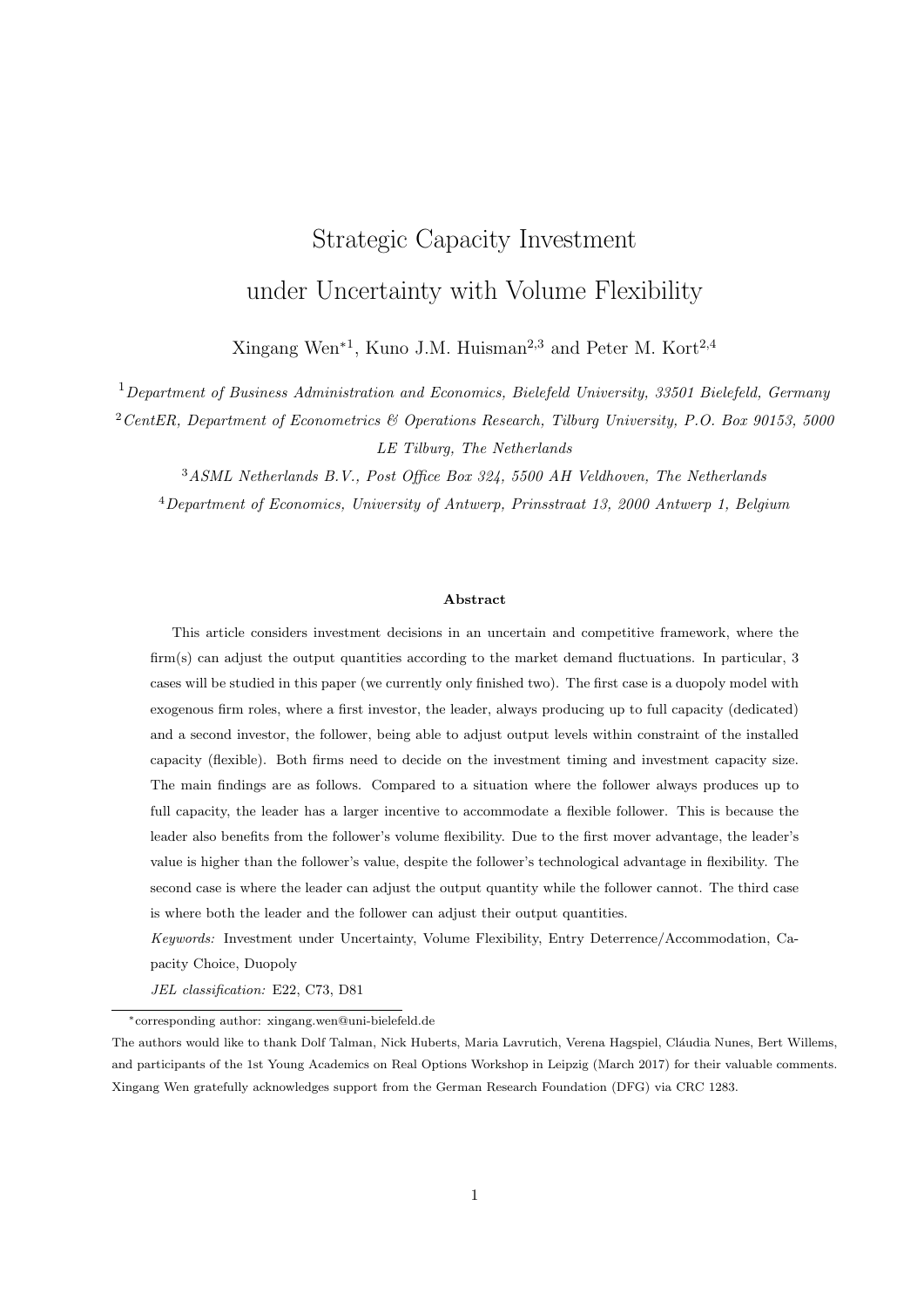# 1 Introduction

Uncertainty is a main characteristic of the business environment nowadays. The technology advancement has shortened product life cycles, increased product variety, and indulged more demanding consumers. This contributes to the uncertainty in consumer demand and poses challenges on the manufacturing firms. The ability to produce to the least cost is no longer enough. The capability to absorb demand fluctuations has become an important competitive issue. Flexibility is considered an adaptive response to the environmental uncertainty (Gupta and Goyal, 1989). Browne et al. (1984) have defined eight different flexibility types, among which, the volume flexibility is described as "the ability to operate an FMS (Flexible Manufacturing Systems) profitably at different production volumes." Later on, Sethi and Sethi (1990) further describe volume flexibility as "the ability to be operated profitably at different overall output levels." According to Beach et al. (2000), utilizing flexibility presents performance-related benefits. Numerous studies have supported the importance of volume flexibility (Jack and Raturi, 2002). For instance, Goyal and Netessine (2011) show that volume flexibility may help the firm combat the product demand uncertainty. In a monopolistic market, Hagspiel et al. (2016) and Wen et al. (2017) analyze the volume flexibility's influences on a monopolistic investor's investment decision and show that it increases the value of the investment. In a competitive setting, an important question for the investors would be how the volume flexibility influences investment decisions and the investors' strategic interactions.

This article considers volume flexibility in a homogenous good market. Demand is linear and subject to stochastic shocks, which follow a geometric Brownian motion process. There are two firms that decide on entering the market by investing in a production plant. More specifically, they have to decide about the investment timing and the investment capacity. As an extension to Huisman and Kort (2015), where the strategic interaction of two dedicated firms is studied, we plan to study several cases in order to gain insight about the volume flexibility. These cases, together with Huisman and Kort (2015) are summarized in the following table 1.

|                   | Dedicated Leader                             | Flexible Leader |
|-------------------|----------------------------------------------|-----------------|
|                   | Dedicated Follower   Huisman and Kort (2015) | Case 2          |
| Flexible Follower | Case 1                                       | Case 3          |

Table 1: Overview of the cases for exogenous firm roles

Case 1: exogenous duopoly with volume-dedicated leader and volume-flexible follower

Case 1 is such that, the first investor, the leader, has dedicated technology. The follower, i.e., the firm that invests secondly, has volume flexibility. The leader always produces up to capacity and has a first mover advantage. The follower can adjust output levels according to market demand. A surprising outcome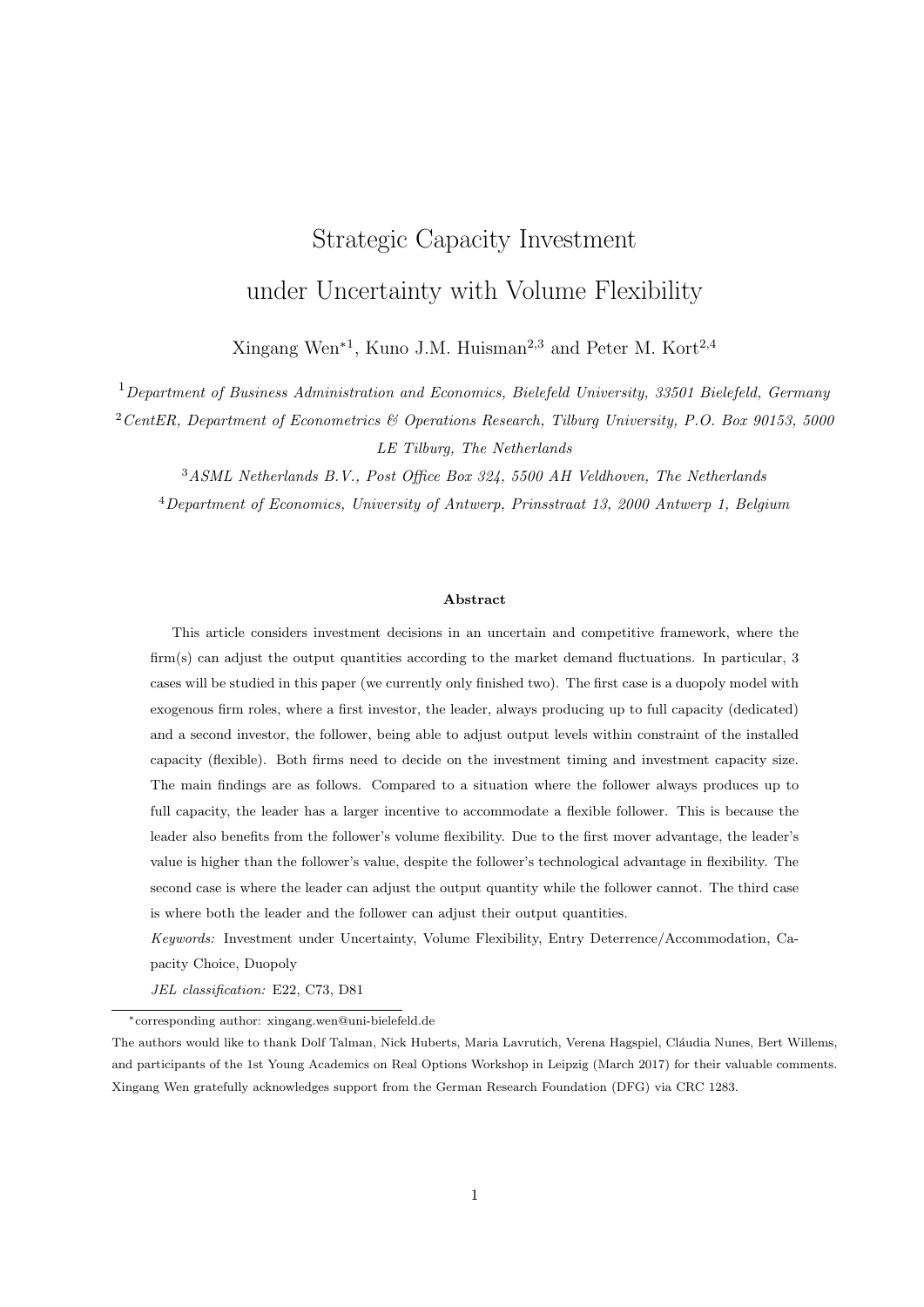is that, because the market price is affected by the follower's flexible output, the leader benefits from the follower's flexibility when market demand is low. This is because the follower reduces the output quantity in such a case. The analysis in this case starts with a market where no firms are active. Then two intervals on market demand are identified for the leader, with one interval where it is optimal to deter the entry of the flexible follower and the other one where it is optimal to accommodate the entry. We find that compared to a dedicated follower, the leader is less likely to deter a flexible follower. This is because when there is demand uncertainty, both the leader and the flexible follower tend to wait for more information about the future market and invest later. For the entry deterrence strategy, the leader has an incentive to overinvest to deter the entry of the follower<sup>1</sup>. Being dedicated and unable to the instant market demand, the leader is more vulnerable to the negative demand shocks. For the follower, the volume flexibility yields higher values and thus motivates to invest earlier compared with a dedicated follower. This results in a shorter monopoly period for the leader and diminishes the attractiveness of entry deterrence compared to the case where the follower is dedicated. Furthermore, compared to a dedicated follower, it is more likely for the leader to accommodate a flexible follower. For the accommodation strategy, the two firms invest at the same time, so the incentive to overinvest in order to deter the follower's entry disappears. The market price reacts to the follower's output adjustment, and this diminishes the leader's vulnerability to demand uncertainty. The incentive to overinvest in order to reduce the capacity size of the flexible follower and to benefit from the follower's output adjustment is still strong. This makes accommodation of the flexible follower more attractive to the leader.

We also find that in a fast growing market, the flexible follower produces below capacity right after investment. While in a slowly growing or shrinking market, the flexible follower produces up to capacity right after investment. In the intermediate case, the flexible follower produces up to capacity right after investment when uncertainty is low and below capacity when uncertainty is high. These findings are the same as that for the flexible monopolist by Wen et al. (2017). The strategic interactions between the leader and the flexible follower do not influence these results. Moreover, there is "free riding"on the follower's flexibility since the volume flexibility affects market prices, and thus enlarges the profitability of the leader. So, the flexible follower cannot fully capture the innovative benefits from the technology advancement. However, this does not diminish the follower's incentive to invest in the volume flexibility technology, because it still generates a larger value for the follower regardless the leader chooses and entry deterrence or entry accommodation strategy.

Case 2: exogenous duopoly with volume-flexible leader and volume-dedicated follower

Case 3: exogenous duopoly with volume-flexible leader and volume-flexible follower

 $1$ Overinvesting refers to that a firm invests more capacity as the first investor than when investing simultaneously with the other firm at a predetermined point of time.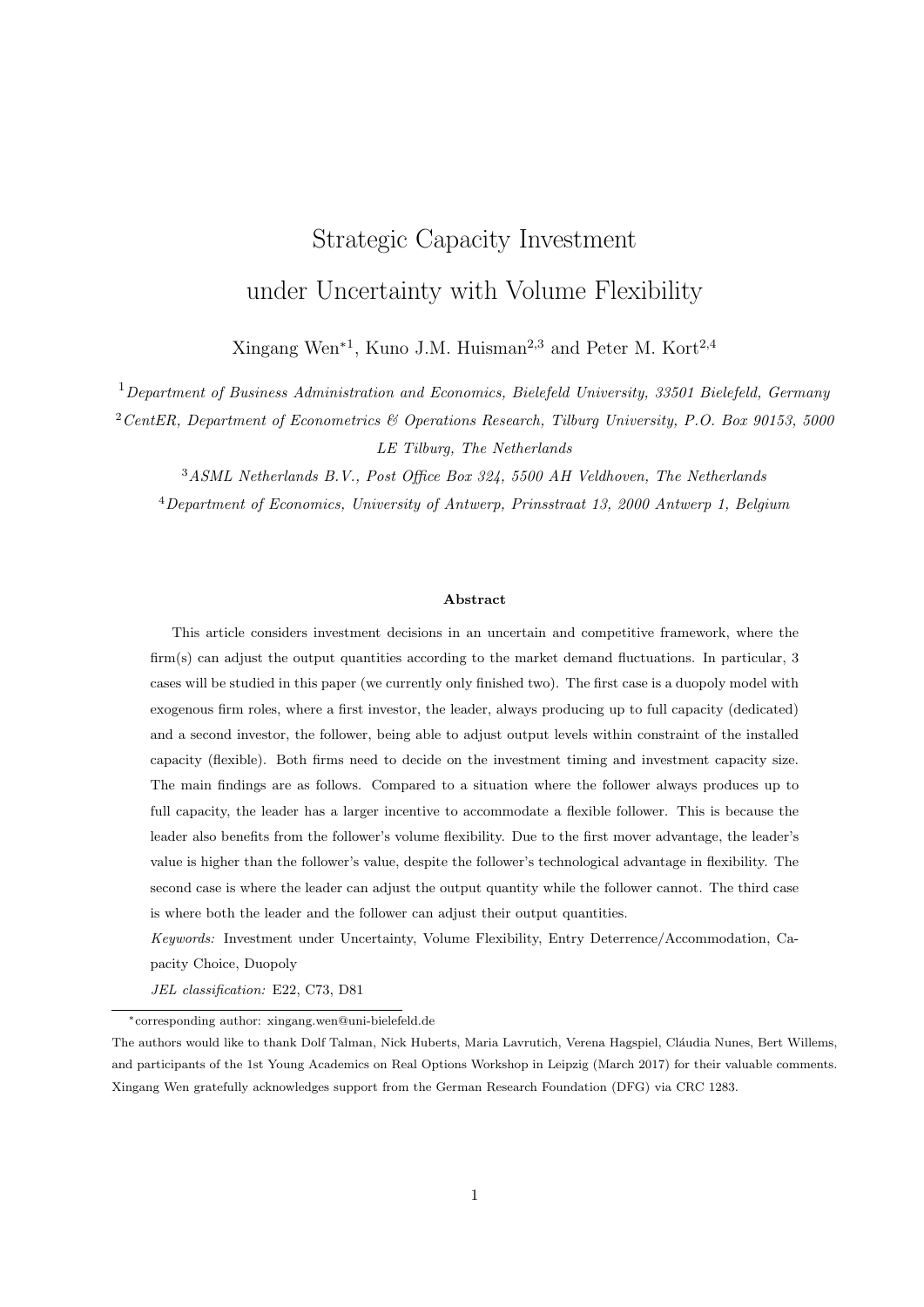# 2 Dedicated leader and flexible follower

## 2.1 Model Setup

Consider a framework where two firms can invest in production capacity to enter a market or serve a particular demand. Of the two firms, the follower (second investor) has volume flexibility technology and adjust output levels up to the installed capacity after the investment. The leader (first investor) has no such technology and can only produce at full capacity level. Denote by  $K_D$  0 and  $K_F$  0 the capacity of the dedicated leader and the flexible follower, respectively. For both firms, the unit cost for capacity investment is  $\delta > 0$  and the unit cost for production is  $c > 0$ . The price at time t 0 is  $p(t)$ , given by the inverse demand function

$$
p(t) = X(t) \left[1 \quad \gamma (q_D(t) + q_F(t))\right],
$$

where  $\gamma > 0$  is a constant,  $q_D(t)$ , equal to  $K_D$ , and  $q_F(t)$ , no larger than  $K_F$ , denote the production output for the dedicated and flexible firm at time t, respectively, and the uncertainty in demand,  $fX(t)/t = 0g$ , follows a geometric Brownian Motion (GBM) process

$$
dX(t) = \alpha X(t)dt + \sigma X(t)dW_t,
$$

in which  $X(0) > 0$ ,  $\alpha$  is the trend parameter,  $\sigma > 0$  is the volatility parameter, and  $dW_t$  is the increment of a Wiener process. The inverse linear demand function has among others been adopted by Pindyck (1988) and Huisman and Kort (2015). Both firms are risk neutral and have a discount rate of r, which is assumed to be larger than  $\alpha$ , the trend of GBM  $X(t)$ . This is to prevent that it is optimal for the firms to always delay the investment (see Dixit and Pindyck, 1994). From now on I drop the argument of time whenever there can be no misunderstanding.

# 2.2 Flexible Follower's Optimal Investment Decision

The leader is assumed to be already in the market when the flexible follower makes investment decisions. Given  $X(t) = X$  and the leader's investment capacity  $K_D$ , denote  $\pi_F(X, K_D, K_F)$  as the profit for the flexible follower after investing in capacity  $K_F$ . The follower is flexible and can adjust its output quantity between 0 and the invested capacity  $K_F$ . The output maximizes the follower's profit flow, which is equal to

$$
\pi_F(X, K_D, K_F) = \max_{0 \ q_F \ K_F} fX \left[1 \quad \gamma(K_D + q_F)\right] \quad c g q_F.
$$

Given  $0$  K<sub>D</sub> <  $1/\gamma$ , the optimal output level for the follower is

$$
q_F(X, K_D, K_F) = \begin{cases} 0 & 0 < X < \frac{c}{1 - \gamma K_D}, \\ \frac{X - c}{2\gamma X} & \frac{K_D}{2} & X - \frac{c}{1 - \gamma K_D} \text{ and } K_F > \frac{X - c}{2\gamma X} & \frac{K_D}{2}, \\ K_F & X - \frac{c}{1 - \gamma K_D} \text{ and } K_F - \frac{X - c}{2\gamma X} & \frac{K_D}{2}. \end{cases}
$$
(1)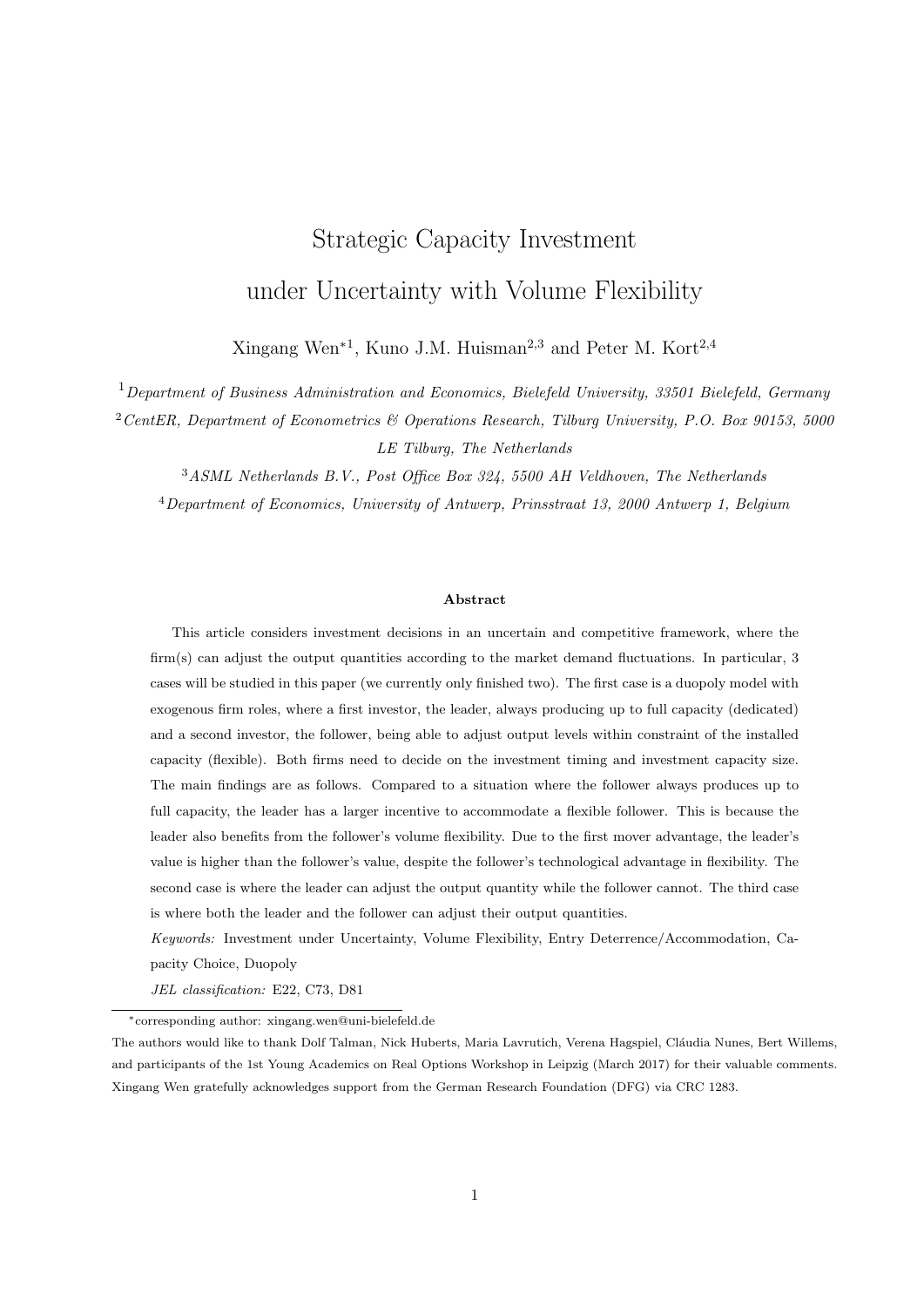The corresponding profit flow is given by

$$
\pi_F(X, K_D, K_F) = \begin{cases}\n0 & 0 < X < \frac{c}{1 - \gamma K_D}, \\
\frac{(X - c - \gamma X K_D)^2}{4\gamma X} & X - \frac{c}{1 - \gamma K_D} \text{ and } K_F > \frac{X - c}{2\gamma X} - \frac{K_D}{2}, \\
(X - c - \gamma X K_D) K_F & K_F^2 \gamma X & X - \frac{c}{1 - \gamma K_D} \text{ and } K_F - \frac{X - c}{2\gamma X} - \frac{K_D}{2}.\n\end{cases}
$$
\n(2)

The flexible follower's investment decision is solved as an optimal stopping problem and can be formalized as

$$
\sup_{T=0,K_F=0} E\left[\int_T^{\tau} \pi_F(X(t),K_D,K_F) \exp(-rt)dt - \delta K_F \exp(-rT)\middle| X(0)\right],
$$

conditional on the available information at time 0, where  $T$  is the time when the flexible follower invests, and  $K_F$  is the acquired capacity at time T. Denote by  $V_F(X, K_D, K_F)$  the value for the flexible follower, and it satisfies the Bellman equation

$$
rV_F = \pi_F + \frac{1}{dt}E[dV_F].
$$
\n(3)

Applying Ito's Lemma, substituting and rewriting lead to the following differential equation (see also, e.g., Dixit and Pindyck (1994))

$$
\frac{1}{2}\sigma^2 X^2 \frac{\partial^2 V_F(X, K_D, K_F)}{\partial X^2} + \alpha X \frac{\partial V_F(X, K_D, K_F)}{\partial X} \quad rV_F(X, K_D, K_F) + \pi_F(X, K_D, K_F) = 0. \tag{4}
$$

Substituting (2) into (4) and employing value matching and smooth pasting for  $X = c/(1 - \gamma K_D)$  and  $X = c/(1 - \gamma K_D - 2\gamma K_F)$  yield the follower's value after investment as given by

$$
V_F(X, K_D, K_F) = \begin{cases} L(K_D, K_F) X^{\beta_1} & 0 < X < \frac{c}{1 - \gamma K_D}, \\ M_1(K_D, K_F) X^{\beta_1} + M_2(K_D) X^{\beta_2} & K_1 + \frac{(1 - \gamma K_D)^2 X}{4 \gamma (r - \alpha)} & \frac{c(1 - \gamma K_D)}{2 \gamma r} + \frac{c^2}{4 \gamma X (r + \alpha - \sigma^2)} & X - \frac{c}{1 - \gamma K_D} \text{ and } K_F > \frac{X - c}{2 \gamma X} & \frac{K_D}{2}, \\ N(K_D, K_F) X^{\beta_2} & \frac{cK_F}{r} + \frac{X K_F(1 - \gamma K_D - \gamma K_F)}{r - \alpha} & X - \frac{c}{1 - \gamma K_D} \text{ and } K_F - \frac{X - c}{2 \gamma X} & \frac{K_D}{2}, \\ 0, & (5) \end{cases}
$$

in which

$$
\beta_1 = \frac{1}{2} \quad \frac{\alpha}{\sigma^2} + \sqrt{\left(\frac{1}{2} \quad \frac{\alpha}{\sigma^2}\right)^2 + \frac{2r}{\sigma^2}} > 1,\tag{6}
$$

$$
\beta_2 = \frac{1}{2} \quad \frac{\alpha}{\sigma^2} \quad \sqrt{\left(\frac{1}{2} \quad \frac{\alpha}{\sigma^2}\right)^2 + \frac{2r}{\sigma^2}} < 1. \tag{7}
$$

The expressions of  $L(K_D, K_F)$ ,  $M_1(K_D, K_F)$ ,  $M_2(K_D)$ ,  $N(K_D, K_F)$  can be found in Appendix A.1. If  $K_D = 0$ , the model reduces to the monopoly case.

The follower does not produce right after the investment for  $0 < X < c/(1 - \gamma K_D)$ . Thus,  $L(K_D, K_F) X^{\beta_1}$ is positive and represents the option value to start producing in the future as soon as X reaches  $c/(1 \gamma K_D)$ .  $M_1(K_D, K_F)X^{\beta_1}$  is negative and corrects for the fact that if X reaches  $c/(1-\gamma K_D - 2\gamma K_F)$ , the follower's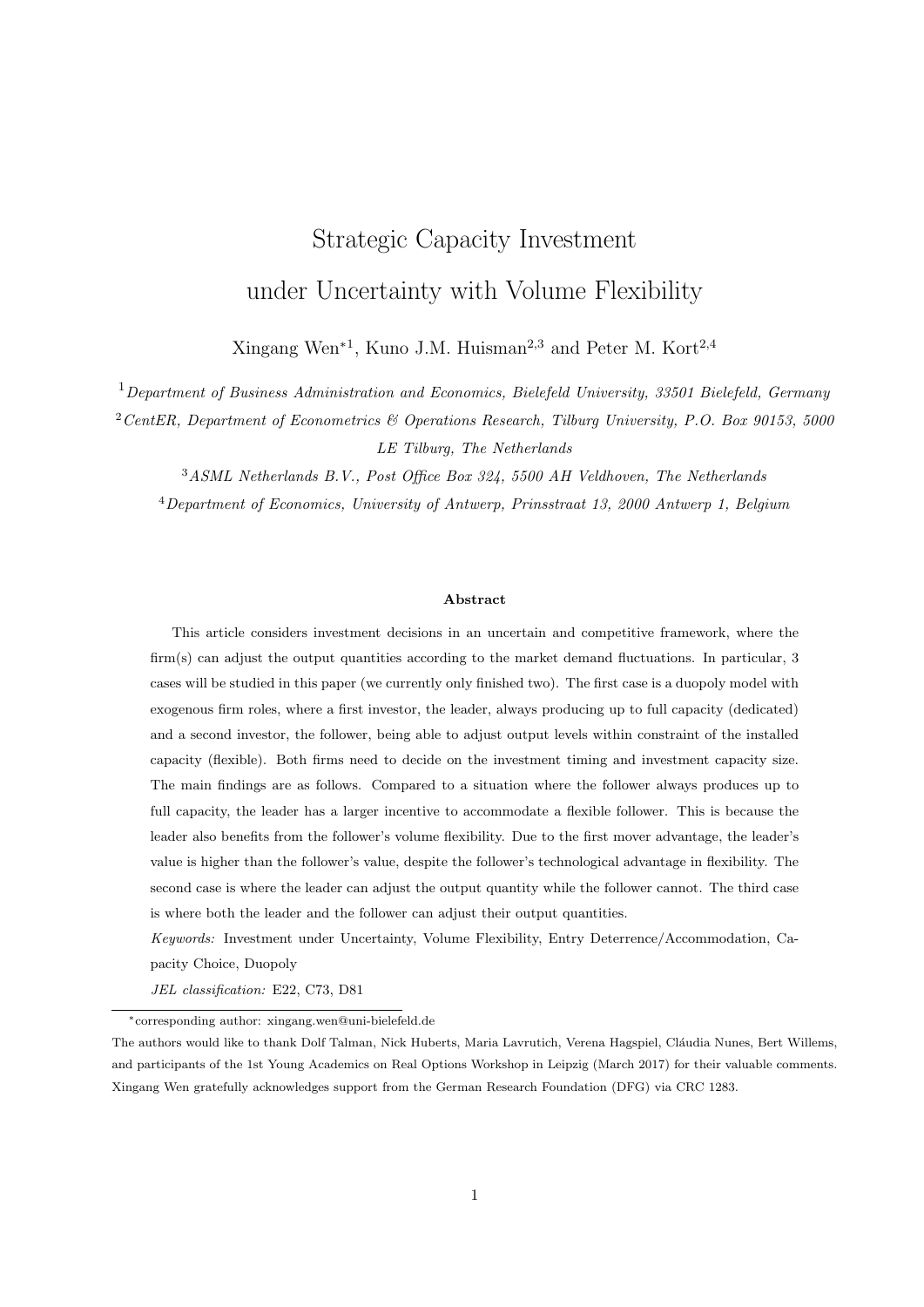output will be constrained by the installed capacity level.  $M_2(K_D)X^{\beta_2}$  has both a negative and a positive effect. The negative effect corrects for the positive quadratic form of cash flows even when  $X$  drops below  $c/(1 - \gamma K_D)$ . The positive effect comes from the option that the follower would temporarily suspend production for a too small market demand. When  $\sigma^2 < r + \alpha$ , the negative effect dominates the positive effect, and if  $\sigma^2 > r + \alpha$  the positive effect dominates<sup>2</sup>.  $N(K_D, K_F)X^{\beta_2}$  is positive and describes the option value that if demand decreases, i.e., X drops below  $c/(1 \gamma K_D - 2\gamma K_D)$ , the follower produces below full capacity. The optimal investment decision is found in two steps. First, given  $K_D$  and the level of  $X$ , the optimal value of  $K_F$  is found by maximizing  $V_F(X, K_D, K_F)$   $\delta K_F$ , which yields  $K_F(X, K_D)$ . Second, the optimal investment threshold  $X_F(K_D)$  for the follower can be derived. The two steps are summarized in the following proposition, where

$$
F(\beta) = \frac{2\beta}{r} \frac{\beta}{r} \frac{1}{\alpha} \frac{\beta+1}{r+\alpha \sigma^2}.
$$
 (8)

and  $\bar{\sigma}$  is such that

$$
\bar{\sigma}^2 = \frac{2(\Lambda - \alpha^2)(2r - \alpha) + 4\sqrt{r\Lambda(\Lambda - \alpha^2)(r - \alpha)}}{\Lambda (2r - \alpha)^2},
$$
\n(9)

with  $\Lambda = \begin{pmatrix} \frac{2\delta r(r-\alpha) - \alpha c}{c} \end{pmatrix}$  $\left(\frac{\alpha}{c}\right)^2$ .  $\bar{\sigma} > 0$  is a value of the drift parameter that determines if the follower produces below or up to capacity right after investment.  $\bar{\sigma}$  is only defined for  $r - c/\delta < \alpha - \delta r^2/(c + \delta r)$ .

**Proposition 1** Given that the dedicated firm has already invested capacity  $K_D \supseteq [0, 1/\gamma)$ , there are two possibilities for the follower's investment decisions:

1. Suppose  $\alpha > \delta r^2/(c + \delta r)$ , or both  $r - c/\delta < \alpha$   $\delta r^2/(c + \delta r)$  and  $\sigma > \bar{\sigma}$ . The follower produces below capacity right after investment. For any X c/(1  $\gamma K_D$ ), the optimal capacity  $K_F(X, K_D)$ that maximizes  $V(X, K_D, K_F)$   $\delta K_F$  is given by

$$
K_F(X, K_D) = \frac{1}{2\gamma} \left( 1 \quad \gamma K_D \quad \frac{c}{X} \left[ \frac{2\delta \left( \beta_1 \quad \beta_2 \right)}{c \left( 1 + \beta_1 \right) F \left( \beta_2 \right)} \right]^{\frac{1}{\beta_1}} \right),\tag{10}
$$

and the optimal investment threshold  $X_F(K_D)$  satisfies

$$
\frac{c(1-\gamma K_D)F(\beta_1)}{4\gamma \beta_1} \left(\frac{X(1-\gamma K_D)}{c}\right)^{\beta_2} + \frac{1}{4\gamma} \left[\frac{\beta_1}{\beta_1} \frac{1}{r} \frac{X(1-\gamma K_D)^2}{r} - \frac{2c(1-\gamma K_D)}{r} + \frac{\beta_1 + 1}{\beta_1} \frac{c^2}{X(r+\alpha - \sigma^2)}\right] \delta K_F(X, K_D) = 0.
$$
 (11)

If  $X(0) < X_F(K_D)$ , then the optimal capacity of the follower is  $K_F(K_D) = K_F(X_F(K_D), K_D)$ . If  $X(0)$  $(K_D)$ , then the follower invests at  $t = 0$  with capacity  $K_F(K_D) = K_F(X(0), K_D)$ .

 $2$ Compared to Hagspiel et al. (2016), the dominance of positive and negative effect can be determined in this paper. This is probably due to the fact that I adopt a multiplicative inverse demand structure, and they study an additive inverse demand function.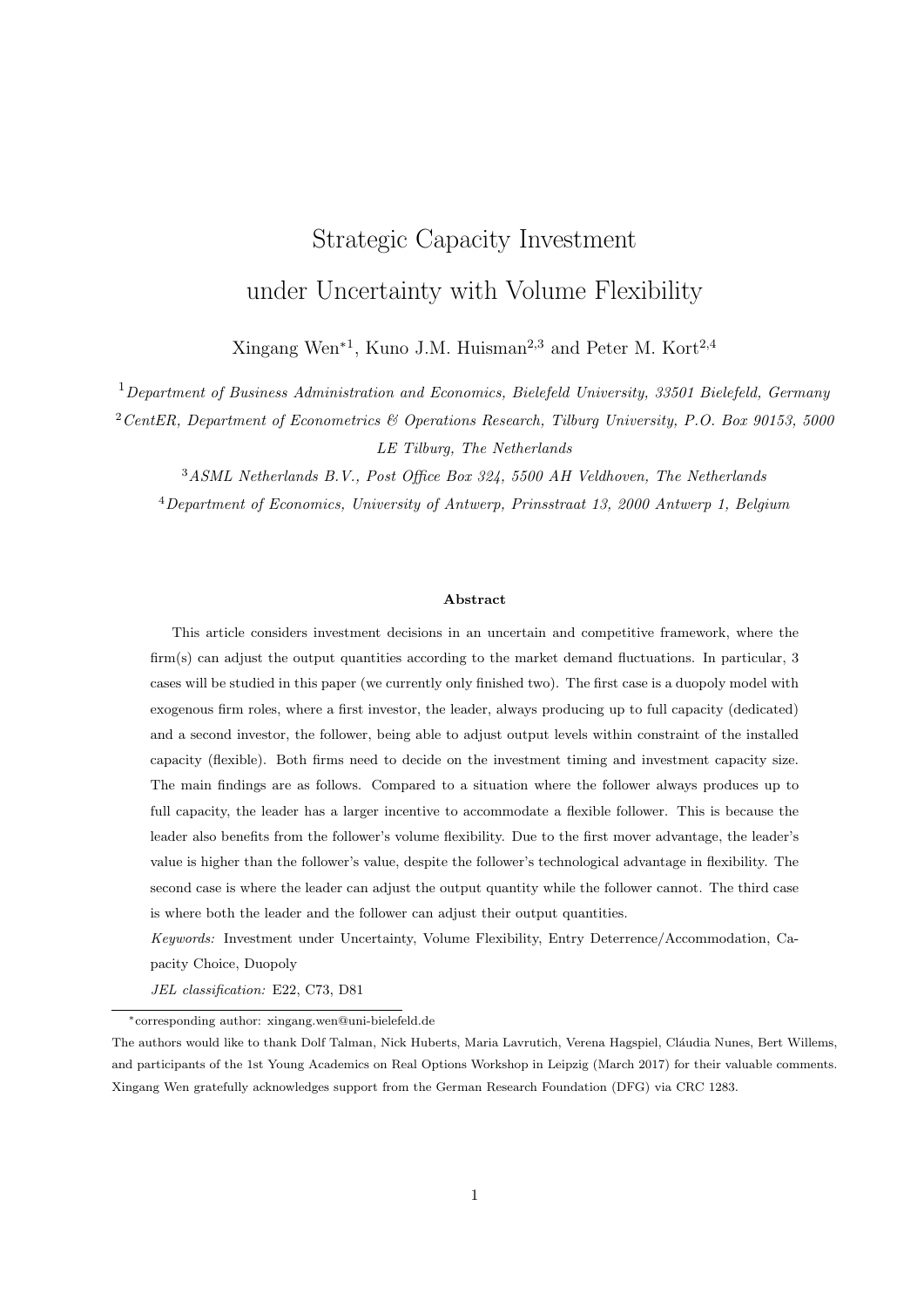2. Suppose  $\alpha$  r c/ $\delta$ , or both r c/ $\delta < \alpha$   $\delta r^2/(c + \delta r)$  and  $\sigma$   $\bar{\sigma}$ . Then the follower produces up to capacity right after investment. For any X c/(1  $\gamma K_D$ ), the optimal capacity  $K_F(X, K_D)$  satisfies

$$
\frac{c\left(1+\beta_2\right)F\left(\beta_1\right)}{2\left(\beta_1-\beta_2\right)}\left(\frac{X(1-2\gamma K_F-\gamma K_D)}{c}\right)^{\beta_2}+\frac{X(1-2\gamma K_F-\gamma K_D)}{r-\alpha}-\frac{c}{r}-\delta=0,\qquad(12)
$$

and the optimal investment threshold  $X_F(K_D)$  satisfies

$$
\frac{cF(\beta_1)}{4\gamma\beta_1} \left(\frac{X}{c}\right)^{\beta_2} \left((1 - \gamma K_D)^{1+\beta_2} \quad (1 - 2\gamma K_F \quad \gamma K_D)^{1+\beta_2}\right) \n+ \frac{(\beta_1 - 1)X}{\beta_1} \frac{K_F}{r} \frac{\gamma K_D K_F}{\gamma \alpha} \frac{\gamma K_F^2}{r} \frac{cK_F}{\delta K_F} \quad \delta K_F = 0,
$$
\n(13)

with  $K_F = K_F(X, K_D)$ . If  $X(0) < X_F(K_D)$ , then the optimal capacity of the follower is  $K_F(K_D)$  $K_F(X_F(K_D), K_D)$ . If  $X(0)$   $X_F(K_D)$ , then the follower invests at  $t = 0$  with capacity  $K_F(K_D) =$  $K_F(X(0), K_D)$ .

From Proposition 1, the influence of the leader's investment capacity on the follower's investment decision is concluded in Corollary 1. Their proof can be found in Appendix A.2 and A.3.

**Corollary 1** The dedicated leader's capacity level  $K_D$  influences the follower's investment decision such that if the leader invests more, then the follower invests later and invests less.

This result is intuitive because the leader always produces up to capacity after investment, and the more the leader invests, the smaller market share is left for the flexible follower. When deciding on the capacity, the follower takes the future market demand into consideration. Thus, a smaller market share decreases the follower's investment capacity. Moreover, given the current market demand level, the market price decreases if the leader invests more. This would lower the follower's potential profits and delay the follower's entry because the follower prefers to wait for a higher market price.

## 2.3 Dedicated Leader's Optimal Investment Decision

The leader also takes the follower's decisions into consideration when deciding on the market entry. Suppose the leader invests at t with capacity size  $K_D$  and  $X(t) = X$ . Corollary 1 shows that the leader's capacity influences the follower investment timing. Assume there exists a capacity size for the leader,  $\tilde{K}_D(X)$ , such that the follower's optimal threshold satisfies  $X_F(\hat{K}_D) = X$ , and when the follower produces below capacity right after investment,  $\hat{K}_D(X)$  can be derived from (11) as to satisfy

$$
\frac{c(1 - \gamma K_D)F(\beta_1)}{2\beta_1} \left(\frac{X(1 - \gamma K_D)}{c}\right)^{\beta_2} + \frac{\beta_1}{2\beta_1} \frac{X(1 - \gamma K_D)^2}{r \alpha} \frac{c(1 - \gamma K_D)}{r} + \frac{\beta_1 + 1}{2\beta_1} \frac{c^2}{X(r + \alpha - \sigma^2)}
$$

$$
\delta(1 - \gamma K_D) + \frac{c\delta}{X} \left(\frac{2\delta(\beta_1 - \beta_2)}{c(1 + \beta_1)F(\beta_2)}\right)^{\frac{1}{\beta_1}} = 0. \quad (14)
$$

From Corollary 1 it can be concluded that if  $K_D$   $\hat{K}_D(X)$ , then  $X$   $X_F(K_D)$ , implying that the follower invests at the same time with the leader. If  $K_D > \hat{K}_D(X)$ , then  $X < X_F(K_D)$ , implying that the follower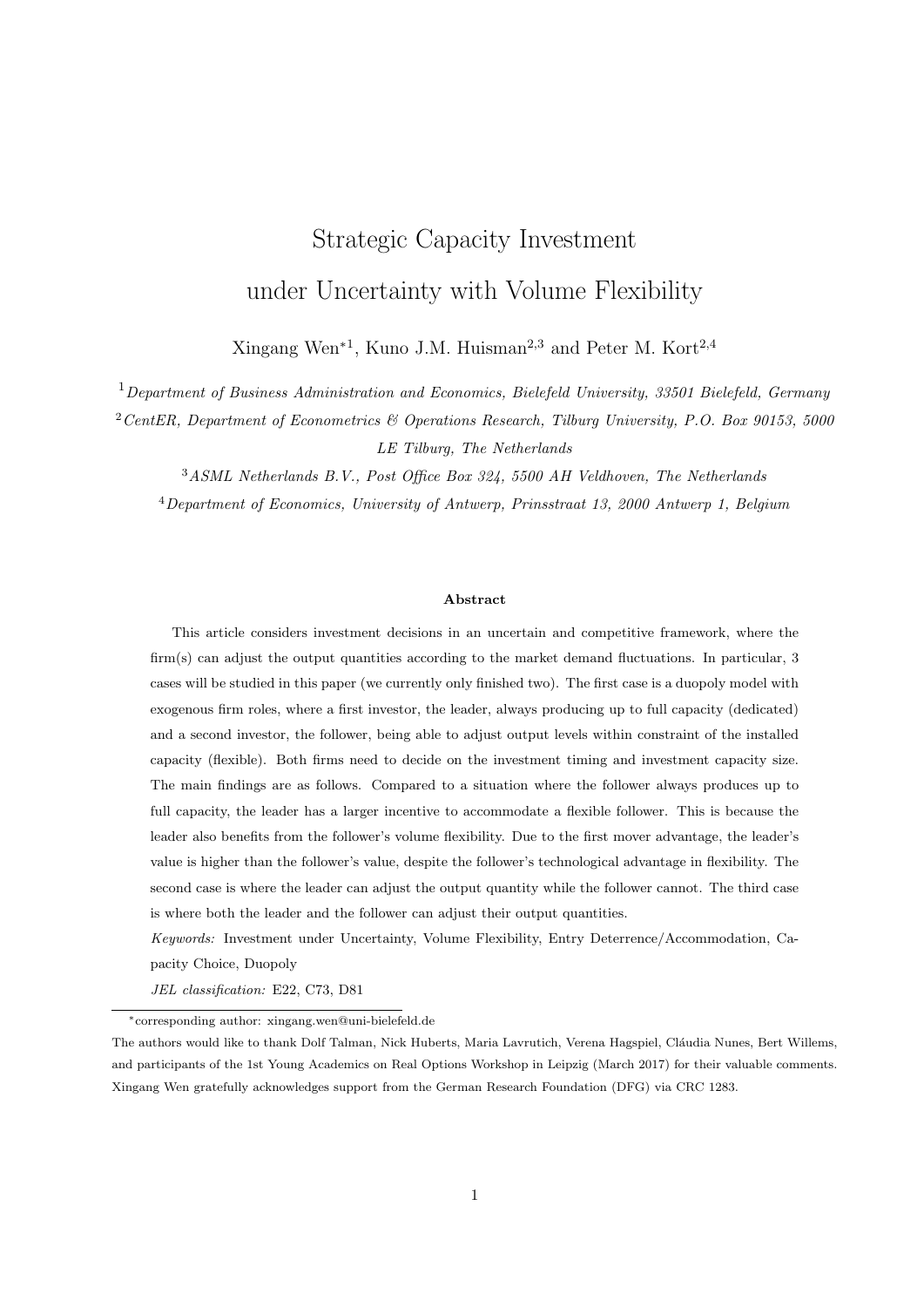invests later than the leader. The former corresponds to the leader's entry accommodation strategy and the latter corresponds to the entry deterrence strategy, as described by Huisman and Kort (2015). In the following analysis, the leader's entry accommodation and entry deterrence strategy are characterized as the local optimum for the leader's value maximization problem given by

$$
\sup_{K_D} E\left[\int\limits_0^T (K_D(1 \ \gamma K_D)X(t) \ c_D K_D)e^{-rt}dt\right] + \int\limits_T^1 (K_D(1 \ \gamma K_D \ \gamma q_F(X, K_D, K_F))X(t) \ c_D K_D)e^{-rt}dt \ \delta_D K_D\right]X(0) = X\Bigg],
$$

where T is the moment that the flexible follower invests. Note that  $T > 0$  under the entry deterrence strategy and  $T = 0$  under the entry accommodation strategy.

The leader's investment value is generated by the leader's profit flow. Before the follower's entry, the leader is the only producer in the market. After the follower's entry, both firms are active in the market. The follower might not produce, produce below, and produces up to capacity after investment. Thus there are three cases for the leader's profit flow. For the given GBM level X and the leader's capacity size  $K_D$ , the leader's profit flow  $\pi_D(X, K_D)$  is given by

$$
\pi_D(X, K_D) = \begin{cases}\nK_D(1 \quad \gamma K_D)X & c_D K_D & \text{if } 0 < X < \frac{c}{1 - \gamma K_D}, \\
\frac{K_D}{2}(X \quad \gamma X K_D + c \quad 2c_D) & \text{if } X & \frac{c}{1 - \gamma K_D} \text{ and } K_F(K_D) > \frac{X - c}{2\gamma X} \\
X K_D[1 \quad \gamma (K_D + K_F(K_D))] & c_D K_D & \text{if } X & \frac{c}{1 - \gamma K_D} \text{ and } K_F(K_D) & \frac{X - c}{2\gamma X} & \frac{K_D}{2}.\n\end{cases}
$$

Applying Ito's Lemma, substituting and rewriting leads to the following differential equation (see, e.g., Dixit and Pindyck (1994))

$$
\frac{1}{2}\sigma^2 X^2 \frac{\partial^2 V_D(X, K_D)}{\partial X^2} + \alpha X \frac{\partial V_D(X, K_D)}{\partial X} \quad rV_D(X, K_D) + \pi_D(X, K_D) = 0.
$$

Substituting  $\pi_D$  into this differential equation and employing value matching and smooth pasting at X =  $c/(1 \gamma K_D)$  and  $X = c/(1 \gamma K_D 2 \gamma K_F(K_D))$  give the value of the leader after the follower's investment as

$$
V_D(X, K_D) = \begin{cases} L(K_D)X^{\beta_1} + \frac{K_D(1 - \gamma K_D)}{r - \alpha}X & \frac{c_D K_D}{r} \quad \text{if } 0 & X < \frac{c}{1 - \gamma K_D}, \\ M_1(K_D)X^{\beta_1} + M_2(K_D)X^{\beta_2} \\ + \frac{X K_D(1 - \gamma K_D)}{2(r - \alpha)} + \frac{(c - 2c_D)K_D}{2r} & \text{if } X & \frac{c}{1 - \gamma K_D} \text{ and } K_F(K_D) > \frac{X - c}{2\gamma X} & \frac{K_D}{2}, \\ N(K_D)X^{\beta_2} & \frac{c_D K_D}{r} \\ + \frac{K_D(1 - \gamma K_D - \gamma K_F(K_D))}{r - \alpha}X & \text{if } X & \frac{c}{1 - \gamma K_D} \text{ and } K_F(K_D) & \frac{X - c}{2\gamma X} & \frac{K_D}{2}. \end{cases} \tag{15}
$$

The derivation and expressions of  $L(K_D)$ ,  $\mathcal{M}_1(K_D)$ ,  $\mathcal{M}_2(K_D)$ ,  $\mathcal{N}(K_D)$ , and their signs can be found in Appendix A.4. For  $0 \tX < c/(1 \gamma K_D)$ , the demand is so low that the follower's production is temporarily suspended. However, the dedicated leader still produces at full capacity. In the leader's value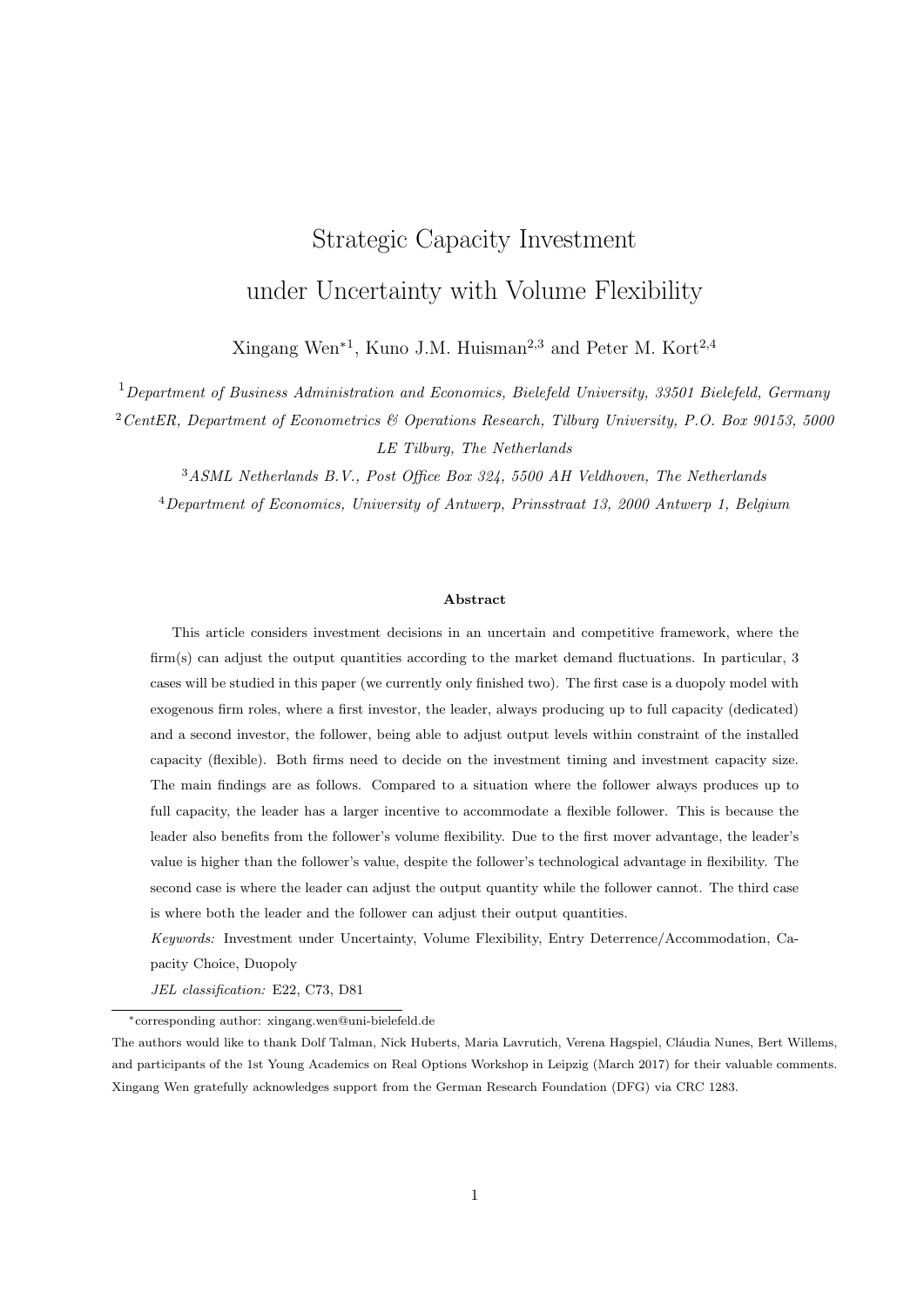function,  $L(K_D)X^{\beta_1}$  measures the decrease in the leader's value when the follower resumes production in the future. This happens as soon as X becomes larger than  $c/(1 \gamma K_D)$ . For  $X = c/(1 \gamma K_D)$ and  $K_F(K_D) > (X - c)/(2\gamma X)$   $K_D/2$ , i.e.,  $c/(1 - \gamma K_D)$   $X < c/(1 - \gamma K_D - 2\gamma K_F(K_D))$ , the follower produces below capacity right after investment.  $\mathcal{M}_1(K_D)X^{\beta_1}$  corrects for the fact that if X reaches  $c/(1-\gamma K_D - 2\gamma K_F(K_D))$ , then the production of the follower is constrained by the installed capacity, hence the value of the leader increases. The term  $\mathcal{M}_2(K_D)X^{\beta_2}$  denotes the decrease in the leader's option value, due to the fact that when X falls below  $c/(1 \gamma K_D)$ , the market demand becomes so small that the follower suspends production, whereas the leader still produces at full capacity, which results in negative profit. For  $X = c/(1 - \gamma K_D)$  and  $K_F(K_D) = (X - c)/(2\gamma X)$   $K_D/2$ , i.e.,  $X = c/(1 - \gamma K_D - 2\gamma K_F(K_D))$ , the follower produces up to capacity right after investment. The term  $N(K_D)X^{\beta_2}$  corrects for the fact that when X drops below  $c/(1 - \gamma K_D - 2\gamma K_F(K_D))$ , the follower produces below capacity, and the value of the leader would increase.

The leader's strategies are analyzed for two cases, i.e., the follower produces below and up to capacity right after investment. This is because according to Wen et al. (2017), the flexible firm always produces right after investment. Before the follower invests, the leader's value function consists of two parts with one part from the monopolistic profit flow, and the other part correcting for the fact that the leader loses its monopoly privilege when the follower invests. Given that the leader invests at  $X$ , let the leader's value before the follower's entry be

$$
V_D(X, K_D) = B(K_D)X^{\beta_1} + \frac{K_D(1 - \gamma K_D)}{r - \alpha}X - \frac{c_D K_D}{r},
$$

where  $B(K_D)$  has different expressions and will be derived for the two cases<sup>3</sup>. The leader's value function after the follower's investment is shown in (15). Then in every case both the entry deterrence and the entry accommodation strategy are analyzed.

The flexible follower produces below capacity right after investment when  $\alpha > \delta r^2/(c + \delta r)$ , or both  $r \frac{c}{\delta} < \alpha \frac{\delta r^2}{(c + \delta r)}$  and  $\sigma > \bar{\sigma}$ .

Given that the leader invests at  $X$ , the value function before and after the follower's entry is as follows

$$
V_D(X, K_D) = \begin{cases} B_1(K_D)X^{\beta_1} + \frac{K_D(1 - \gamma K_D)}{r - \alpha} X & \frac{c_D K_D}{r} \\ \mathcal{M}_1(K_D)X^{\beta_1} + \mathcal{M}_2(K_D)X^{\beta_2} + \frac{K_D(1 - \gamma K_D)}{2(r - \alpha)} X + \frac{(c - 2c_D)K_D}{2r} & X & X_F(K_D), \end{cases} \tag{16}
$$

with

$$
B_1(K_D) = \mathcal{M}_1(K_D) + \mathcal{M}_2(K_D) X_F^{\beta_2 \beta_1}(K_D) \quad \frac{K_D(1 - \gamma K_D)}{2(r - \alpha)} X_F^{-1 \beta_1}(K_D) + \frac{cK_D}{2r} X_F^{-\beta_1}(K_D), \tag{17}
$$

 $\frac{3\mathcal{B}(K_D)$  and  $\mathcal{L}(K_D)$  are different. According to Dixit and Pindyck (1994), the fundamental component in the leader's value function, i.e.,  $\frac{K_D(1-\gamma K_D)}{r}X - \frac{K_D}{r}$ , is generated by the profit flows.  $\mathcal{L}(K_D)X^{\beta_1}$  describes the deviation of  $V_D(X;K_D)$  from the fundamental component due to the possibility that X will move across the boundary  $\frac{c}{1-\gamma K_D}$ .  $\mathcal{B}(K_D)X^{\beta_1}$  describes the deviation of  $V_D(X; K_D)$  from the fundamental component due to the possibility that X will move across the follower's optimal investment threshold  $X^*_{F}$ .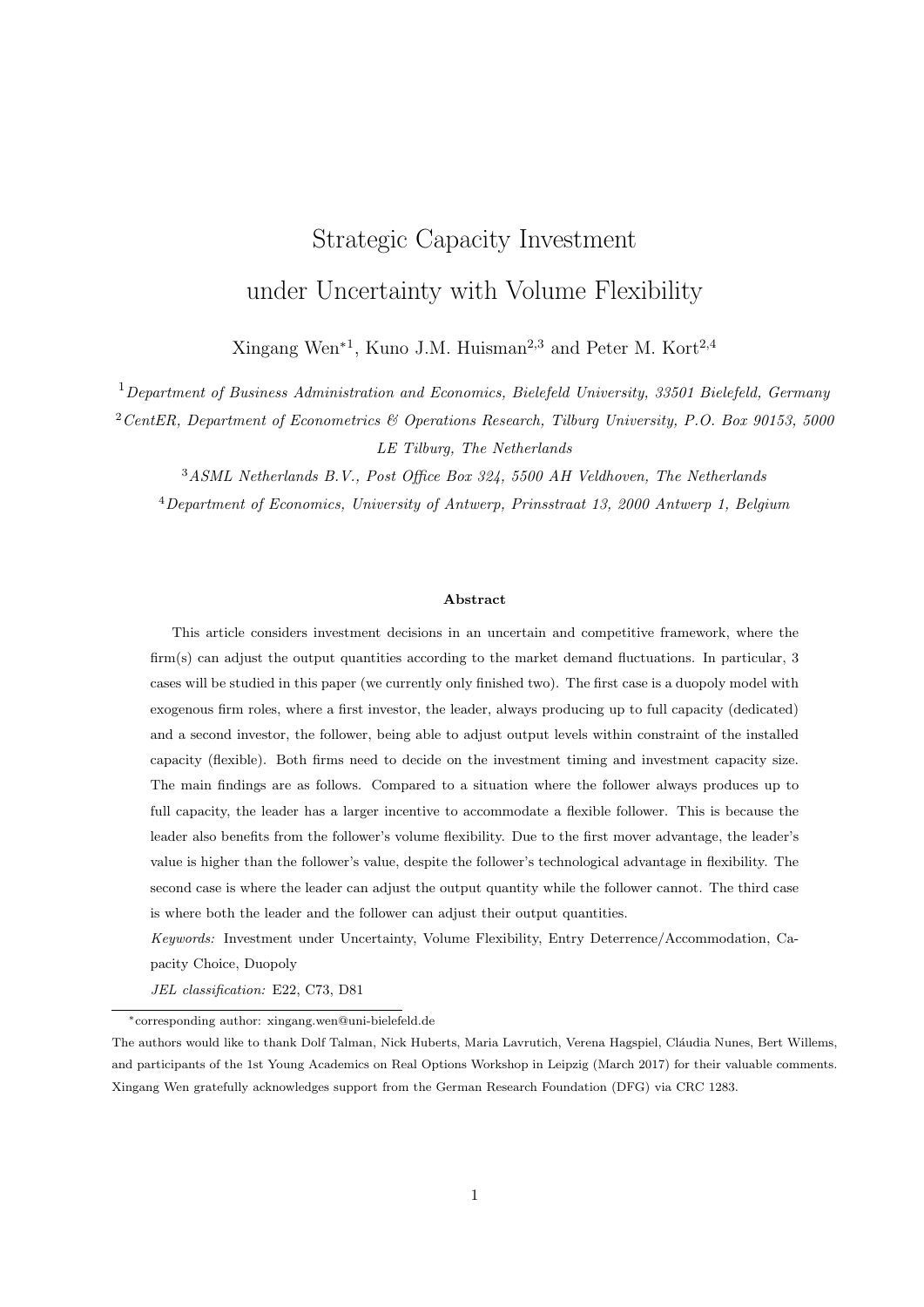according to value matching condition at  $X_F(K_D)$ , which is defined by (11). Intuitively,  $B_1(K_D)$  is negative (see Appendix A.5). It corrects for the fact that when  $X(t)$  reaches  $X_F(K_D)$ , the follower enters the market, putting an end to the leader's monopolistic privilege. The leader's entry deterrence and accommodation strategies, when the follower produces below capacity right after investment, are described in the following proposition (see also Appendix A.5 for the proof).

**Proposition 2** Suppose  $\alpha > \delta r^2/(c + \delta r)$ , or both  $r - c/\delta < \alpha - \delta r^2/(c + \delta r)$  and  $\sigma > \bar{\sigma}$ .

#### (a) Entry Deterrence Strategy

The entry deterrence strategy will be considered whenever  $X \n\supseteq (X_1^{\text{det}}, X_2^{\text{det}})$ , where  $X_1^{\text{det}}$  satisfies

$$
\left(\frac{X^{det}}{X_F(0)}\right)^{\beta_1} \left[\begin{array}{cc} \frac{\delta}{(1+\beta_1)F(\beta_2)} \left(\frac{\beta_2}{r} - \frac{1}{\alpha} - \frac{\beta_2}{r}\right) + \frac{c^1}{2(\beta_1 - \beta_2)} \left(\frac{\beta_1}{r} - \frac{1}{\alpha} - \frac{\beta_1}{r}\right) - \frac{X_F(0)}{2(r - \alpha)} + \frac{c}{2r} \right] + \frac{X^{det}}{r - \alpha} - \frac{c_D}{r} - \delta_D = 0, \ (18)
$$

where  $X_F(0)$  can be derived from (10) and (11) given that  $K_D = 0$ , and  $X_2^{det}$  together with  $K_D^{det}(X_2^{det})$ satisfy (14) and

$$
\frac{1-\gamma K_D - \beta_1 \gamma K_D}{K_D(1-\gamma K_D)} B_1(K_D) (X^{det})^{\beta_1} + \frac{1-2\gamma K_D}{r} X^{det} \frac{c_D}{r} \delta_D = 0.
$$
\n(19)

The optimal investment threshold  $X_D^{det}$  and investment capacity  $K_D^{det}$  are

$$
X_D^{det} = \frac{(\beta_1 + 1)(r - \alpha)}{\beta_1 - 1} \left(\frac{c_D}{r} + \delta_D\right),
$$
  

$$
K_D^{det} \qquad K_D^{det}(X_D^{det}) = \frac{1}{(\beta_1 + 1)\gamma},
$$

when  $X < X_D^{det}$  and  $X_D^{det} \geq [X_1^{det}, X_2^{det}]$ . If  $X_D^{det}$   $X$   $X_2^{det}$ , in order to implement the entry deterrence strategy, the leader invests immediately at X with capacity  $K_D^{det}(X)$  that satisfies (19). Then the value of the entry deterrence strategy is

$$
V_D^{det}(X) = B_1(K_D^{det}(X))X^{\beta_1} + \frac{K_D^{det}(X)\left(1 - \gamma K_D^{det}(X)\right)}{r - \alpha}X \qquad \frac{c_D K_D^{det}(X)}{r} \qquad \delta_D K_D^{det}(X). \tag{20}
$$

## (b) Entry Accommodation Strategy

The entry accommodation strategy will be considered if  $X$   $X_1^{acc}$ , where  $X_1^{acc}$  and the corresponding  $K_D^{acc}(X_1^{acc})$  satisfy (14) and

$$
\frac{1 - \gamma K_D}{K_D(1 - \gamma K_D)} \mathcal{M}_1(K_D) (X^{acc})^{\beta_1} + \frac{1 - \gamma K_D}{K_D(1 - \gamma K_D)} \mathcal{M}_2(K_D) (X^{acc})^{\beta_2} + \frac{1 - 2\gamma K_D}{2(r - \alpha)} X^{acc} + \frac{c - 2c_D}{2r} \delta_D = 0.
$$
 (21)

The optimal investment threshold  $X_D^{acc}$  satisfies

$$
\frac{c}{2\beta_1} \left(\frac{\beta_1}{r} \frac{1}{\alpha} \frac{\beta_1}{r}\right) \left(\frac{\beta_1 X^{acc}}{c(\beta_1 + 1)}\right)^{\beta_2} + \frac{(\beta_1}{2(r - \alpha)(\beta_1 + 1)} + \frac{c}{2r} \frac{2c_D}{2r} \delta_D = 0, \tag{22}
$$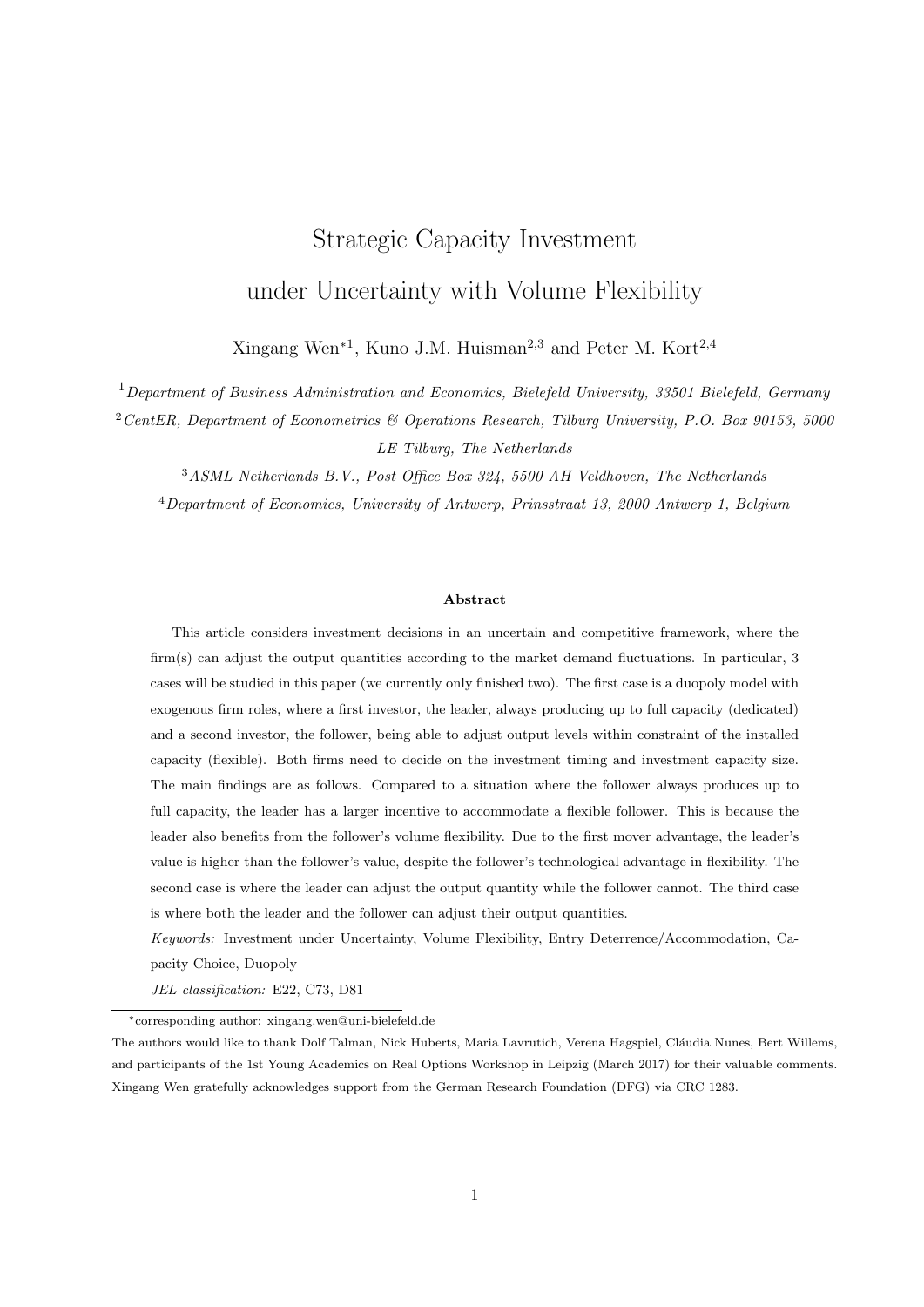when  $X < X_D^{acc}$  and  $X_D^{acc}$  $X_1^{acc}$   $X_1^{acc}$ . The optimal investment capacity for the entry accommodation strategy is

$$
K_D^{acc} \quad K_D^{acc}(X_D^{acc}) = \frac{1}{(\beta_1 + 1)\gamma}.
$$

If  $X$   $X_D^{acc}$ , in order to implement the entry accommodation strategy, the leader invests immediately at X with capacity  $K_D^{acc}(X)$  that satisfies (21). The value of the entry accommodation strategy is

$$
V_D^{acc}(X) = \mathcal{M}_1(K_D^{acc}(X))X^{\beta_1} + \mathcal{M}_2(K_D^{acc}(X))X^{\beta_2} + \frac{K_D^{acc}(X)(1 - \gamma K_D^{acc}(X))}{2(r - \alpha)}X + \frac{(c - 2c_D)K_D^{acc}(X)}{2r} \delta_D K_D^{acc}(X).
$$
 (23)

The flexible follower produces up to capacity right after the investment when  $\alpha$  r c/ $\delta$ , or both  $r - c/\delta < \alpha - \delta r^2/(c + \delta r)$  and  $\sigma - \bar{\sigma}$ .

Similar to where the follower produces below capacity right after investment, given that the leader invests at X, the value function before and after the follower's entry can be written as

$$
V_D(X, K_D) = \begin{cases} B_2(K_D)X^{\beta_1} + \frac{K_D(1 - \gamma K_D)}{r} X & \frac{c_D K_D}{r} & X < X_F(K_D), \\ N(K_D)X^{\beta_2} + \frac{K_D(1 - \gamma K_D - \gamma K_F(K_D))}{r} X & \frac{c_D K_D}{r} & X & X_F(K_D), \end{cases} \tag{24}
$$

with

$$
B_2(K_D) = N(K_D) X_F^{\beta_2 \beta_1}(K_D) \quad \frac{\gamma K_D K_F(K_D)}{r \alpha} X_F^{-1 \beta_1}(K_D), \tag{25}
$$

according to the value matching condition at the flexible follower's investment threshold  $X_F(K_D)$ , which is defined by (13).

Similar as  $B_1(K_D)$ ,  $B_2(K_D)$  corrects for the fact that when the follower enters the market, i.e. X reaches  $X_F(K_D)$ , it would put an end to the leader's monopoly privilege. Thus,  $B_2(K_D)$  is negative, shown in Appendix A.6. Because  $X_F(K_D)$  increases with  $K_D$  according to Corollary 1, it is possible for the dedicated leader to delay the entry of flexible follower through the entry deterrence strategy by investing  $K_D^{det}(X) > \hat{K}_D(X)$ . Otherwise, the two firms invest at the same time, implying the leader applies the entry accommodation strategy by investing  $K_D^{acc}$  $\hat{K}_D(X)$ . This critical size for the leader's capacity,  $\hat{K}_D(X)$ , can be derived from (13) with the follower's optimal investment capacity  $K_F(X)$   $K_F$  $K_F(K_D(X))$ satisfying (12).

The leader's investment decision under entry deterrence and accommodation strategies, when the follower produces up to capacity right after investment, are summarized in the following proposition with the proof in Appendix A.6.

**Proposition 3** Suppose  $\alpha$  r c/ $\delta$ , or both r c/ $\delta < \alpha$   $\delta r^2/(c + \delta r)$  and  $\sigma$   $\bar{\sigma}$ .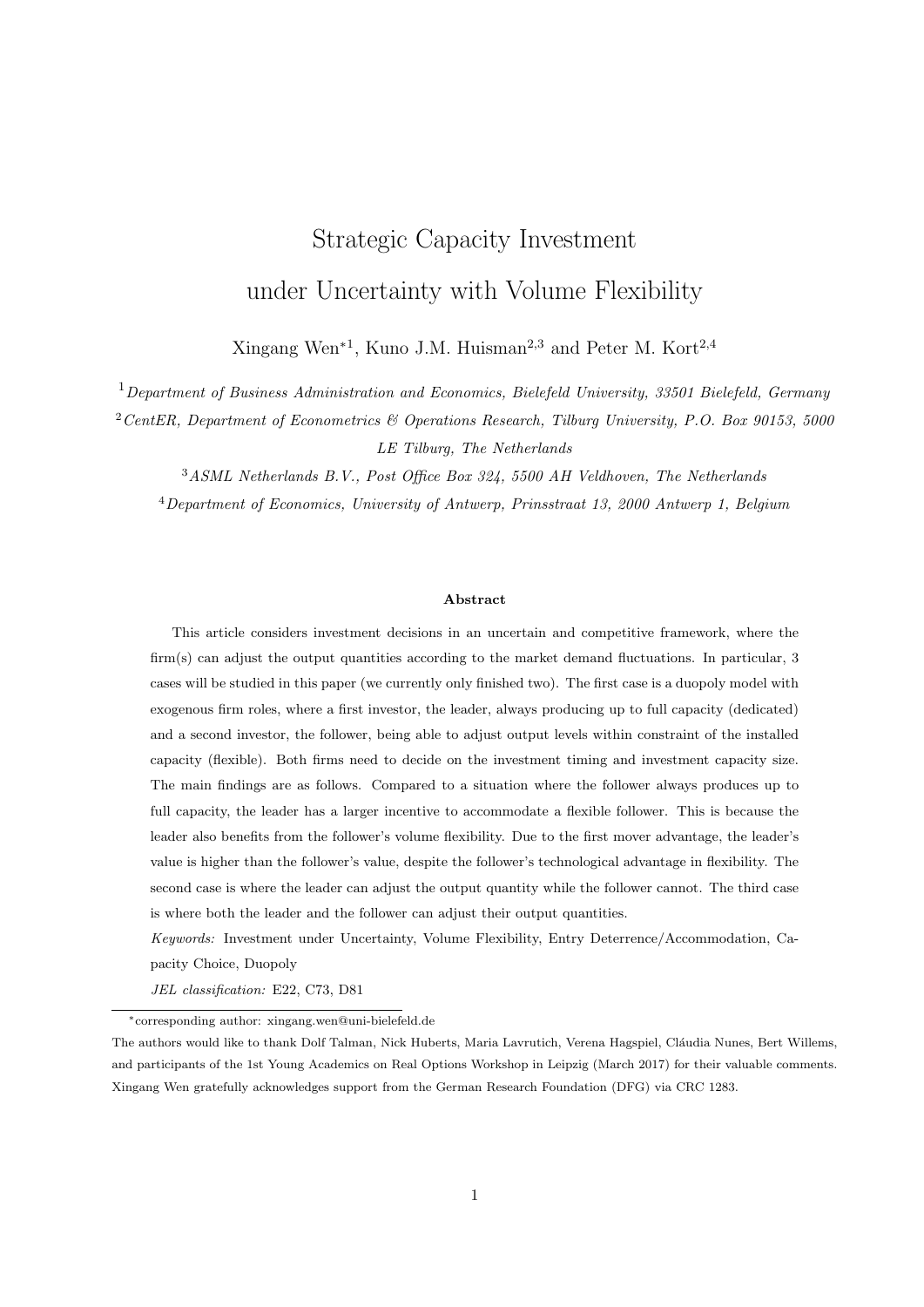## (a) Entry Deterrence Strategy

The entry deterrence strategy is possible if  $X \n\supseteq (X_1^{\text{det}}, X_2^{\text{det}})$ .  $X_1^{\text{det}}$  satisfies

$$
\frac{c}{2(\beta_1 - \beta_2)} \left(\frac{X^{det}}{X_F(0)}\right)^{\beta_1} \left(\left(\frac{\beta_1}{r - \alpha} - \frac{\beta_1}{r}\right) \left[\left(\frac{X_F(0)}{c}\right)^{\beta_2} - \left(\frac{X_F(0)(1 - 2\gamma K_F(0))}{c}\right)^{\beta_2}\right] \frac{\beta_1 - \beta_2}{r - \alpha} \frac{2\gamma X_F(0)K_F(0)}{c} + \frac{X^{det}}{r - \alpha} - \frac{c_D}{r} - \delta_D = 0, \qquad (26)
$$

where  $K_F(0)$  and  $X_F(0)$  can be derived from (12) and (13) given that  $K_D = 0$ .  $X_2^{det}$ ,  $K_D^{det}(X_2^{det})$  and  $K_F(X_2^{det})$  satisfy (12), (13), and

$$
\frac{1 - \gamma K_D}{K_D (1 - \gamma K_D)} B_2(K_D) (X^{det})^{\beta_1} + \frac{1 - 2\gamma K_D}{r} X^{det} \frac{c_D}{r} \delta_D = 0.
$$
 (27)

,

The optimal investment threshold  $X_D^{det}$  and the corresponding optimal capacity  $K_D^{det}$  are equal to

$$
X_D^{det} = \frac{(\beta_1 + 1)(r - \alpha)}{\beta_1 - 1} \left(\frac{c_D}{r} + \delta_D\right)
$$
  

$$
K_D^{det} \qquad K_D^{det}(X_D^{det}) = \frac{1}{(\beta_1 + 1)\gamma},
$$

if  $X < X_D^{det}$  and  $X_D^{det} \supseteq [X_1^{det}, X_2^{det}]$ . If  $X_D^{det} \subseteq X < X_2^{det}$ , in order to implement the entry deterrence strategy, the leader invests immediately at X with capacity  $K_D^{det}(X)$  that satisfies (27). The value of the entry deterrence strategy is

$$
V_D^{det}(X) = B_2(K_D^{det}(X))X^{\beta_1} + \frac{K_D^{det}(X)\left(1 - \gamma K_D^{det}(X)\right)}{r \alpha}X \quad \frac{c_D K_D^{det}(X)}{r} \quad \delta_D K_D^{det}(X). \tag{28}
$$

## (b) Entry Accommodation Strategy

The entry accommodation strategy is possible if  $X > X_1^{\text{acc}}$ .  $X_1^{\text{acc}}$ ,  $K_D^{\text{acc}}(X_1^{\text{acc}})$ , and  $K_F(X_1^{\text{acc}})$  satisfy (12), (13), and

$$
\frac{(1-\gamma K_D \beta_2 \gamma K_D)(X^{acc})^{\beta_2}}{K_D(1-\gamma K_D)} \mathcal{N}(K_D) + \frac{X^{acc}(1-\gamma K_D \gamma K_F(K_D))(1-2\gamma K_D)}{(r-\alpha)(1-\gamma K_D)} \frac{c_D}{r} \delta_D = 0.
$$
\n(29)

The optimal investment threshold  $X_D^{acc}$  satisfies

$$
\frac{c(X^{acc})^{\beta_2}}{2\beta_1} \left(\frac{\beta_1}{r} \frac{1}{\alpha} \frac{\beta_1}{r}\right) \left(\left(\frac{1 - \gamma K_D^{acc}}{c}\right)^{\beta_2} \left(\frac{1 - \gamma K_D^{acc}}{c} \frac{2\gamma K_F(K_D^{acc})}{c}\right)^{\beta_2}\right) + \frac{(\beta_1 - 1)X^{acc}}{\beta_1(r - \alpha)} (1 - \gamma K_D^{acc} - \gamma K_F(K_D^{acc})) \frac{c_D}{r} \delta_D = 0, \tag{30}
$$

if  $X < X^{acc}_{D}$  and  $X^{acc}_{D}$ . The optimal investment capacity for the entry accommodation strategy is

$$
K_D^{acc} \quad K_D^{acc}(X_D^{acc}) = \frac{1}{(\beta_1 + 1)\gamma}.
$$

If  $X$   $X_D^{acc}$ , in order to implement the entry accommodation strategy, the leader invests immediately at X and the corresponding capacity  $K_D^{acc}(X)$  satisfies (29). The value of the entry accommodation strategy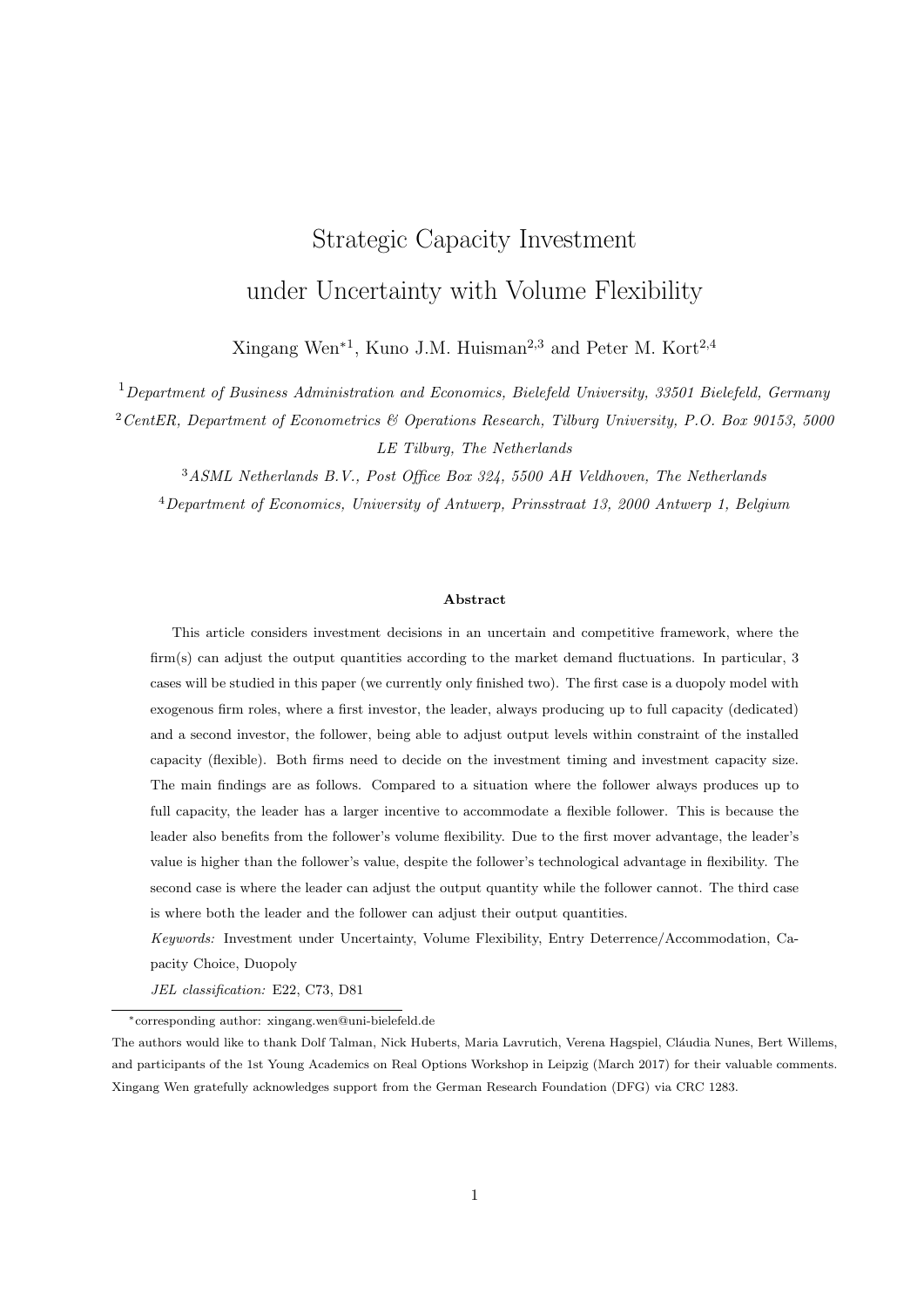$$
V_D^{acc}(X) = N(K_D^{acc}(X))X^{\beta_2} + \frac{K_D^{acc}(X)(1 - \gamma K_D - \gamma K_F(K_D^{acc}(X)))}{r \alpha}X - \frac{c_D K_D^{acc}(X)}{r} - \delta_D K_D^{acc}(X). \tag{31}
$$

A numerical example is provided to illustrate the possibility for the entry deterrence and accommodation strategies in Figure 1 and 2. Note that in this example the follower produces below capacity right after investment. Similar analysis can be conducted for the follower producing up to capacity right after investment.



Figure 1: Illustration of  $\hat{K}_D(X)$ ,  $K_D^{det}(X)$ , and  $K_D^{acc}(X)$  when the flexible follower produces below capacity right after investment. Parameter values are  $r = 0.1$ ,  $\alpha = 0.03$ ,  $\sigma = 0.2$ ,  $\gamma = 0.05$ ,  $c = 2$ ,  $\delta = 10$ .

Figure 1 illustrates the capacity levels  $\hat{K}_D$ ,  $K_D^{det}$ , and  $K_D^{acc}$  as functions of X. For the given parameter values, the leader implements the deterrence strategy for  $X \n\supseteq [X_1^{det}, X_2^{det}]$ , and the accommodation strategy for  $X$   $X_1^{acc}$ . When both strategies are implementable, the leader chooses the strategy that generates higher values. More specifically, for the given parameter values in Figure 1,  $X_1^{det} = 2.42$ ,  $X_2^{det} = 11.73$ . The optimal threshold for the entry deterrence strategy is  $X_D^{det} = 6.30$ . Suppose the current level of geometric Brownian motion is X. If  $X < 6.30$ , to delay the entry of the flexible follower, the leader waits until X reaches 6.30. For any X between 6.30 and 11.73, the leader needs to invest immediately to delay the flexible follower. For  $X > 11.73$ , the entry deterrence strategy is not possible because the market demand is large enough for both firms to be active. Moreover,  $X_{D}^{acc} = 8.50 \lt X_{1}^{acc} = 9.23$ , which makes  $X_{D}^{acc}$  have no meaning for the leader in this numerical example. This is because X has to reach  $X_1^{acc}$  to make the follower invest at the same time as the leader.

Figure 2 shows the value of the entry deterrence strategy  $V_D^{det}$  and accommodation strategy  $V_D^{acc}$  as functions of X, for the case that the flexible follower produces below capacity right after investment. Note that  $V_D^{det} = V_D^{acc}$  at  $X = \hat{X}$ . For  $X_1^{det} < X < \hat{X}$ , the deterrence strategy is chosen and the leader invests at  $X_D^{det} = 6.30$  with capacity  $K_D(X_D^{det}) = 6.67$ . For  $X \hat{X}$ , the leader implements the accommodation

is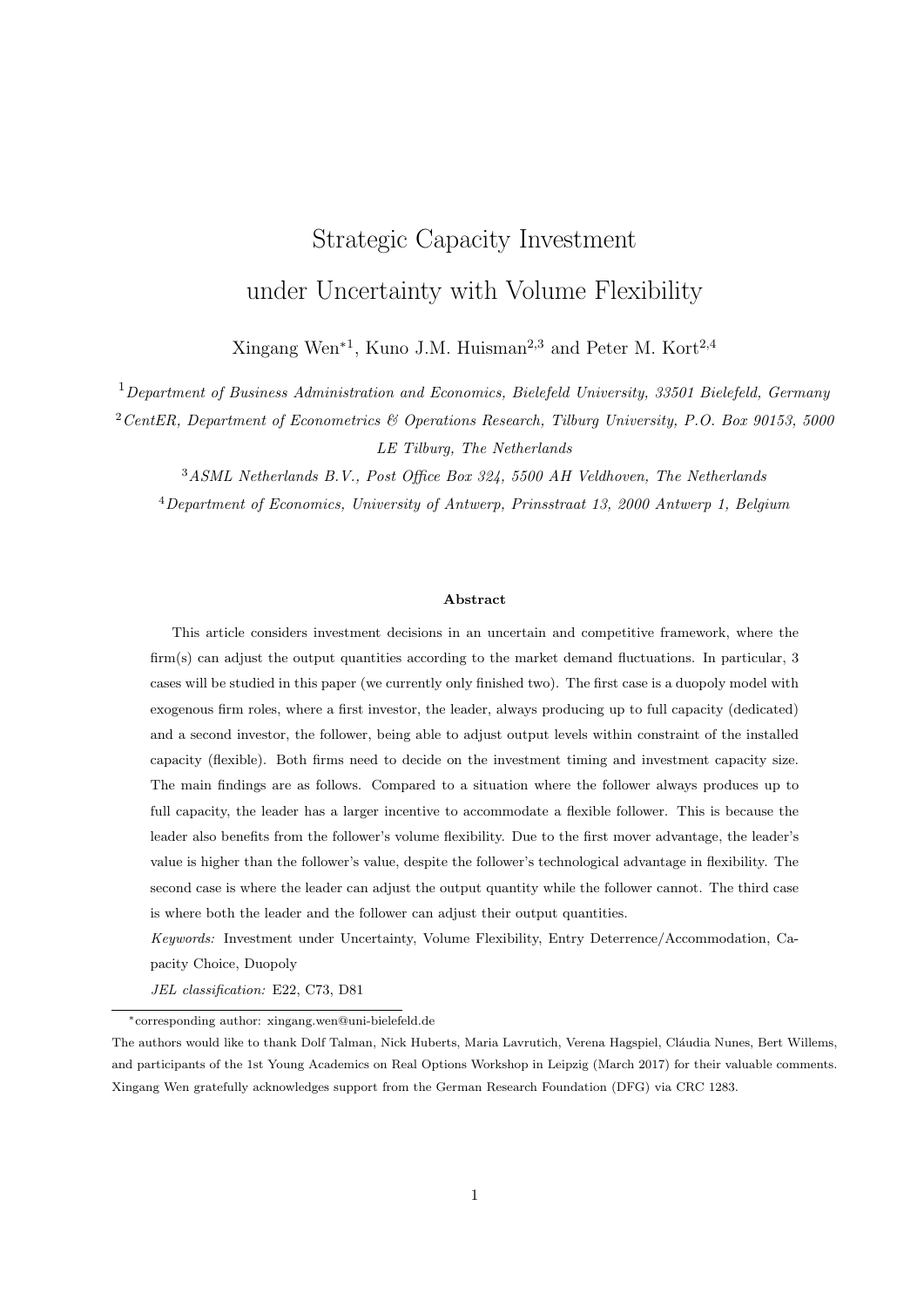

Figure 2: Illustration of  $V_D^{det}(X)$  and  $V_D^{acc}(X)$  when the flexible follower produces below capacity right after investment. Parameter values are  $r = 0.1$ ,  $\alpha = 0.03$ ,  $\sigma = 0.2$ ,  $\gamma = 0.05$ ,  $c = 2$ ,  $\delta = 10$ .

strategy. Given that  $\hat{X} > X_1^{acc}$ , the leader invests immediately with capacity level  $K_D^{acc}(X)$  if  $X - \hat{X}$ .

It can be concluded from Proposition 2 and 3 that the accommodation strategy is not possible if  $X < X_1^{acc}$ , and the deterrence strategy is not possible if  $X > X_2^{det}$ . When  $X_1^{acc} < X < X_2^{det}$ , the strategy that gives higher value will be chosen. Huisman and Kort (2015) have shown analytically that  $X_1^{acc} < X_2^{det}$  when there is no volume flexibility. Figure 3 checks numerically whether this still holds for a flexible follower. Departing from the default parameter values  $\alpha = 0.03$ ,  $\sigma = 0.2$ ,  $r = 0.1$ ,  $c = 2$ ,  $\delta = 10$ , and  $\gamma = 0.05$ , when changing  $\sigma$ ,  $\alpha$ , r, c,  $\delta$  and  $\gamma$ ,  $X_2^{det}$  is always larger than  $X_1^{acc}$ . Thus, it can be assumed that  $X_2^{det} > X_1^{acc}$  also holds for a flexible follower<sup>4</sup>. However, different from Huisman and Kort (2015), where  $X_D^{acc} < X_1^{acc}$  always holds, the numerical analysis in Figure 3 shows that for significantly small  $\alpha$  or  $\delta$ ,  $X_{D}^{acc} > X_{1}^{acc}$ . Note that  $X_{D}^{acc}$  implies that the market demand should be large enough to accommodate both firms. When  $\alpha$  is small or negative, and the follower produces up to full capacity right after investment, a larger market demand is required to accommodate two firms. This leads to  $X_{D}^{acc} > X_{1}^{acc}$ . When  $\delta$  is small, i.e., investing is less costly, both firms are encouraged to install larger capacities and a larger  $X_D^{acc}$  results. The above analysis is summarized in the following proposition.

# **Proposition 4** Denote  $\hat{X}$  as

$$
\hat{X} = \min fX \, X_1^{acc} < X < X_2^{det} \text{ and } V_D^{acc}(X) = V_D^{det}(X)g.
$$

<sup>&</sup>lt;sup>4</sup>Given that  $X_2^{det} > X_1^{acc}$ , there is no boundary solution when analyzing the entry deterrence and entry accommodation strategies, which are two local optimum for the leader's investment problem.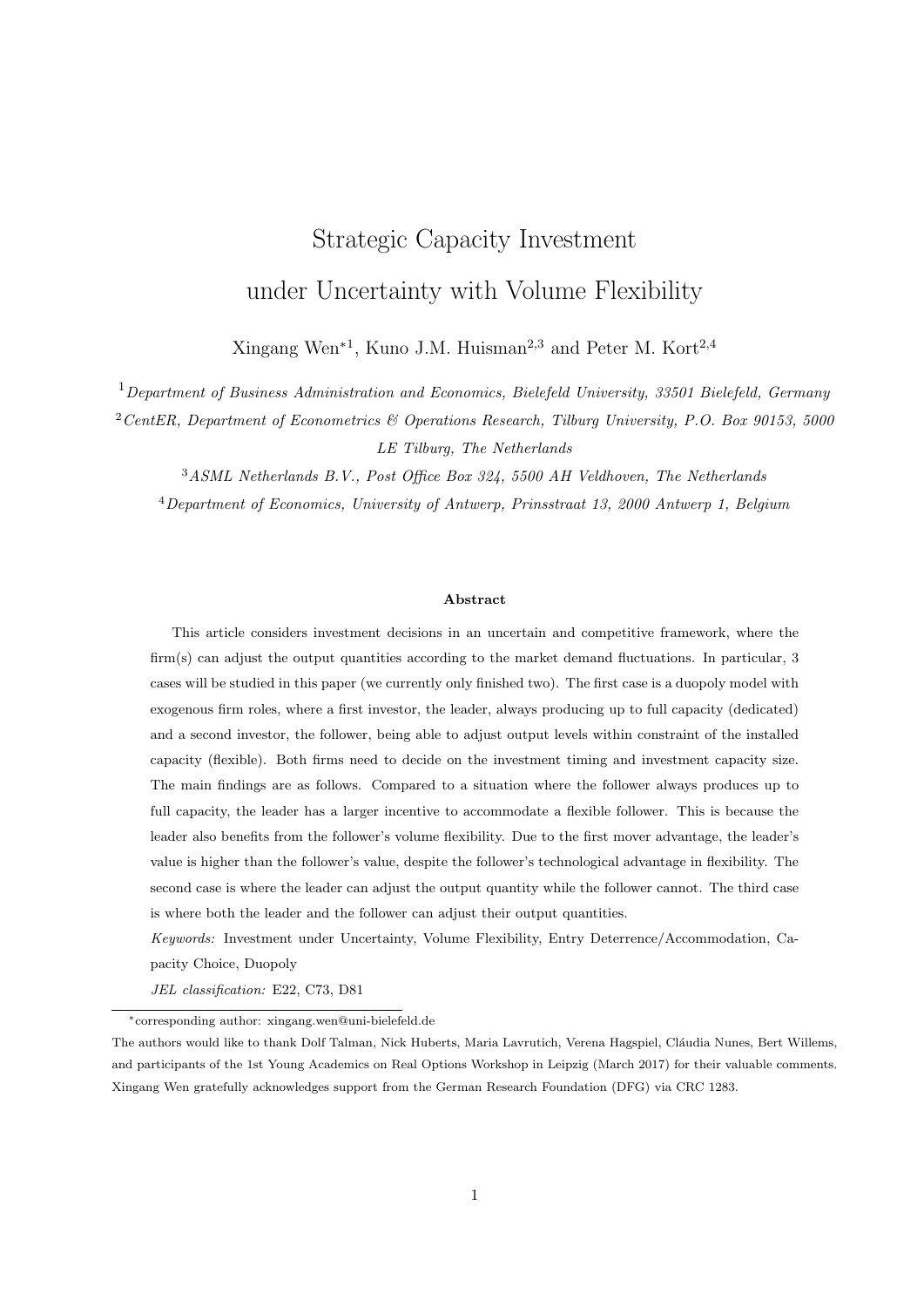

Figure 3: Illustration of  $X_1^{acc}$ ,  $X_2^{det}$ , and  $X_D^{acc}$ . Default parameter values are  $\alpha = 0.03$ ,  $\sigma = 0.2$ ,  $r = 0.1$ ,  $c = 2, \delta = 10, \gamma = 0.05.$ 

Let  $X(t) = X$ , the optimal investment capacity for the leader is

$$
K_D(X) = \begin{cases} K_D^{det}(X_D^{det}) & \text{if } 0 & X < X_D^{det}, \\ K_D^{det}(X) & \text{if } X_D^{det} & X < \hat{X}, \\ K_D^{acc}(X_D^{acc}) & \text{or } K_D^{det}(\hat{X}) & \text{if } \hat{X} & X < X_D^{acc}, \\ K_D^{acc}(X) & \text{if } X & \max \hat{X}, X_D^{acc} \hat{X} \end{cases} \tag{32}
$$

The optimal investment threshold for the leader is

$$
X_D = \begin{cases} X_D^{det} & \text{if } 0 \quad X < X_D^{det}, \\ X & \text{if } X_D^{det} \quad X < \hat{X}, \\ X_D^{acc} \text{ or } \hat{X} & \text{if } \hat{X} \quad X < X_D^{acc}, \\ X & \text{if } X \quad \max \hat{X}, X_D^{acc}, \end{cases} \tag{33}
$$

The leader's and the follower's optimal investment capacities,  $K_D(X)$  and  $K_F(X)$ , are demonstrated in Figure 4 when the follower produces below capacity right after investment. For given parameter values  $r = 0.1, \ \alpha = 0.03, \ \sigma = 0.2, \ \gamma = 0.05, \ c = 2, \text{ and } \ \delta = 0.5, \text{ then } X_D^{det} = 4.3050 \text{ and } \hat{X} = 4.4779. \text{ If } X < X_D^{det},$ the leader waits until X reaches  $X_{D}^{det}$  to implement the entry deterrence strategy. If  $X_{D}^{det}$  $X < \hat{X}$ , the entry deterrence strategy is implemented immediately at X. When  $X - \hat{X}$ , the leader chooses entry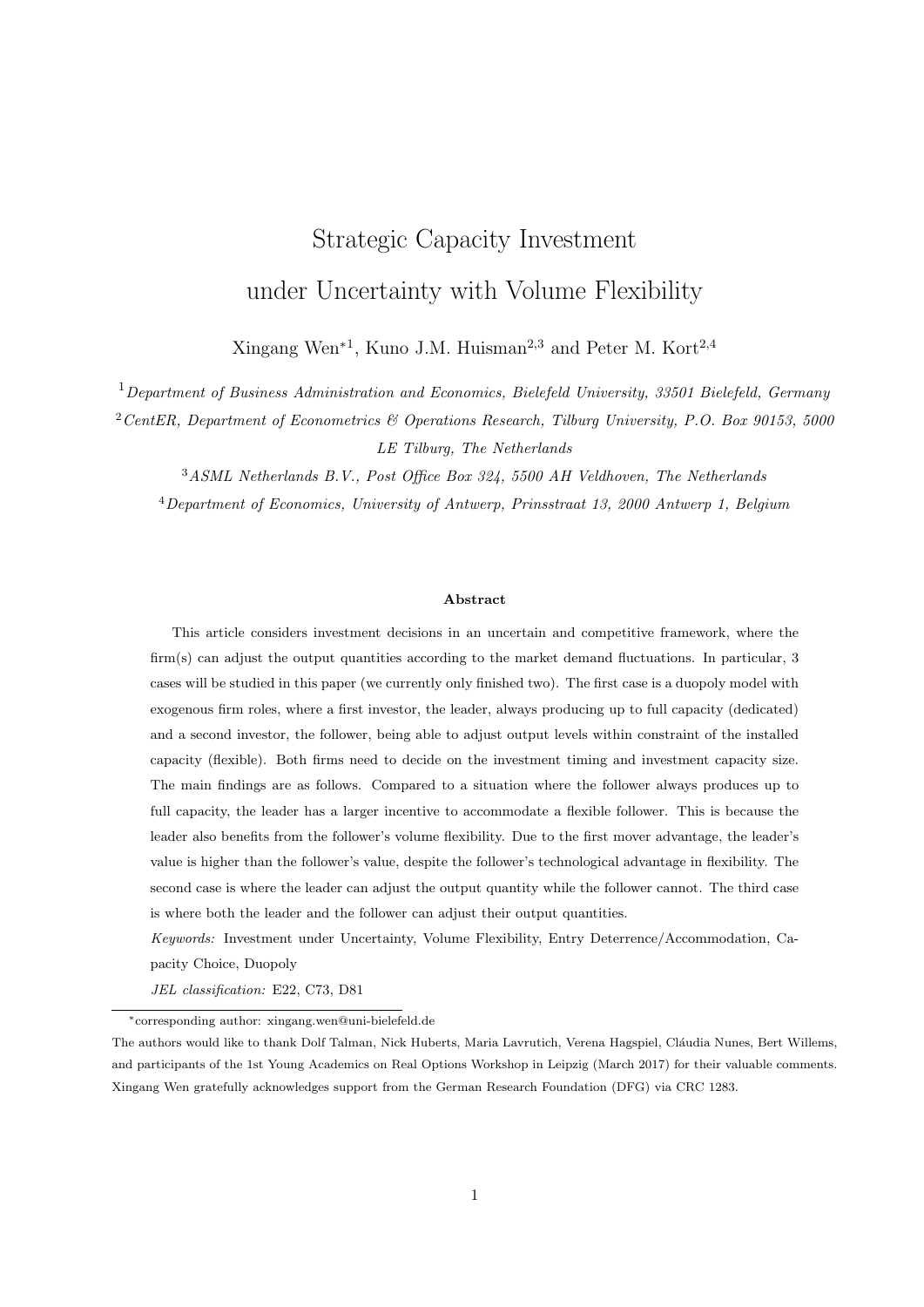accommodation strategy because it yields higher value. Different from Huisman and Kort (2015) that  $X_D^{acc} < \hat{X}$ , we have in this numerical example that  $X_1^{acc} = 4.4072 < \hat{X} < X_D^{acc} = 4.8238$ . For  $\hat{X}$   $X < X_D^{acc}$ , the leader waits until X reaches  $X_D^{acc}$ , i.e., the leader is holding an option to invest in the accommodation strategy. This is shown in Figure 4 as the void area for the interval  $\hat{X}$  $X < X_D^{acc}$ .



Figure 4: Illustration of  $K_D(X)$  and  $K_F(X)$  when the flexible follower produces below capacity right after investment. Parameter values are  $r = 0.1$ ,  $\alpha = 0.03$ ,  $\sigma = 0.2$ ,  $\gamma = 0.05$ ,  $c = 2$ ,  $\delta = 0.5$ .

Figure 5 demonstrates the values of the leader and the follower as functions of  $X$  when the follower produces below capacity right after investment. If  $X < X_{D}^{det}$ , the leader waits to invest with the entry deterrence strategy capacity. The follower is also waiting to invest, and expects the leader to invest at  $X_D^{det}$ with capacity  $K_{D}^{det}(X_{D}^{det})$ . If  $X_{D}^{det}$   $X < \hat{X}$ , the leader invests immediately at level X with deterrence capacity  $K_D^{det}(X)$ . When  $\hat{X}$   $X < X_D^{acc}$ , the leader implements entry accommodation strategy and waits to invest at  $X_{D}^{acc}$  with capacity  $K_{D}^{acc}(X_{D}^{acc})$ . The follower invests at the same time but with capacity  $K_F(K_D^{acc}(X_D^{acc}))$ . Because of the switch from the entry deterrence to accommodation, the leader's value function has a kink and the follower's value function is shown to jump at  $\hat{X}$ . When X  $X_D^{acc}$ , the leader invests immediately with the entry accommodation strategy capacity  $K_D^{acc}(X)$ . The follower also invests at the same time as the leader but with capacity  $K_F(K_D^{acc}(X))$ .

# 2.4 Influence of Flexibility

In order to analyze the influence of the follower's volume flexibility, the optimal investment decisions without flexibility are derived in Appendix B. By comparing the leader's investment decisions with a flexible and with a dedicated follower, we get the following proposition.

Proposition 5 Volume flexibility does not influence the leader's investment decisions under entry deterrence strategy. Moreover, it also does not influence the leader's optimal capacity under entry accommodation strategy.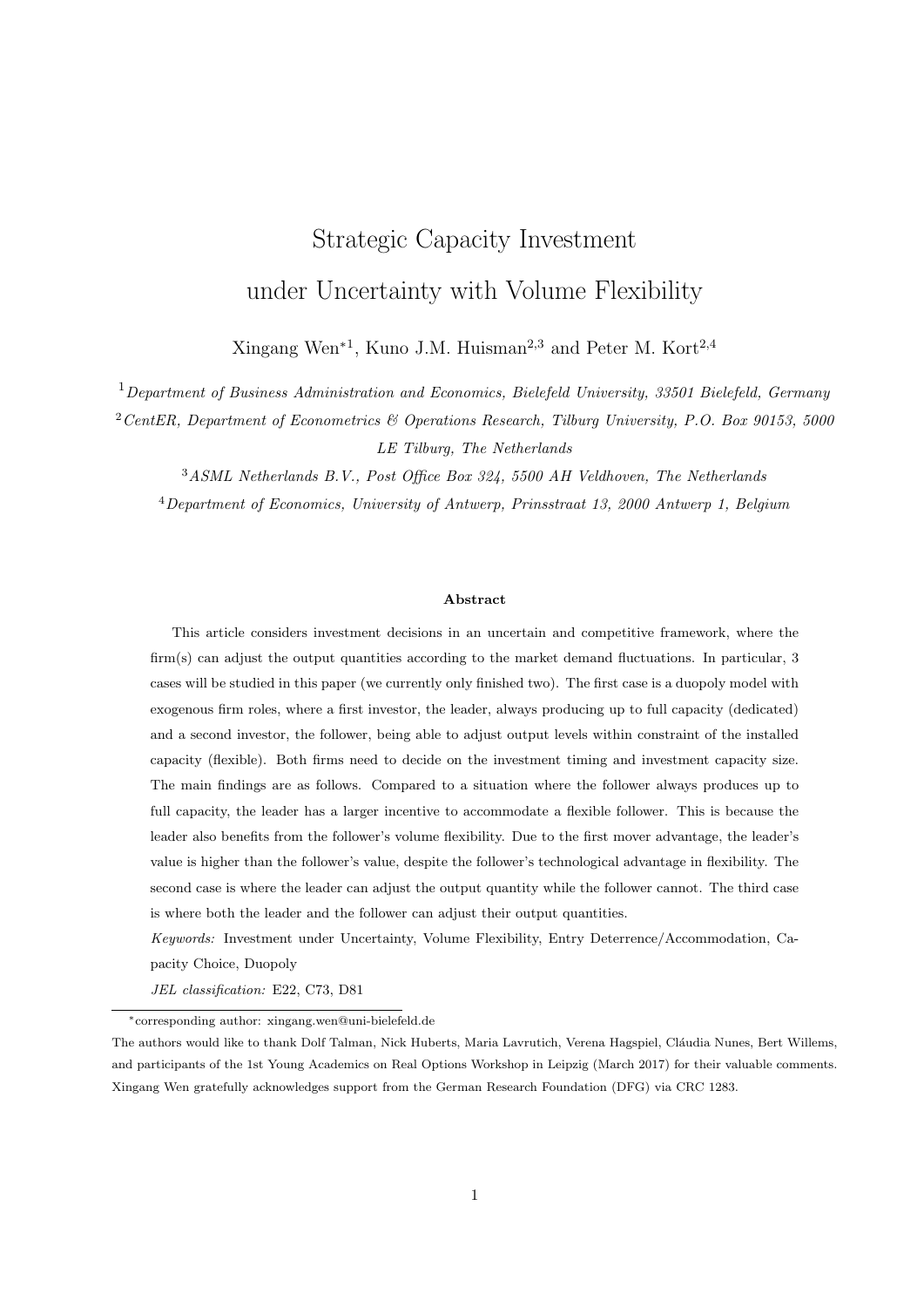

Figure 5: Illustration of  $V_D(X)$  and  $V_F(X)$  when the flexible follower produces below capacity right after investment. Parameter values are  $\alpha = 0.03$ ,  $\sigma = 0.2$ ,  $r = 0.1$ ,  $c = 2$ ,  $\delta = 10$ ,  $\gamma = 0.05$ .

In this section, numerical analysis is carried out to investigate how flexibility influences the leader's and the follower's investment decisions. More specifically, we consider the possibility of each strategy by comparing  $X_1^{det}, X_2^{det},$  and  $\hat{X}$ , with and without the follower's volume flexibility. The analysis of  $\hat{X}$  is because that the leader only switches to accommodation strategy when  $X \times \hat{X}$ . We analyze how flexibility influences the leader's optimal capacity and option values at  $\hat{X}$ . Moreover, this section also considers the follower's optimal investment decisions, with and without volume flexibility, under the leader's deterrence and accommodation strategies. The influence of flexibility on the follower's values at the moment of investment is also analyzed.

#### 2.4.1 Flexibility Influences Leader

This subsection analyzes numerically the dedicated leader's investment strategies. For the given parameter values in Figure 6, it is demonstrated in the left penal that  $X_1^{acc} > X_D^{acc}$  when the follower is flexible, which makes the optimal threshold  $X_{D}^{acc}$  have no meaning as when the follower is not flexible by Huisman and Kort (2015). From Proposition 4, the leader invests at  $\hat{X}$  if  $\hat{X}$  $X_{D}^{acc}$ , because accommodation strategy generates higher value. In the left penal, it is also shown that  $\hat{X} > X_1^{acc}$ , implying that it is possible to implement at  $\hat{X}$  the accommodation strategy. So we further analyze the influence of follower's flexibility on  $\hat{X}$ .  $\hat{X}$  when follower is flexible is smaller than when follower is not flexible, implying that the leader switches to accommodation strategy earlier and the accommodation strategy is more likely, see Figure 7 for more.

Moreover,  $\hat{X}$  increases with  $\sigma$  as shown in left penal of Figure 6. This means that the leader switches to accommodation strategy later in a more volatile market. The intuition is that both the leader and the follower invest more in case of upward demand shocks when there is more uncertainty, shown in the right panel. Furthermore, the right panel also shows that when switching to accommodation strategy, the leader invests less if the follower is flexible. This will be explained further in 2.4.2.

The follower's flexibility influences the possibility for the leader to implement two strategies. The analysis is carried out by considering the interval  $[X_1^{det}, X_2^{det}]$ , where the entry deterrence strategy is possible, and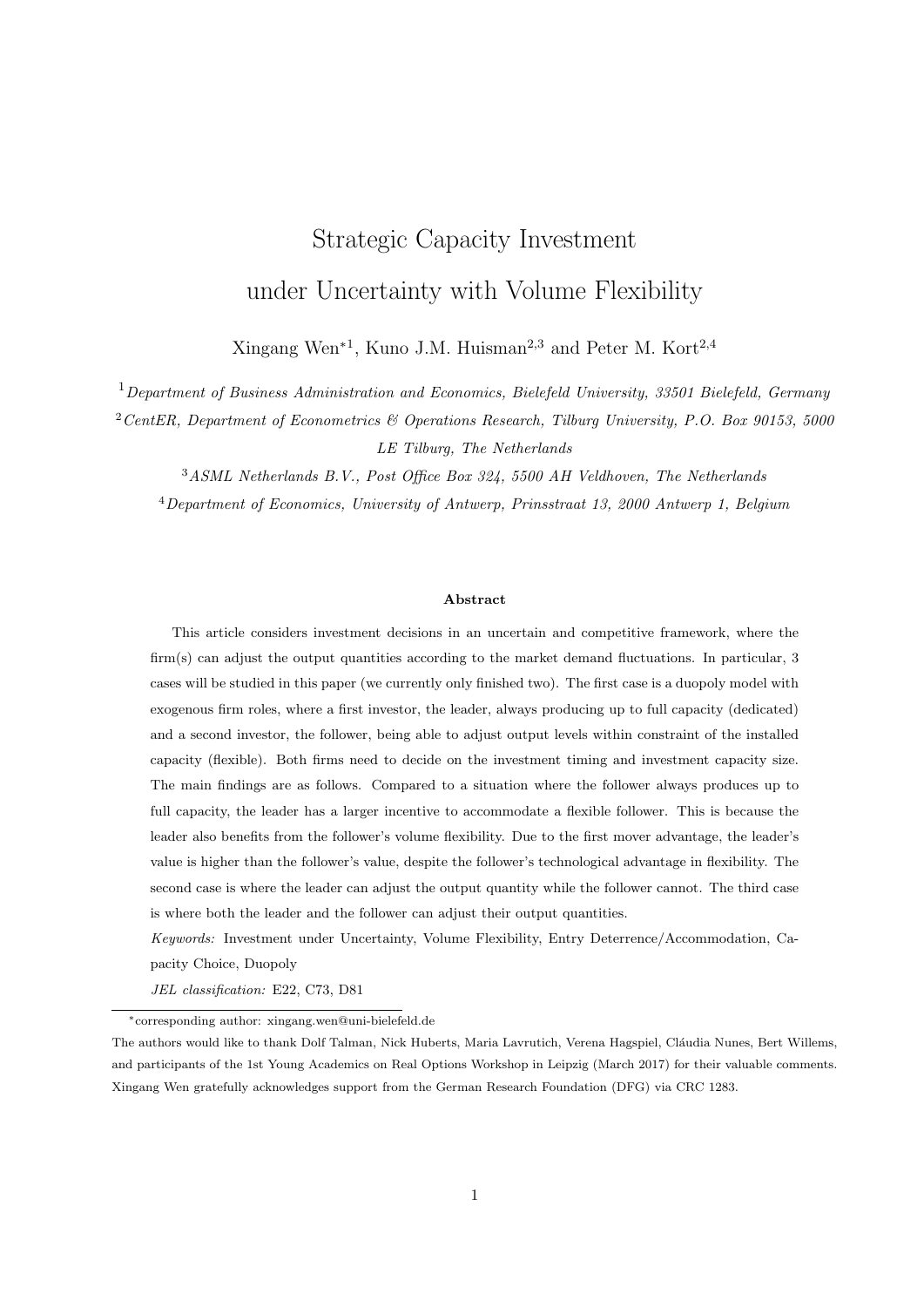

Figure 6: Illustration of  $X_{D}^{acc}$ ,  $\hat{X}$ , and  $K_{D}^{acc}(\hat{X})$  with and without flexibility. Parameter values are  $r = 0.1$ ,  $\alpha = 0.03, \gamma = 0.05, c = 2, \delta = 10.$ 

 $X - \hat{X}$ , where the accommodation strategy is considered. Figure 7 demonstrates that, the interval to implement deterrence strategy shrinks and the interval to implement accommodation strategy enlarges when the follower is flexible. The changes in the intervals reflect the tendency for the leader to implement the corresponding strategy. It holds that for the given parameters, the leader tends to delay the flexible follower's entry less and is more likely to implement the accommodation strategy.



Figure 7: Illustration of  $X_1^{det}$ ,  $X_2^{det}$ , and  $\hat{X}$  with and without flexibility. Parameter values are  $r = 0.1$ ,  $\alpha = 0.03, \gamma = 0.05, c = 2, \delta = 10.$ 

The leader's tendency to implement different strategies depends on how the follower's flexibility influences its value. Figure 8 illustrates the leader's value under the entry deterrence strategy at threshold  $X_D^{det}$  and accommodation strategy at  $\hat{X}$ , with and without flexibility. For the entry deterrence strategy, it is shown that the leader's value at  $X_D^{det}$  under the follow's flexibility is no larger than that without flexibility. This is because the flexibility does not change the leader's investment threshold and capacity, but it makes the follower enter the market earlier, see Figure 8, implying an earlier end to the leader's monopoly privilege.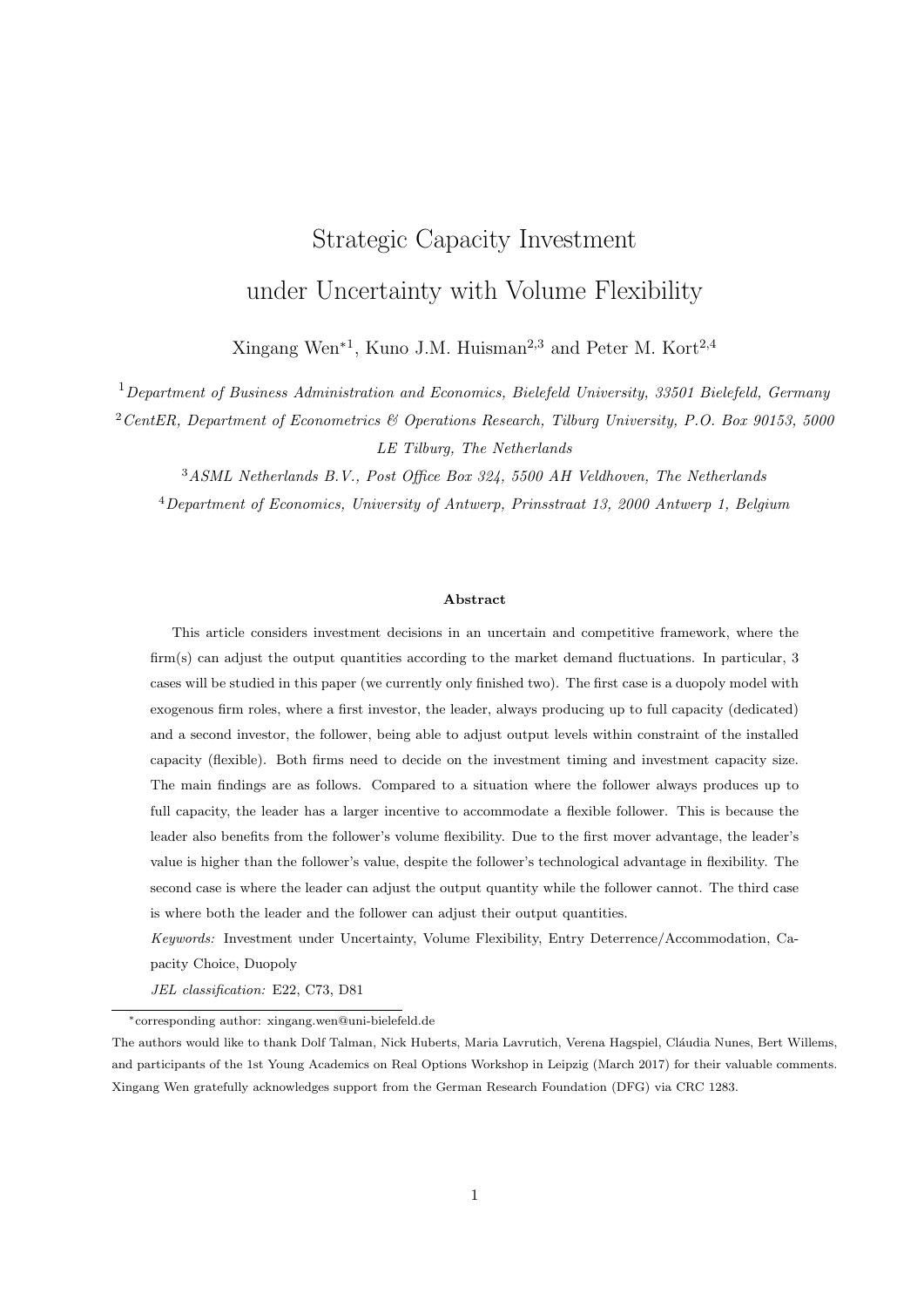

Figure 8: Illustration of  $V_D^{det}(X_D^{det}, K_D^{det})$  when investing at the optimal threshold  $X_D^{det}$ , and  $V_D^{acc}(\hat{X}, K_D^{acc}(\hat{X}))$  when investing at level  $\hat{X}$  with and without flexibility. Parameter values are  $r = 0.1$ ,  $\alpha = 0.03, \, \gamma = 0.05, \, c = 2, \, \delta = 10.$ 

Under the accommodation strategy, the leader invests earlier and less when the follower is flexible. However, as shown in Figure 8, the leader's values at the moment of investment is larger than that without flexibility<sup>5</sup>. This implies that when implementing the accommodation strategy, the leader also benefits from the follower's flexibility. However, if the leader deters follower's entry, then the follower's flexibility decreases its value.

#### 2.4.2 Flexibility Influences Follower

In this subsection, we analyze how the volume flexibility influences the follower's investment threshold, capacity, and value under different leader strategies.

When the leader implements entry deterrence strategy, the flexible follower invests earlier with more capacity and has higher value, as shown in Figure 9. Given that the follower can adjust output levels to the market demand, and prefers to invest more in case the market demand increases in the future. Intuitively the firm would invest later so that the market demand is higher to compensate for the larger investment costs. However, as shown in Figure 9, this is not the case because of another effect that the technological advantage yields higher values for the follower (right panel) and motivates the follower to invest earlier. For the given parameter values, It is apparently that the latter effect dominates. Besides, the difference between with and without flexibility increases with  $\sigma$  for the follower. This is because for smaller  $\sigma$ , market uncertainty is low and the flexible follower produces up to capacity right after investment, so the differences in  $X_F(K_D^{det})$  and  $K_F(K_D^{det})$  are relatively small. However, with more market uncertainty, i.e., larger  $\sigma$ , the flexible follower produces below capacity right after investment and puts more capacity on hold for future positive demand

<sup>&</sup>lt;sup>5</sup>Note that  $\hat{X}$  is different, depending on whether the follower's flexible. When comparing investment values at different  $\hat{X}$ s, the comparison is made at a predetermined point of time, for instance, at  $\hat{X}$  where the follower is flexible. The discount factor for the leader's value when the follower is flexible is equal to  $(\hat{X}_{Li}=\hat{X}_{Lf})^{\beta_1}$ , where  $\hat{X}_{Lf}$  stands for  $\hat{X}$  in the flexible follower situation, and  $\hat{X}_{Li}$  stands for  $\hat{X}$  in the inflexible follower situation.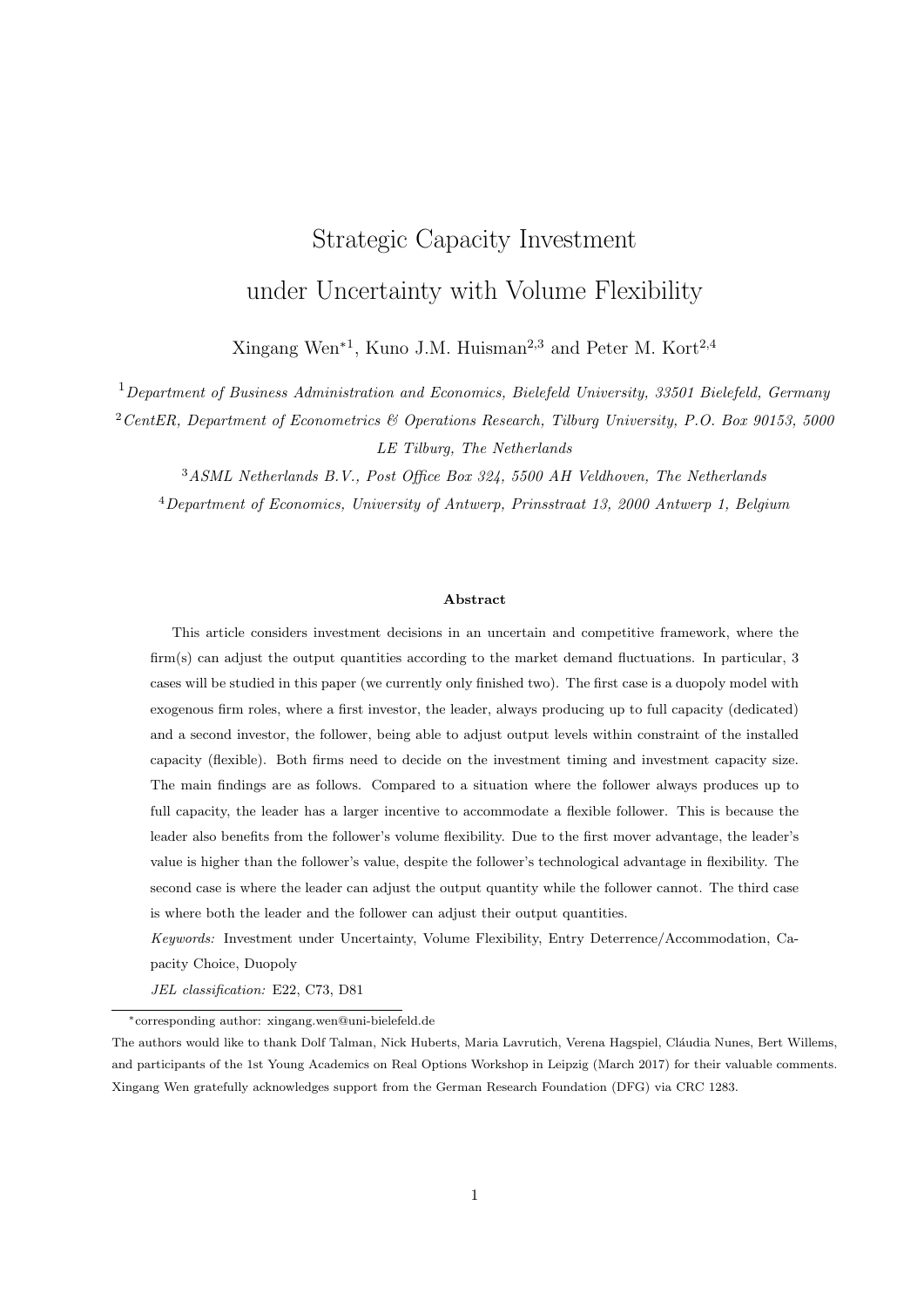

Figure 9: Illustration of  $X_F(K_D^{det})$ ,  $K_F(K_D^{det})$ , and  $V_F(X_F(K_D^{det}))$  under entry deterrence strategy with and without flexibility. Parameter values are  $r = 0.1$ ,  $\alpha = 0.03$ ,  $\gamma = 0.05$ ,  $c = 2$ ,  $\delta = 10$ .



Figure 10: Illustration of  $X_F(K_D^{acc}(\hat{X}))$ ,  $K_F(K_D^{acc}(\hat{X}))$ , and  $V_F(K_D^{acc}(\hat{X}))$  under the entry accommodation strategy with and without flexibility. Parameter values are  $r = 0.1$ ,  $\alpha = 0.03$ ,  $\gamma = 0.05$ ,  $c = 2$ ,  $\delta = 10$ .

shocks, so the differences are relatively large.

The dedicated leader switches from deterrence to accommodation strategy at  $\hat{X}$ . Note that for the accommodation strategy, the follower invests at the same time as the leader, thus  $X_F(K_D^{acc}(\hat{X}))$  in Figure 10 is the same as  $\hat{X}$  in Figure 6. Figure 10 shows that under leader's accommodation strategy, the flexible follower also invests earlier and more, and has higher value than an inflexible follower. The reason is similar as that in the deterrence strategy. Given that two firms invest at the same time, the leader also invests earlier than that when the follower is dedicated. For the leader, investing earlier implies smaller investment capacity because the leader is dedicated.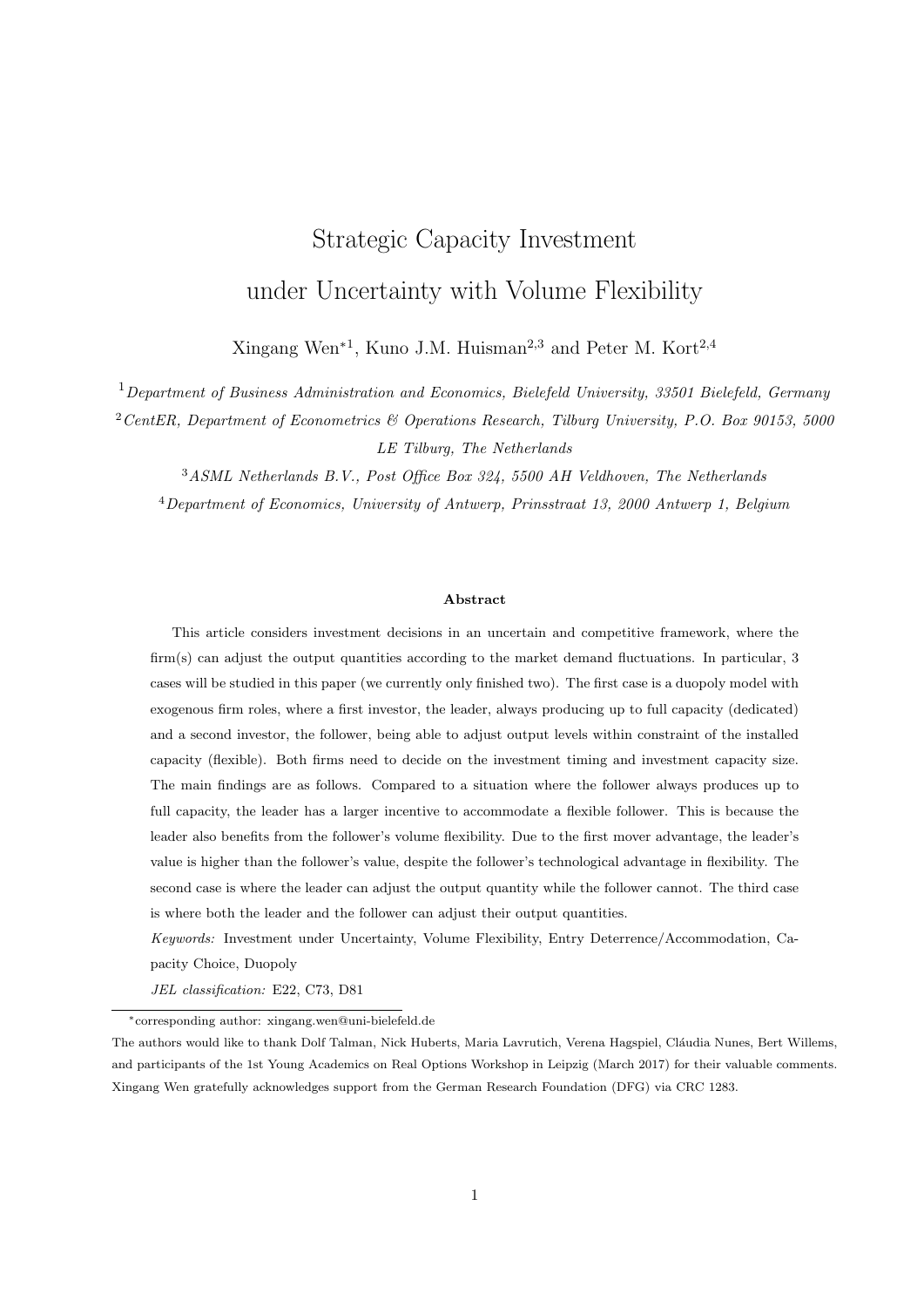#### 2.4.3 First Mover Advantage v.s. Technological Advantage

This subsection investigates whether the follower's technological advantage in volume flexibility can overcome the leader's first mover advantage.



Figure 11: Comparison of  $V_D^{det}(X_F, K_D^{det}(X_F))$  and  $V_F(X_F, K_D^{det}(X_F))$  under the entry deterrence strategy,  $V_D^{acc}(\hat{X}, K_D^{acc}(\hat{X}))$  and  $V_F(K_D^{acc}(\hat{X}))$  under the entry accommodation strategy, with and without flexibility. Parameter values are  $r = 0.1$ ,  $\alpha = 0.03$ ,  $\gamma = 0.05$ ,  $c = 2$ ,  $\delta = 10$ .

Figure 11 compares the leader and the follower's values for the entry deterrence and accommodation strategies, with and without flexibility. The leader always has higher values than the follower, implying the first mover advantage cannot be leapfrogged by the volume flexibility advantage. Gal-Or (1985) has shown with symmetric players that the leader has larger profits compared to the follower if the follower's reaction function is downward-sloping. In my model with asymmetric firms and continuous time setting, the result is similar in that the optimal follower's optimal capacity decreases with the leader's installed capacity. Another possible reason is that the leader benefits from the follower's volume flexibility without sharing costs for these benefits.

# 2.5 Conclusion

This section introduces volume flexibility into the strategic capacity investment problem under uncertainty. In the duopoly framework, the follower has technological advantage over the leader in that the follower can adjust output quantity within the constraint of installed production capacity, and the leader always produces up to capacity. When making decisions about investment timing and investment capacity, the leader not only takes into account the incentives to preempt, but also the influence of the follower's volume flexibility on the market price. This is because the flexible follower competes against the dedicated leader on one hand, and on the other hand makes the market price fluctuate less when there is demand volatility. We show that compared to a dedicated follower, the dedicated leader is more likely to accommodate the entry of the flexible follower. This is due to that the entry deterrence strategy decreases the leader's value when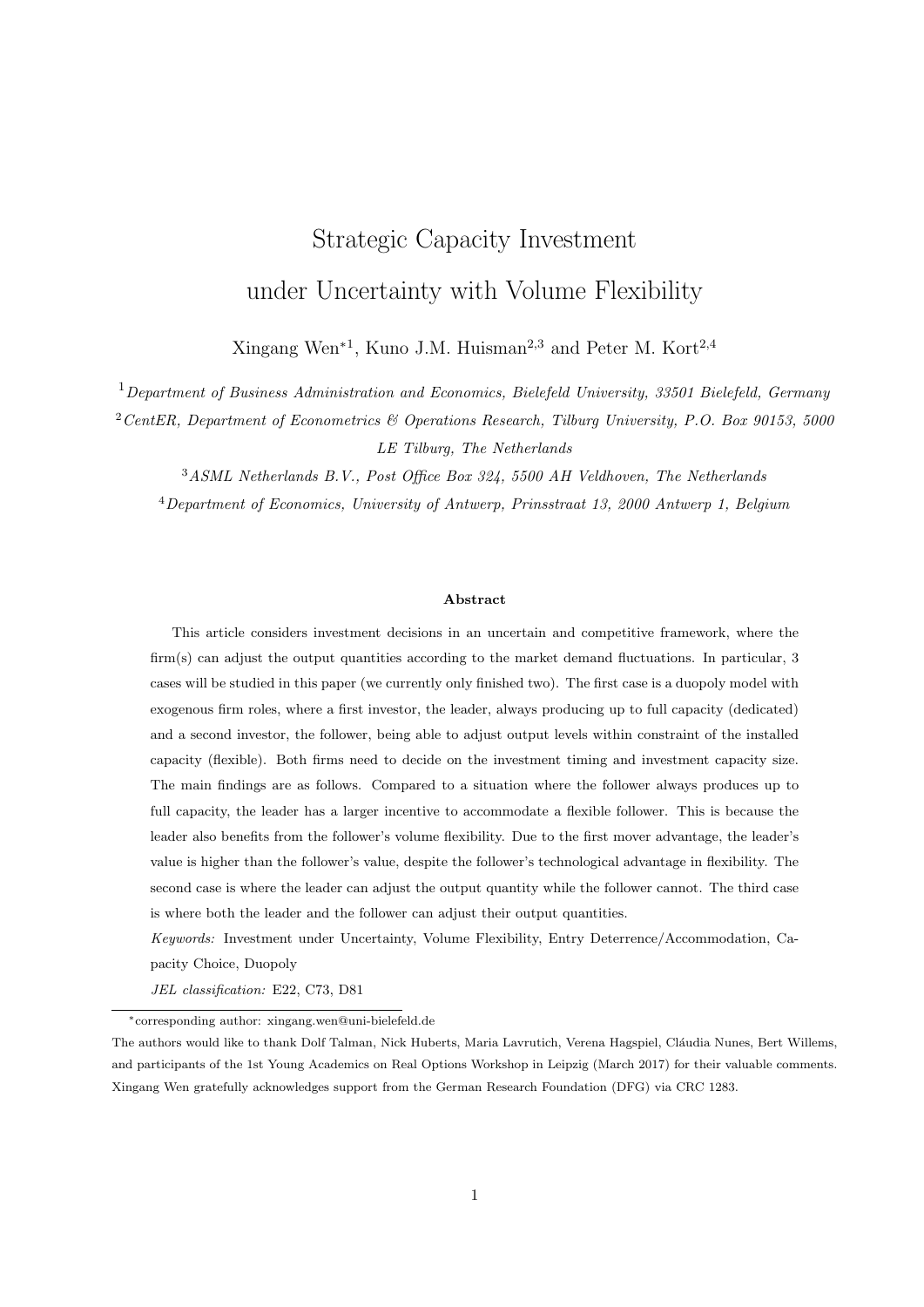the follower is flexible, and the accommodation strategy increases the leader's value. The leader does not like to deter because volume flexibility makes the follower to enter the market earlier and thus shortens the leader's monopoly period. Whereas when implementing the accommodation strategy, two firms enter the market later than that under the deterrence strategy, so the market demand is larger. In a way, the leader benefits more from the less fluctuating market prices due to follower's volume flexibility.

# 3 Preemption Analysis between the Flexible Firm and the Dedicated Firm  $^6$

Duopoly model with two firms, both firms need to decide about the investment timing and capacity. Exogenous firm roles. The leader is volume flexible in the way that it can adjust output within the constraint of invested capacity. The follower is dedicated in the way that it always produces up to full capacity after investment. This section is to help find out whether the leader prefers to be dedicated or flexible when the follower is dedicated, also to get insight about the leader's technology choice before investment.

#### 3.1 Model

Multiplicative market inverse demand function is  $P_t = X_t(1 - \gamma(Q_L + Q_F))$  with  $\gamma = 0$ , and  $Q_L$ ,  $Q_F$ are the output quantities for the leader and the follower.  $X_t$  follows a geometric Brownian motion  $dX_t =$  $\mu X_t dt + \sigma X_t dw_t$ , where  $dw_t$  is the increment of a Wiener process. Given the leader is volume flexible and the follower is dedicated, it holds that  $Q_L$  K<sub>L</sub>, and  $Q_F = K_F$ , where K<sub>L</sub> and K<sub>F</sub> are their investment capacities. The unit production and investment cost for the follower are c and  $\delta$  respectively. The unit production cost and investment cost for the leader are  $c<sub>L</sub>$  and  $\delta<sub>L</sub>$ .

#### 3.2 Follower's investment decision

Given that the leader is already in the market and producing  $Q_L$ , the follower's instantaneous profit flow after investment depends on whether the leader's production, which ranges in the interval  $[0, K_L]$ . Thus, the follower's instantaneous profit at the moment of investment  $X$  is

$$
\pi_F(X, Q_L, K_F) = \begin{pmatrix} X(1 & \gamma(Q_L + K_F)) & c \end{pmatrix} K_F, \quad 0 \quad Q_L \quad K_L
$$

At the moment of market entry of the follower, i.e., at X, there are three cases/regions for the leader's output: no production  $(Q_L = 0)$ , producing below capacity  $(0 < Q_L < K_L)$  and producing up to capacity  $(Q_L = K_L)$ . Apparently, the leader's output would depend on the market demand and influence the value the follower. Note that if the leader is producing below capacity when the follower enters the market, the

 $6$ The notations in this section are independent from the previous section. This is because the draft is still about research work in progress.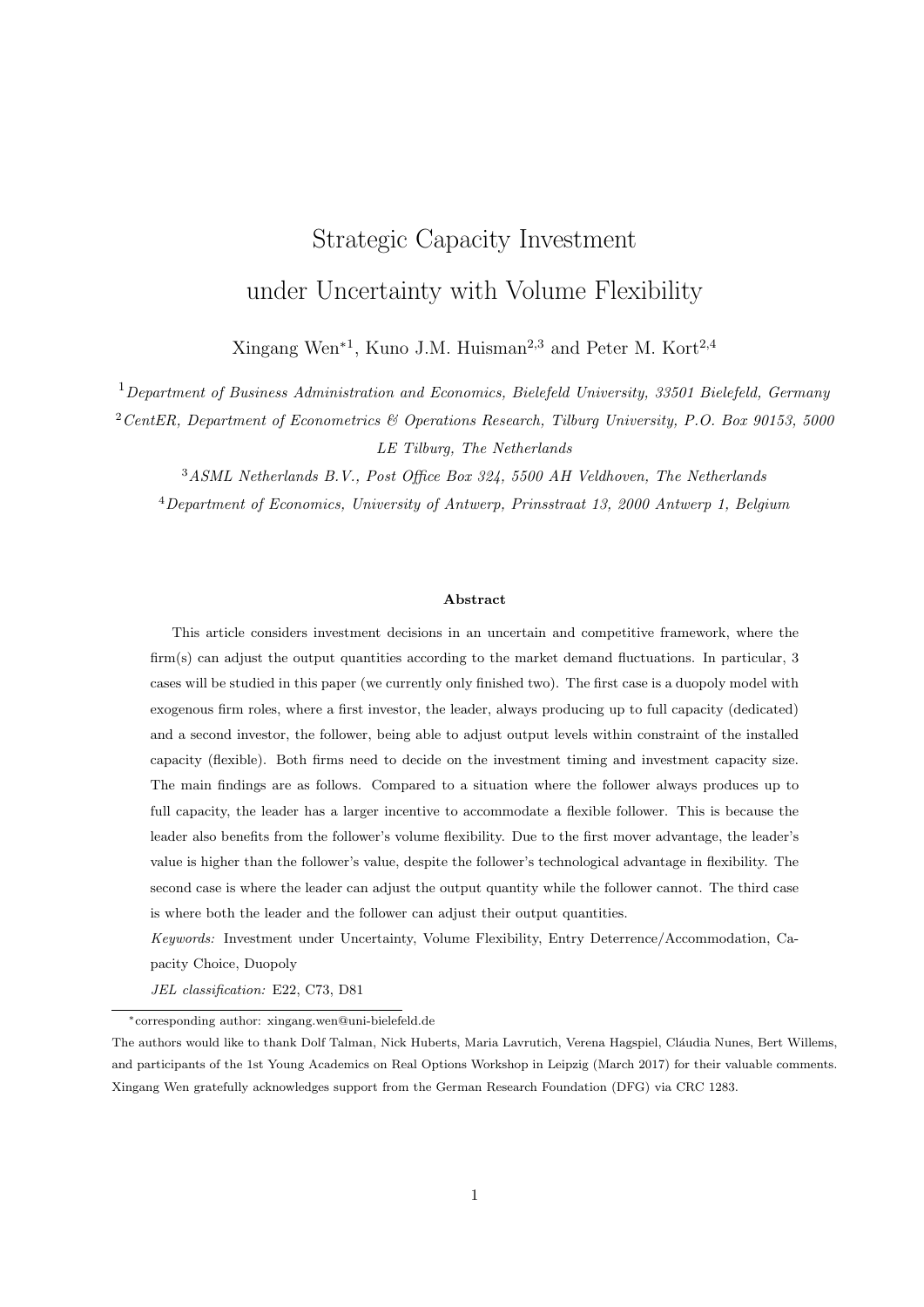leader produces an output that maximizes it's instantaneous profit, i.e.,

$$
Q_L(X, K_F) = \frac{X(1 - \gamma K_F) - c_L}{2\gamma X}.
$$

Lemma 1 The follower's value at the moment of investment is

$$
V_F(X, K_L, K_F)
$$
\n
$$
= \begin{cases}\n\frac{X(1 - \gamma K_F)K_F}{r} & \frac{cK_F}{r} \quad \delta K_F, & \text{if } X = \frac{c_L}{1 - \gamma K_F}, \\
\frac{X(1 - \gamma Q_L(X, K_F) - \gamma K_F)K_F}{r \mu} & \frac{cK_F}{r} \quad \delta K_F, & \text{if } \frac{c_L}{1 - \gamma K_F} < X = \frac{c_L}{1 - \gamma K_F - 2\gamma K_L}, \\
\frac{X(1 - \gamma K_L - \gamma K_F)K_F}{r} & \frac{cK_F}{r} \quad \delta K_F, & \text{if } X > \frac{c_L}{1 - \gamma K_F - 2\gamma K_L}.\n\end{cases} \tag{34}
$$

Lemma 1 shows that the leader's volume flexibility does not have option values for the dedicated follower. This is due to the fact that the dedicated follower does not influence the boundaries of each region. The follower's investment capacity  $K_F$  depends on the leader's investment/output decisions, which makes the follower's value function continuous but not differentiable on the boundaries.

Suppose the value before investment is denoted as  $A_F X^{\beta_1}$ , then in every region, we can derive the follower's optimal investment decision summarized in the following proposition.

**Theorem 1** The follower's optimal investment decision for different regions, is given by

$$
\begin{cases}\nX_F = \frac{\beta_1 + 1}{\beta_1 - 1}(r - \mu) \left(\frac{c}{r} + \delta\right) & \text{if } X = \frac{c_L}{1 - \gamma K_F}, \\
K_F = \frac{1}{\beta_1 + 1}\n\end{cases}
$$
\n
$$
\begin{cases}\nX_F = \frac{\beta_1 + 1}{\beta_1 - 1} \left(2(r - \mu) \left(\frac{c}{r} + \delta\right) - c_L\right) & \text{if } \frac{c_L}{1 - \gamma K_F} < X = \frac{c_L}{1 - \gamma K_F - 2\gamma K_L}, \\
K_F = \frac{1}{(\beta_1 + 1)\gamma}\n\end{cases}
$$
\n
$$
\begin{cases}\nX_F = \frac{\beta_1 + 1}{(\beta_1 - 1)(1 - \gamma K_L)} (r - \mu) \left(\frac{c}{r} + \delta\right) & \text{if } X > \frac{c_L}{1 - \gamma K_F - 2\gamma K_L}.\n\end{cases}
$$
\n
$$
\begin{cases}\nX_F = \frac{1 - \gamma K_L}{(\beta_1 + 1)\gamma}\n\end{cases}
$$
\n(35)

Theorem 1 shows that if the market demand is small (region 1 and region 2) and the leader is not producing at full capacity, the follower invests with a monopolistic capacity size. Given that the follower's investment is not influenced by the leader and the exogenous firm roles, it can be concluded that they will either invest sequentially (referred as entry deterrence) such that the leader invests at  $X < X_F$ , or they invest at the same time at  $X$  $X_{\mathcal{F}}$  (referred as entry accommodation). If the market demand is large enough such that the leader is producing at full capacity, the follower's investment decision is influenced by the leader's investment capacity. It is possible that the leader can deter the follower's market entry. In the following we will analyze the leader's optimal investment decision and check the leader's deterrence strategy.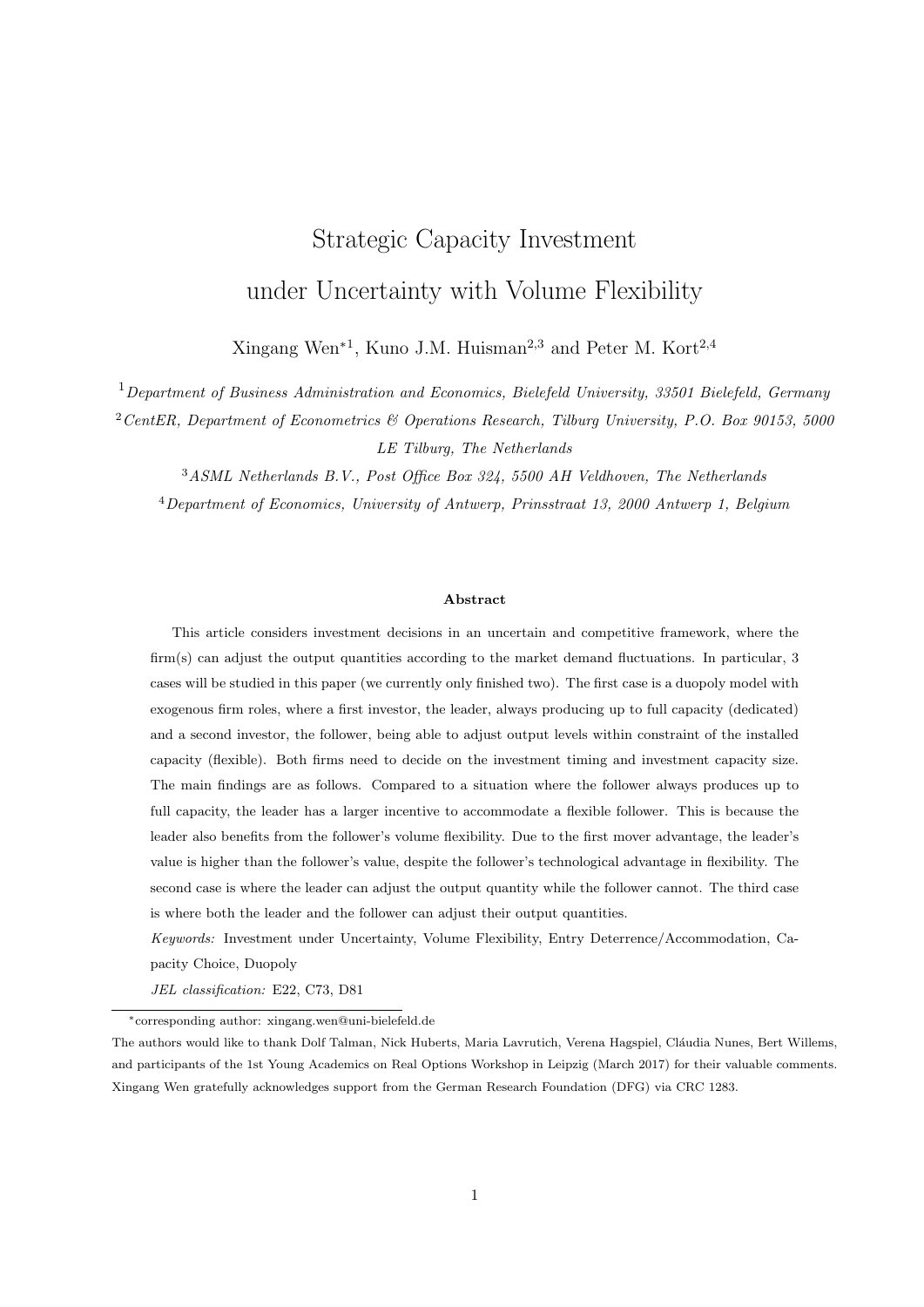#### 3.3 Leader's investment decision

Suppose the unit cost of the leader's investment is denoted by  $\delta_L$ . We can derive the leader's value function when both firms are in the market. For the three regions where the leader does not produce, produces below capacity and produces up to capacity when both firms are active, the leader's profits flow is given by

$$
\pi_L(X, K_L) = \begin{cases}\n0 & \text{if } X < \frac{c_L}{1 - \gamma K_F}, \\
\frac{1}{4\gamma} \left( X(1 - \gamma K_F)^2 - 2(1 - \gamma K_F)c_L + \frac{c_L^2}{X} \right) & \text{if } \frac{c_L}{1 - \gamma K_F} \quad X < \frac{c_L}{1 - \gamma K_F - 2\gamma K_L}, \\
X(1 - \gamma K_L - \gamma K_F)K_L & c_L K_L & \text{if } X - \frac{c_L}{1 - \gamma K_F - 2\gamma K_L}.\n\end{cases}
$$
\n(36)

Then the value function of the leader when both firms are active in the market takes the following form, where  $\beta_1$  and  $\beta_2$  are the positive and negative root for  $\sigma^2 \beta^2 + (2\alpha - \sigma^2)\beta - 2r = 0$ .

$$
V_{L}(X, K_{L}) = \begin{cases} LX^{\beta_{1}} & \text{if } X \quad \frac{c_{L}}{1 - \gamma K_{F}}, \\ M_{1}X^{\beta_{1}} + M_{2}X^{\beta_{2}} & \text{if } \frac{c_{L}}{1 - \gamma K_{F}} < X \quad \frac{c_{L}}{1 - \gamma K_{F}} \quad (37) \\ + \frac{1}{4\gamma} \left( \frac{X(1 - \gamma K_{F})^{2}}{r} - \frac{2(1 - \gamma K_{F})c_{L}}{r} + \frac{c_{L}^{2}}{X(r + \mu - \sigma^{2})} \right) & \text{if } X > \frac{c_{L}}{1 - \gamma K_{F}} \quad 2\gamma K_{L}, \end{cases}
$$

To get the value functions for the leader, we need to derive the expressions for  $L, M_1, M_2$  and N. Intuitively, L is positive and represents the option value in case that the market demand increases, which happens once X becomes lager than  $c_L/(1 - \gamma K_F)$ . M<sub>1</sub> is negative and corrects for the fact that when X becomes larger than  $c_L/(1 - \gamma K_F - 2\gamma K_L)$ , then the leader's output is constrained by its investment capacity  $K_L$ . M<sub>2</sub> is negative and is a correction such that if X becomes smaller than  $c_L/(1 - \gamma K_F)$ , then the leader would suspend production. N is positive and corrects for the fact that if the market demand decreases, i.e., X drops below  $c_L/(1 \gamma K_F - 2\gamma K_L)$ , then the flexible leader can produce below capacity.

Denote the boundary of the regions as  $X_1 = c_L/(1 - \gamma K_F)$  and  $X_2 = c_L/(1 - \gamma K_F - 2\gamma K_L)$ . From the value matching and smooth pasting conditions at the boundaries, we have the following equations.

$$
L X_1^{\beta_1} = M_1 X_1^{\beta_1} + M_2 X_1^{\beta_2} + \frac{1}{4\gamma} \left( \frac{X_1 (1 - \gamma K_F)^2}{r} \right) \frac{2(1 - \gamma K_F)c_L}{r} + \frac{c_L^2}{X_1 (r + \mu - \sigma^2)} \right),
$$
(38)

$$
L\beta_1 X_1^{\beta_1 - 1} = M_1 \beta_1 X_1^{\beta_1 - 1} + M_2 \beta_2 X_1^{\beta_2 - 1} + \frac{1}{4\gamma} \left( \frac{(1 - \gamma K_F)^2}{r - \mu} - \frac{c_L^2}{X_1^2 (r + \mu - \sigma^2)} \right),
$$
(39)

$$
M_1 X_2^{\beta_1} + M_2 X_2^{\beta_2} + \frac{1}{4\gamma} \left( \frac{X_2 (1 - \gamma K_F)^2}{r} - \frac{2(1 - \gamma K_F)c_L}{r} + \frac{c_L^2}{X_2 (r + \mu - \sigma^2)} \right) = N X_2^{\beta_2} + \frac{X_2 (1 - \gamma K_L - \gamma K_F) K_L}{r} - \frac{c_L K_L}{r}, \tag{40}
$$

$$
M_1 \beta_1 X_2^{\beta_1 - 1} + M_2 \beta_2 X_2^{\beta_2 - 1} + \frac{1}{4\gamma} \left( \frac{(1 - \gamma K_F)^2}{r} - \frac{c_L^2}{X_2^2 (r + \mu - \sigma^2)} \right) = N \beta_2 X_2^{\beta_2 - 1} + \frac{(1 - \gamma K_L - \gamma K_F) K_L}{r}.
$$
 (41)

Then it can be derived that

$$
M_2 = \frac{X_1^{\beta_2 - 1} c_L^2}{\beta_1 - \beta_2} \frac{c_L^2}{4\gamma} \left( \frac{\beta_1 - 1}{r - \mu} - \frac{2\beta_1}{r} + \frac{\beta_1 + 1}{r + \mu - \sigma^2} \right),
$$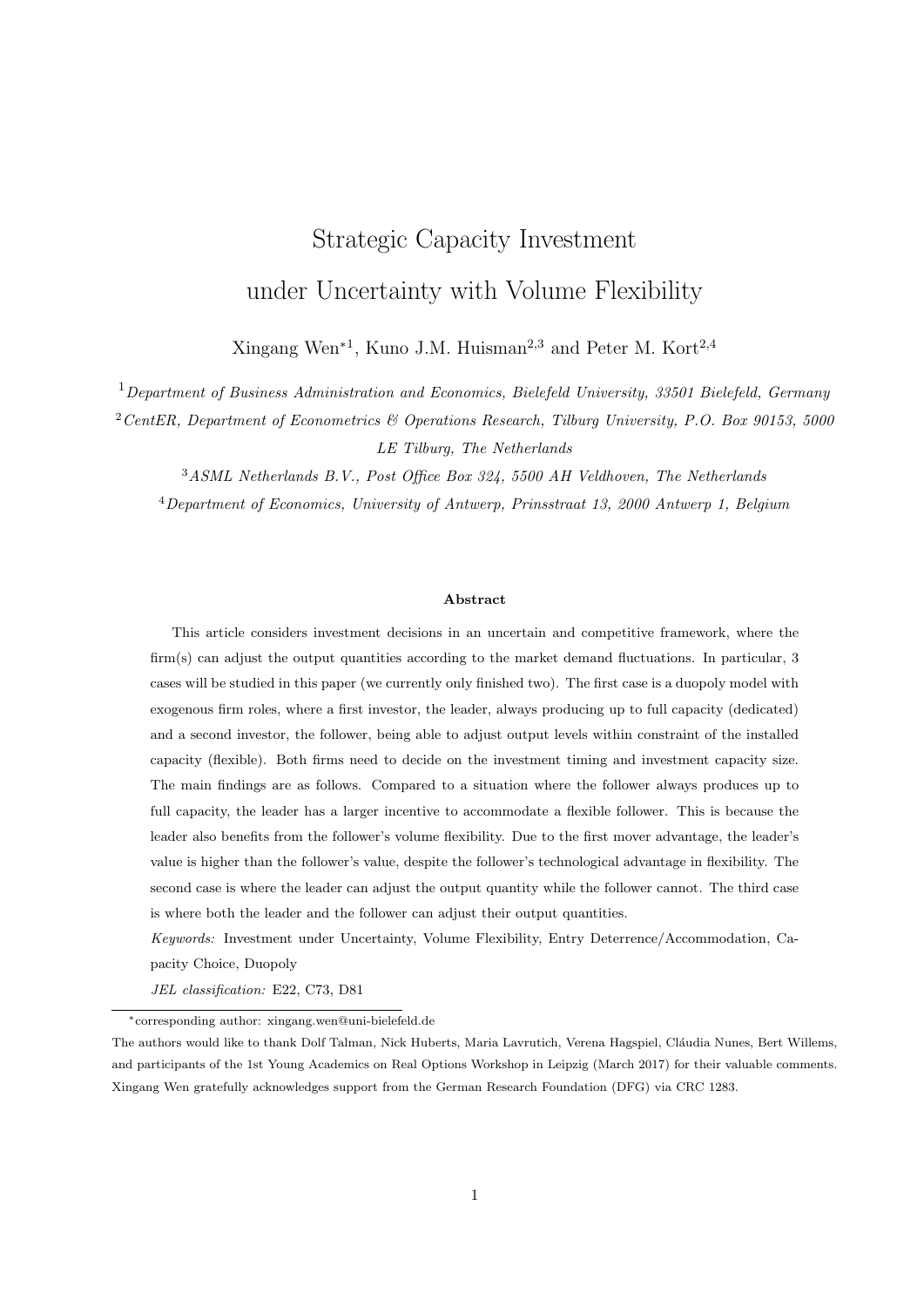$$
M_1 = \frac{X_2^{-\beta_1 - 1}}{\beta_1 - \beta_2} \frac{c_L^2}{4\gamma} \left( \frac{\beta_2 - 1}{r - \mu} - \frac{2\beta_2}{r} + \frac{\beta_2 + 1}{r + \mu - \sigma^2} \right),
$$
  
\n
$$
L = \frac{c_L^2 \left( X_2^{-\beta_1 - 1} - X_1^{-\beta_1 - 1} \right)}{4\gamma(\beta_1 - \beta_2)} \left( \frac{\beta_2 - 1}{r - \mu} - \frac{2\beta_2}{r} + \frac{\beta_2 + 1}{r + \mu - \sigma^2} \right),
$$
  
\n
$$
N = \frac{c_L^2 \left( X_2^{-\beta_2 - 1} - X_1^{-\beta_2 - 1} \right)}{4\gamma(\beta_1 - \beta_2)} \left( \frac{\beta_1 - 1}{r - \mu} - \frac{2\beta_1}{r} + \frac{\beta_1 + 1}{r + \mu - \sigma^2} \right).
$$

From the case of dedicated leader and flexible follower (in my job market paper), it holds that

$$
\begin{array}{ccc}\n\frac{\beta_1}{r} & \frac{1}{\mu} & \frac{2\beta_1}{r} + \frac{\beta_1 + 1}{r + \mu} > 0, \\
\frac{\beta_2}{r} & \frac{1}{\mu} & \frac{2\beta_2}{r} + \frac{\beta_2 + 1}{r + \mu} > 0.\n\end{array}
$$

Thus, we can conclude  $M_1 < 0$ ,  $M_2 < 0$ ,  $L > 0$  and  $N > 0$ . Their signs correspond to the intuition mentioned above. For every region, we can analyze the leader's strategies, i.e., deterrence and accommodation.

Given the exogenous firm roles, there are basically two situations for the follower's investment: investing at the same time as the leader, or investing later than the leader in the corresponding region. The following analysis and calculation in every region are based on the following two situations.

#### Region 1: The leader does not produce when the follower invests, i.e.,  $X \, X_1$

#### Entry Accommodation

Given that the leader and the follower enter the market at the same time, the value function of the leader is equal to

$$
V_L(X,K_L) \quad = \quad \begin{cases} A_L X^{\beta_1} & X < X_L, \\ L X^{\beta_1} & X & X_L. \end{cases}
$$

 $X_L$  is the investment threshold of the leader in this region. Because of the exogenous firm roles, we have that  $X_L = \frac{\beta - 1}{\beta + 1} (r - \mu) \left( \frac{c}{r} + \delta \right)$ .  $A_L$  and L have different implications.  $A_L$  represents the option value from investing, and L represents the option value that the firm starts producing when the market demand is large enough. The optimal investment capacity  $K_L(X)$  maximizes  $LX^{\beta_1}$   $\delta_L K_L$  for a given X. For a given capacity level  $K_L$ , the corresponding investment threshold  $X(K_L)$ , satisfies the value matching and smooth pasting conditions, i.e.,

$$
A_L X(K_L)^{\beta_1} = L X(K_L)^{\beta_1} \delta_L K_L,
$$
  

$$
\beta_1 A_L X(K_L)^{\beta_1} = \beta_1 L X(K_L)^{\beta_1}.
$$

The two conditions will not hold unless  $K_L = 0$ . So the leader does not investment in this region.

Entry Deterrence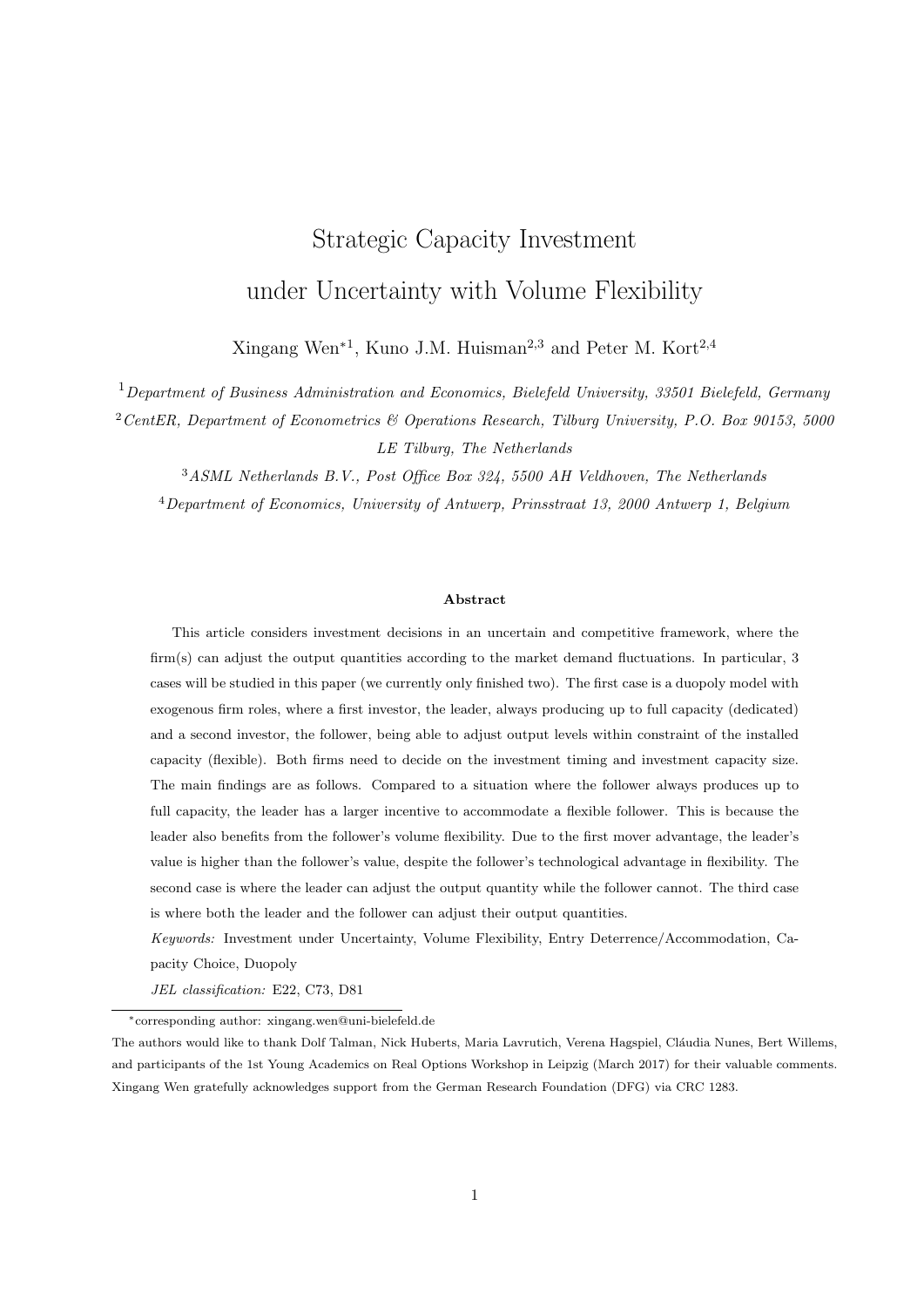If the follower enters the market later than the leader, then the leader's value function, before and after the follower's investment at  $X_F$ , is denoted by

$$
V_L(X, K_L) = \begin{cases} B_L X^{\beta_1} & X < X_F, \\ L X^{\beta_1} & X & X_F. \end{cases}
$$

 $B_L = L$  represents the option value that the leader resumes production in the future, though it is not producing at  $X_F$ . Moreover, the leader's value before and after investment is given by

$$
V_L(X,K_L) = \begin{cases} A_L X^{\beta_1} & X < X_L, \\[0.2cm] B_L X^{\beta_1} & X & X_L. \end{cases}
$$

From the analysis above, the leader will not invest in this region.

## Region 2: The leader produces below capacity when the follower invests, i.e.,  $X_1 < X \quad X_2$

Given that the follower's investment threshold  $X_F$  in this region is not influenced by the leader's investment, there are two possibilities for the leader's investment: the leader invests no earlier than the follower (referred as accommodation), and the leader invests earlier than the follower (referred as deterrence). Between these two strategies, the leader would choose the strategy that generates larger value.

#### Entry Deterrence

Because the leader's capacity decision does not influence the follower's investment decision, the entry deterrence (sequential investment) can only happen when the leader invests at  $X < X_F$ . The boundaries for this region,  $X_1$  and  $X_2$ , are given by

$$
X_1 = \frac{c_L}{1 - \gamma K_F} = \frac{(\beta_1 + 1)c_L}{\beta_1},
$$
  

$$
X_2(K_L) = \frac{c_L}{1 - \gamma K_F - 2\gamma K_L} = \frac{(\beta_1 + 1)c_L}{\beta_1 - (\beta_1 + 1)2\gamma K_L}.
$$

Before the follower enters the market, the leader is the monopolist and adjusts the output quantity  $Q_L$ according to the demand fluctuations. The leader's monopoly profit is equal to

$$
\pi_L(X, Q_L) = \begin{pmatrix} X(1 & \gamma Q_L) & c_L \end{pmatrix} Q_L.
$$

Thus, the optimal output quantity for a given X is given by  $Q_L(X) = \frac{X - c_L}{2\gamma X}$ , and the leader's corresponding profit is

$$
\pi_L(X) = \frac{X^2 - 2c_L X + c_L^2}{4\gamma X}.
$$

Then we can write the leader's value after the follower enters the market as

$$
V_L(X, K_L) = \begin{cases} B_1 X^{\beta_1} + \frac{1}{4\gamma} \left( \frac{X}{r - \mu} - \frac{2c_L}{r} + \frac{c_L^2}{X(r + \mu - \sigma^2)} \right) & X < X_F; \\ M_1(K_L) X^{\beta_1} + M_2 X^{\beta_2} + \frac{1}{4\gamma} \left( \frac{X}{r - \mu} \left( \frac{\beta_1}{\beta_1 + 1} \right)^2 - \frac{2c_L \beta_1}{r(\beta_1 + 1)} + \frac{c_L^2}{X(r + \mu - \sigma^2)} \right) & X & X_F. \end{cases}
$$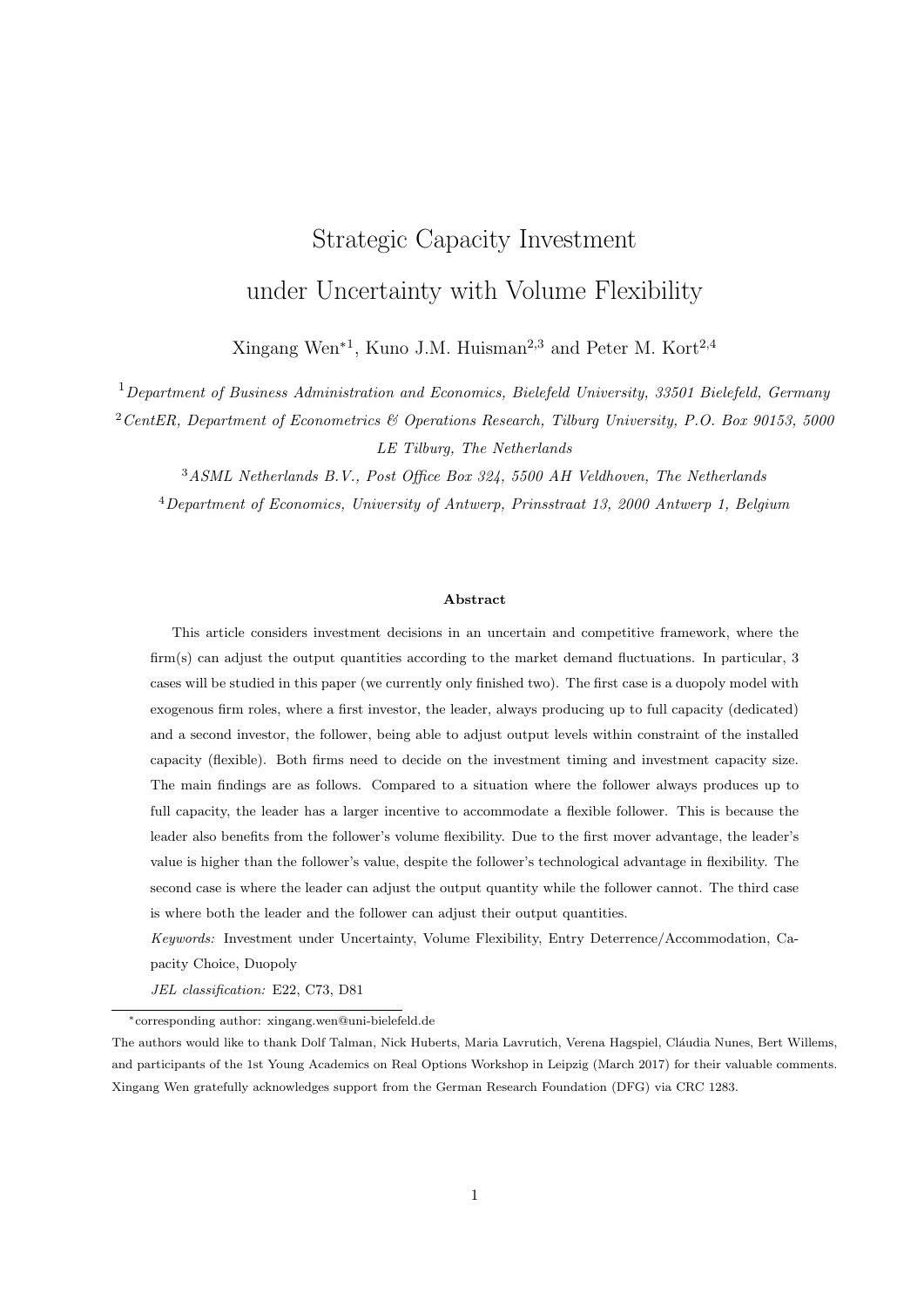From the value matching condition at  $X_F$ , we can derive that

$$
B_1(K_L) = M_1(K_L) + M_2 X_F^{\beta_2 \beta_1} \frac{X_F^{\beta_1}}{4\gamma(\beta_1+1)} \left(\frac{X_F^{\beta_1}}{r} \frac{2\beta_1+1}{\beta_1+1} \frac{2c_L}{r}\right).
$$

Let the leader's value before and after investment be

$$
V_L(X, K_L) = \begin{cases} A X^{\beta_1} & X < X_L, \\ B_1(K_L) X^{\beta_1} + \frac{1}{4\gamma} \left( \frac{X}{r - \mu} - \frac{2c_L}{r} + \frac{c_L^2}{X(r + \mu - \sigma^2)} \right) & X & X_L. \end{cases}
$$

The optimal investment capacity  $K(X)$  then satisfies the following implicit equation

$$
\frac{dM_1(K_L)}{dK_L} X^{\beta_1} \quad \delta_L = \quad \frac{\beta_1 + 1}{\beta_1} \frac{c_L}{\beta_2} \left( \frac{\beta_2}{r} \frac{1}{\mu} \quad \frac{2\beta_2}{r} + \frac{\beta_2 + 1}{r + \mu} \right) \left( \frac{X}{X_2(K_L)} \right)^{\beta_1} \quad \delta_L = 0.
$$

Thus, it holds that

$$
\frac{\beta_1 + 1}{\beta_1} \frac{c_L}{\beta_2} \left( \frac{\beta_2 - 1}{r - \mu} - \frac{2\beta_2}{r} + \frac{\beta_2 + 1}{r + \mu - \sigma^2} \right) \left( \frac{X}{X_2(K_L)} \right)^{\beta_1} = \delta_L.
$$

For a given level of  $X$ , the corresponding investment capacity is

$$
K_L(X) = \frac{1}{2\gamma} \left( \frac{\beta_1}{\beta_1 + 1} \frac{c_L}{X} \left( \frac{c_L(\beta_1 + 1)}{2\delta_L(\beta_1 + \beta_2)} \left( \frac{\beta_2 - 1}{r} + \frac{2\beta_2}{r} + \frac{\beta_2 + 1}{r + \mu - \sigma^2} \right) \right)^{-1/\beta_1} \right). \tag{42}
$$

From the value matching and smooth pasting conditions, it can be derived that for a given  $K_L$ , the investment threshold  $X(K_L)$  can be derived from

$$
\frac{1}{4\gamma} \left( \frac{X(\beta_1 - 1)}{r - \mu} - \frac{2\beta_1 c_L}{r} + \frac{c_L^2(\beta_1 + 1)}{X(r + \mu - \sigma^2)} \right) \quad \beta_1 \delta_L K_L = 0. \tag{43}
$$

Solving (42) and (43) yield the optimal investment entry deterrence decision. The deterrence is possible under the two conditions:  $X_F > X_L^{det}$  and  $X_F \supseteq [X_1, X_2)$ .

Under this entry deterrence strategy, it holds that  $X < X_2$ , thus  $2\gamma K_L(X) > 1$   $\gamma K_F$   $\frac{c_L}{X}$ . It is equivalent to

$$
\frac{c_L(\beta_1+1)}{2\delta_L(\beta_1-\beta_2)}\left(\frac{\beta_2-1}{r-\mu}-\frac{2\beta_2}{r}+\frac{\beta_2+1}{r+\mu-\sigma^2}\right)>1.
$$

This induces the same definition of the Region 2 for deterrence strategy as the case for accommodation strategy, and also the same as the definition of same Region 2 in the monopoly model, where the flexible firm produces below capacity right after investment.

#### Entry Accommodation

Under this strategy, both firms would enter the market at the same time. This only happens if the leader's investment threshold  $X_L^{acc}$   $X_F$  in our exogenous firm-role setting, and the follower would invest with capacity

$$
K_F(X) = \frac{1}{2\gamma} \left( 1 - \frac{1}{X} \left( 2(r - \mu) \left( \frac{c}{r} + \delta \right) - c_L \right) \right).
$$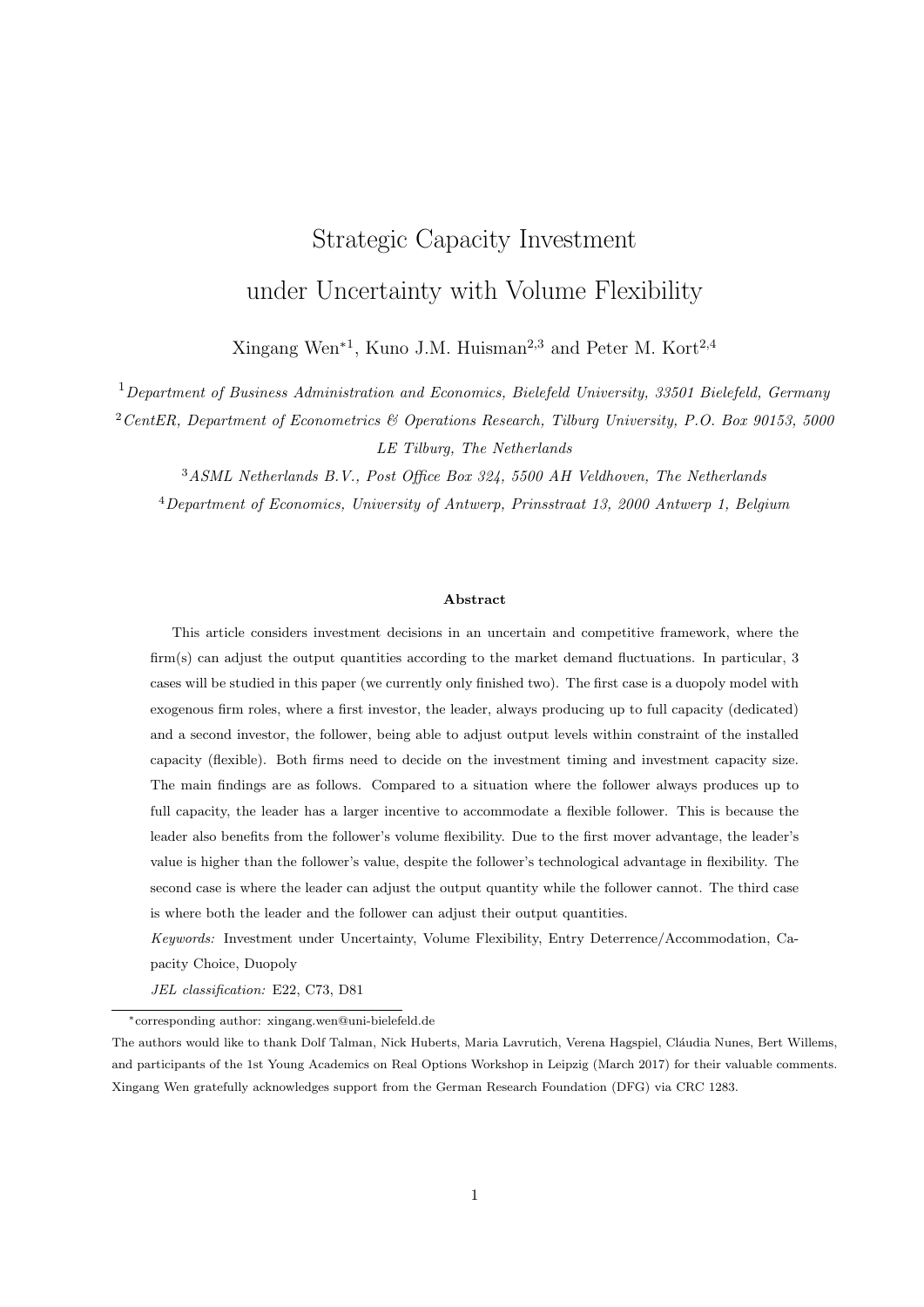Note that if otherwise such that  $X_L^{acc} < X_F$ , then the follower would just invest at  $X_F$ , because the follower's investment decision  $X_F$  and  $K_F$  are not influenced by the leader. The leader's timing decision  $X_L^{acc}$  also influences the boundary of this region, i.e.,  $X_1(K_F(X))$  and  $X_2(K_F(X), K_L)$ . This is because the leader's accommodation strategy timing decision influences the follower's investment capacity  $K_F(X_L^{acc})$ . The follower's capacity  $K_F(X_L^{acc})$ , together with  $K_L(X_L^{acc})$ , influences the boundaries for the leader to suspend production  $X_1$ , to produce below and up to capacity  $X_2$ , and also  $M_1(X, K_F, K_L)$  and  $M_2(X, K_F)$ .

With the entry accommodation strategy, the value function of the leader is equal to

$$
V_L(X, K_L) = \begin{cases} B_L(K_L)X^{\beta_1} & X < X_L^{acc}(K_L), \\ M_1(X, K_L)X^{\beta_1} + M_2(X)X^{\beta_2} & X & X_L^{acc}(K_L). \\ + \frac{1}{4\gamma} \left( \frac{X(1 - \gamma K_F(X))^2}{r} - \frac{2(1 - \gamma K_F(X))c_L}{r} + \frac{c_L^2}{X(r + \mu - \sigma^2)} \right) \end{cases}
$$

From the follower's investment capacity  $K_F(X)$ , it can be derived that

$$
\frac{dK_F(X)}{dX} = \frac{1}{2\gamma X^2} \left( 2(r - \mu) \left( \frac{c}{r} + \delta \right) - c_L \right) = \frac{1 - 2\gamma K_F}{2\gamma X},
$$
\n
$$
\frac{dX_1(X)}{dX} = \frac{\gamma c_L}{(1 - \gamma K_F(X))^2} \frac{dK_F}{dX} = \frac{1 - 2\gamma K_F}{2(1 - \gamma K_F)} \frac{X_1}{X},
$$
\n
$$
\frac{\partial X_2(X, K_L)}{\partial X} = \frac{\gamma c_L}{(1 - \gamma K_F(X) - 2\gamma K_L)^2} \frac{dK_F}{dX} = \frac{1 - 2\gamma K_F}{2(1 - \gamma K_F - 2\gamma K_L)} \frac{X_2}{X},
$$
\n
$$
\frac{\partial M_1(X, K_L)}{\partial X} = \frac{(\beta_1 + 1)M_1}{X_2} \frac{\partial X_2(X, K_L)}{\partial X} = \frac{(\beta_1 + 1)(1 - 2\gamma K_F)M_1}{2X(1 - \gamma K_F - 2\gamma K_L)},
$$
\n
$$
\frac{dM_2(X)}{dX} = \frac{(\beta_2 + 1)M_2}{X_1} \frac{dX_1(X)}{dX} = \frac{(\beta_2 + 1)(1 - 2\gamma K_F)M_2}{2X(1 - \gamma K_F)}.
$$

The value matching and smooth pasting conditions at  $X_L^{acc}(K_L)$  yield the following equations:

$$
B_{L}(K_{L})X^{\beta_{1}} = M_{1}(K_{L})X^{\beta_{1}} + M_{2}(K_{L})X^{\beta_{2}} + \frac{1}{4\gamma} \left( \frac{X(1 - \gamma K_{F}(X))^{2}}{r} + \frac{2(1 - \gamma K_{F}(X))c_{L}}{r} + \frac{c_{L}^{2}}{X(r + \mu - \sigma^{2})} \right) \delta_{L}K_{L},
$$
  

$$
\beta_{1}B_{L}(K_{L})X^{\beta_{1}-1} = \beta_{1}M_{1}(K_{L})X^{\beta_{1}-1} + \beta_{2}M_{2}(K_{L})X^{\beta_{2}-1}
$$
  

$$
\frac{(\beta_{1} + 1)(1 - 2\gamma K_{F})M_{1}}{2(1 - \gamma K_{F} - 2\gamma K_{L})}X^{\beta_{1}-1} + \frac{(\beta_{2} + 1)(1 - 2\gamma K_{F})M_{2}}{2(1 - \gamma K_{F})}X^{\beta_{2}-1}
$$
  

$$
+ \frac{1}{4\gamma} \left( \frac{\gamma K_{F}(X)(1 - \gamma K_{F}(X))}{r} + \frac{c_{L}(1 - 2\gamma K_{F}(X))}{rX} - \frac{c_{L}^{2}}{(r + \mu - \sigma^{2})X^{2}} \right).
$$

Thus, it can be derived that

$$
\beta_1 B_L(K_L) X^{\beta_1} = \beta_1 M_1 X^{\beta_1} \frac{(\beta_1 + 1)(1 - 2\gamma K_F)M_1}{2(1 - \gamma K_F - 2\gamma K_L)} X^{\beta_1} + \frac{\beta_2 - 1 + 2\gamma K_F}{2(1 - \gamma K_F)} M_2(K_L) X^{\beta_2} + \frac{1}{4\gamma} \left( \frac{X\gamma K_F(X)(1 - \gamma K_F(X))}{r + \mu} + \frac{c_L(1 - 2\gamma K_F(X))}{r} - \frac{c_L^2}{X(r + \mu - \sigma^2)} \right).
$$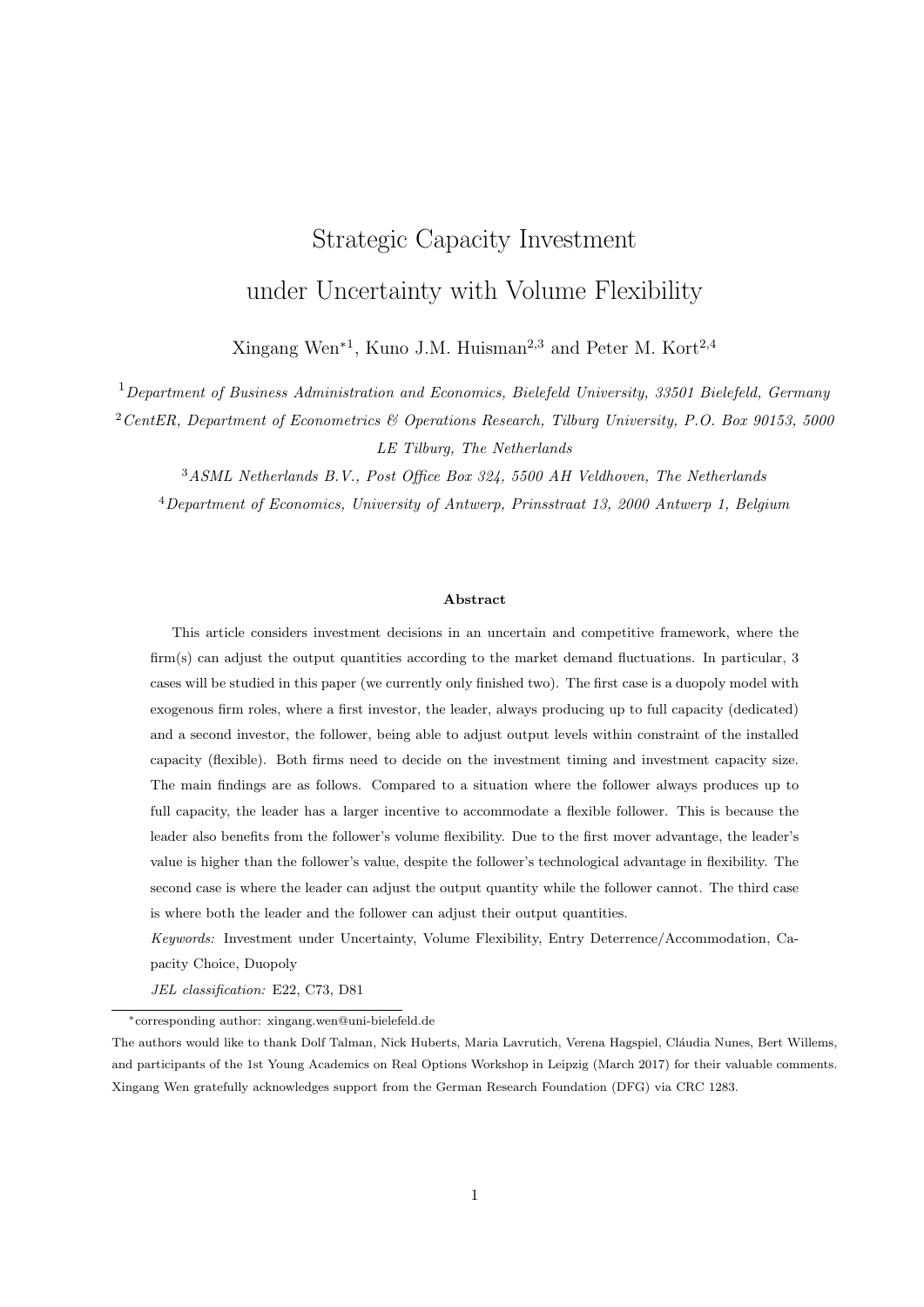So  $X_L^{acc}(K_L)$  satisfies the following implicit equation

$$
\frac{(\beta_1 + 1)(1 - 2\gamma K_F)M_1}{2(1 - \gamma K_F - 2\gamma K_L)} X^{\beta_1} + \frac{2\beta_1 - \beta_2 + 1 - 2(\beta_1 + 1)\gamma K_F}{2(1 - \gamma K_F)} M_2 X^{\beta_2} - \beta_1 \delta_L K_L + \frac{1}{4\gamma} \left( \frac{X(1 - \gamma K_F(X))}{r - \mu} (\beta_1 - (1 + \beta_1)\gamma K_F(X)) - \frac{c_L}{r} (2\beta_1 + 1 - 2(\beta_1 + 1)\gamma K_F(X)) + \frac{(\beta_1 + 1)c_L^2}{X(r + \mu - \sigma^2)} \right) = 0.
$$
\n(44)

e.g.,

$$
\frac{(\beta_1 + 1)(1 - 2\gamma K_F)M_1}{2(1 - \gamma K_F - 2\gamma K_L)}X^{\beta_1} + \frac{2\beta_1 - \beta_2 + 1 - 2(\beta_1 + 1)\gamma K_F}{2(1 - \gamma K_F)}M_2X^{\beta_2} - \beta_1\delta_L K_L + \frac{1}{4\gamma} \left[ (\beta_1 + 1) \left( \frac{X(1 - \gamma K_F(X))^2}{r} - \frac{2c_L(1 - \gamma K_F(X))}{r} + \frac{c_L^2}{X(r + \mu - \sigma^2)} \right) - \frac{X(1 - \gamma K_F(X))}{r - \mu} + \frac{c_L}{r} \right] = 0
$$

For a given level of X, the leader would invest with capacity size  $K_L(X)$ . The leader's investment size does not influence the follower's investment capacity, i.e.,  $\partial K_F/\partial K_L = 0$ . Thus, in this region, it can be derived that  $dX_1/dK_L = 0$  and  $dX_2/dK_L = 2\gamma X_2^2/c_L$ . Furthermore, we can get

$$
\frac{dM_2(X)}{dK_L} = 0,
$$
  
\n
$$
\frac{dM_1(X, K_L)}{dK_L} = \frac{2\gamma(\beta_1 + 1)X_2}{c_L}M_1.
$$

So, 0  $K_L(X)$   $\frac{\beta_1}{2\gamma(\beta_1+1)}$  satisfies the following equation

$$
\frac{(\beta_1 + 1)c_L}{2(\beta_1 - \beta_2)} \left(\frac{\beta_2 - 1}{r - \mu} - \frac{2\beta_2}{r} + \frac{\beta_2 + 1}{r + \mu - \sigma^2}\right) \left(\frac{X}{X_2(K_L)}\right)^{\beta_1} \quad \delta_L = 0,
$$
\n(45)

or

$$
\frac{2\gamma(\beta_1+1)X_2(K_L)}{c_L}M_1(X, K_L(X))X^{\beta_1} \quad \delta_L = 0,
$$

By substituting

$$
X_2(X) = \frac{c_L}{1 - \gamma K_F(X) - 2\gamma K_L} = \frac{2c_L}{1 + \frac{1}{X} \left(2(r - \mu)(c/r + \delta) - c_L\right) - 4\gamma K_L}
$$

into (45), we can derive that for a given X, the leader's investment capacity  $K_L(X)$  is

$$
K_L(X) =
$$
  
\n
$$
\frac{1}{4\gamma X} \left( X + 2(r - \mu) \left( \frac{c}{r} + \delta \right) - c_L - 2c_L \left( -\frac{c_L(1+\beta_1)}{2\delta_L(\beta_1 - \beta_2)} \left( \frac{\beta_2 - 1}{r - \mu} - \frac{2\beta_2}{r} + \frac{\beta_2 + 1}{r + \mu} - \frac{\beta_2}{\sigma^2} \right) \right)^{-1/\beta_1} \right)
$$
\n(46)

In order for the accommodation strategy in this region to hold, we have  $X = X_2$ , thus  $2\gamma K_L = 1 - \gamma K_F = \frac{c_L}{X}$ . In other words,

$$
\frac{c_L(\beta_1+1)}{2\delta_L(\beta_1-\beta_2)}\left(\frac{\beta_2-1}{r-\mu}-\frac{2\beta_2}{r}+\frac{\beta_2+1}{r+\mu-\sigma^2}\right)-1.
$$

This is the same definition as in the monopoly model. So whether the firm produces up to or below capacity when the follower enters the market depends on the parameter values. If  $\mu > \delta_L r^2/(c_L + \delta_L r)$ , or both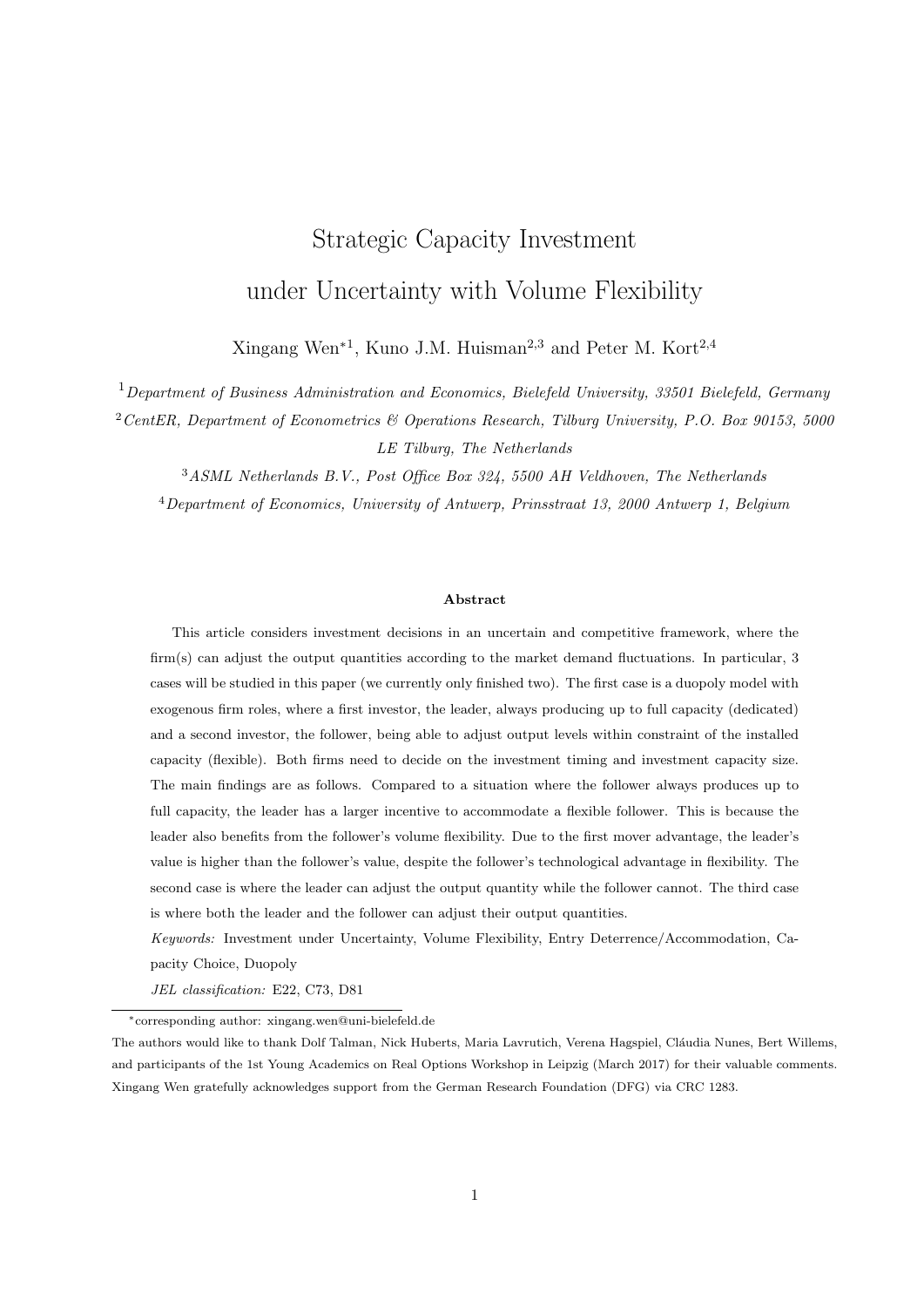$r c_L/\delta_L < \mu \delta_L r^2/(c_L + \delta_L r)$  and  $\sigma > \bar{\sigma}$ , then the leader produces below capacity when the follower enters. Because the transition between producing below and up to capacity is smooth, it can be concluded that if  $\mu$  r  $c_L/\delta_L$ , or both  $r$   $c_L/\delta_L < \mu$   $\delta_L r^2/(c_L + \delta_L r)$  and  $\sigma$   $\bar{\sigma}$ , then the leader produces up to capacity when the follower enters the market. Moreover

$$
\bar{\sigma}^2 = \frac{2\left(\Lambda - \alpha^2\right)(2r - \alpha) - 4\sqrt{r\Lambda\left(\Lambda - \alpha^2\right)(r - \alpha)}}{\Lambda - \left(2r - \alpha\right)^2},\tag{47}
$$

with  $\Lambda = \begin{pmatrix} \frac{2\delta_L r(r-\alpha) - \alpha c_L}{c_L} \end{pmatrix}$  $\left(\frac{\alpha}{c_L}\right)^2$ .  $\bar{\sigma}$  is only defined for  $r$   $c_L/\delta_L < \mu$   $\delta_L r^2/(c_L + \delta_L r)$ .

#### Numerical

The leader's strategy depends on the parameters, like the leader's unit production cost  $c<sub>L</sub>$  and unit investment  $\delta_L$  for instance. If the leader's unit costs are too large, then the leader would find it difficult to invest early. This makes entry deterrence strategy less likely to happen. On the other hand, if the leader's unit costs are small, then the entry deterrence strategy is more likely. More specifically, when the follower invests at  $X_F$  with investment capacity  $K_L$ , and the leader produces below capacity when the follower invests, this would imply  $X_1 < X_F$ , i.e.,

$$
c_L < \frac{2\beta_1}{2\beta_1 - 1}(r - \mu) \left(\frac{c}{r} + \delta\right).
$$

There is also a lower bound for  $c<sub>L</sub>$ . An extreme case is that  $c<sub>L</sub> = 0$ , then we would have  $X<sub>1</sub> = X<sub>2</sub> = 0$ , and the region that the leader produces below capacity when the follower enters the market disappears. The fact is that the leader always produces up to capacity when  $c_L = 0$ . So  $c_L$  should be large enough that the equation  $X_2 > X_1$  holds, i.e., it is possible that the leader produces below capacity. Furthermore, because  $c_L$  also influences the follower's investment threshold  $X_F$ , the smaller  $c_L$ , the larger  $X_F$ . Another case is that  $c_L$  cannot be so small such that  $X_F > X_2$ , which contradicts the fact that the follower invests when the leader is producing below capacity. Overall, the value of  $c<sub>L</sub>$  should make it hold in this region that

$$
X_1 < X_L^{det} < X_F < X_2.
$$

For the parameter values we use in the Numerical section,  $c<sub>L</sub>$  is in the approximate range of 1.8 and 3.27 to make the leader produces below capacity when the follower invests. Given the complexity of the implicit equation, we resort to numerical analysis, and start with the deterrence strategy first. Note that all the parameter values used for the figure are in the range that defines this region.

From the theoretical result of the entry deterrence strategy, by substituting (42) into (43), we get the conclusion that the entry deterrence investment threshold  $X_L^{det}$  makes the following function  $F(X)$  equal to 0.

$$
F(X) = \frac{1}{4\gamma} \left( \frac{X(\beta_1 - 1)}{r - \mu} - \frac{2\beta_1 c_L}{r} + \frac{c_L^2(\beta_1 + 1)}{X(r + \mu - \sigma^2)} \right) - \frac{\beta_1 \delta_L}{2\gamma} \left( \frac{\beta_1}{\beta_1 + 1} \right)
$$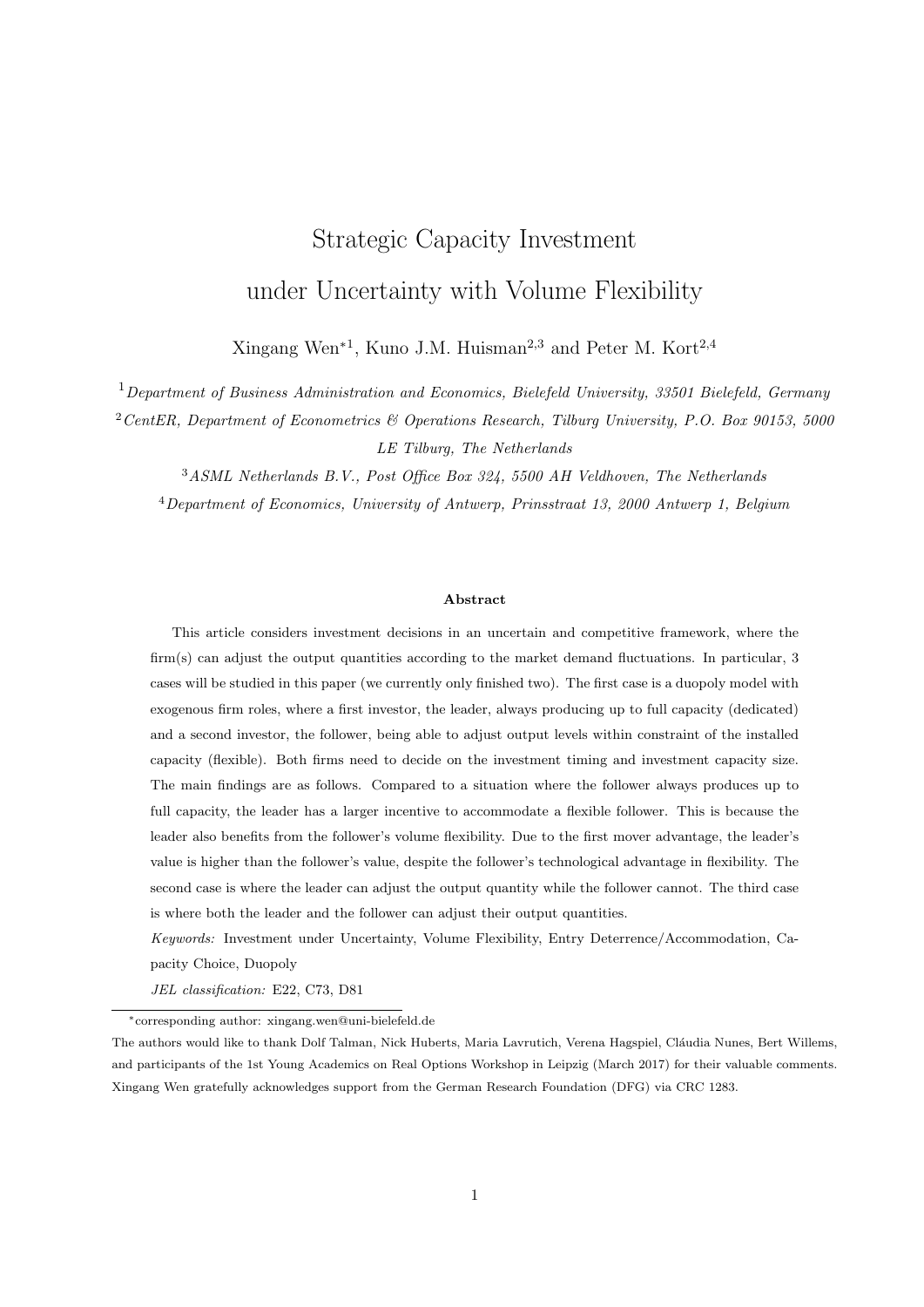$$
\frac{c_L}{X} \left( \frac{c_L(\beta_1+1)}{2\delta_L(\beta_1-\beta_2)} \left( \frac{\beta_2-1}{r-\mu} - \frac{2\beta_2}{r} + \frac{\beta_2+1}{r+\mu-\sigma^2} \right) \right)^{-1/\beta_1} \right). \tag{48}
$$

However,  $F(X) > 0$  for most of the parameter values. This can be shown in Figure 12.  $F(X) > 0$  implies that there is no solution for  $X_L^{det}$  and the entry deterrence is not possible in this region. The most interesting parameter is  $\mu$ . As shown in Figure 12e,  $F(X) = 0$  has solutions for some values of  $\mu$ . Specifically, if  $\mu$  0.0375, then there are solutions for  $F(X) = 0$ . We carry out further analysis. When there are two solutions, we checked and found that the smaller solution yields a result, where the upper bound for this region is  $X_2 < X_F$ . This contradicts the definition that the leader is producing below capacity when the follower enters the market. So we take the larger solution of the two and get the results as shown in Figure 13, and further compare the accommodation and deterrence strategy for these values of  $\mu$ .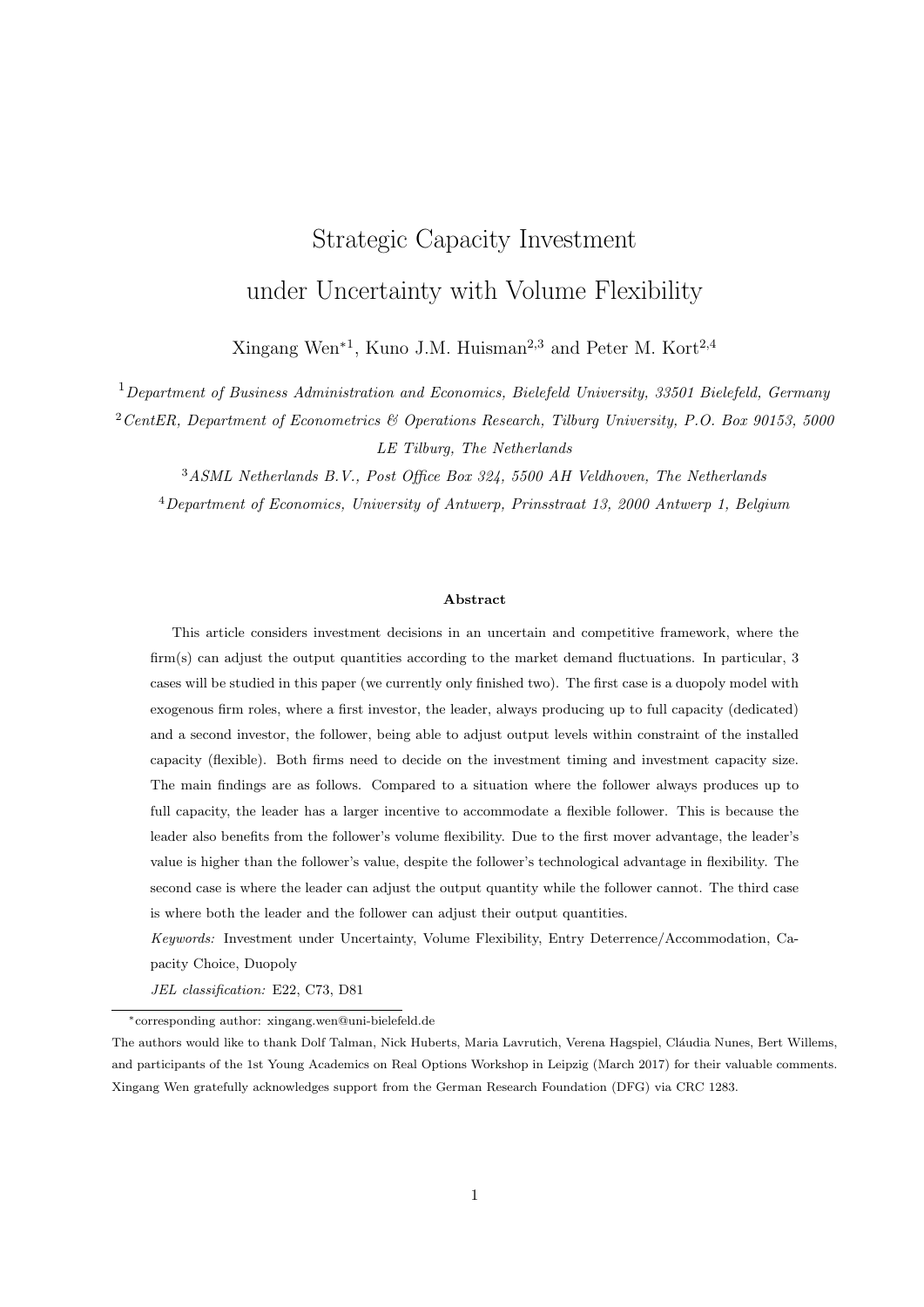

Figure 12: Illustration of the function  $F(X)$  changing with parameter values. Default parameter values are  $r = .1$ ,  $\mu = .03,\, \sigma = .2,\, \gamma = .05,\, c = c_L = 2.5,$  and  $\delta = \delta_L = 10.$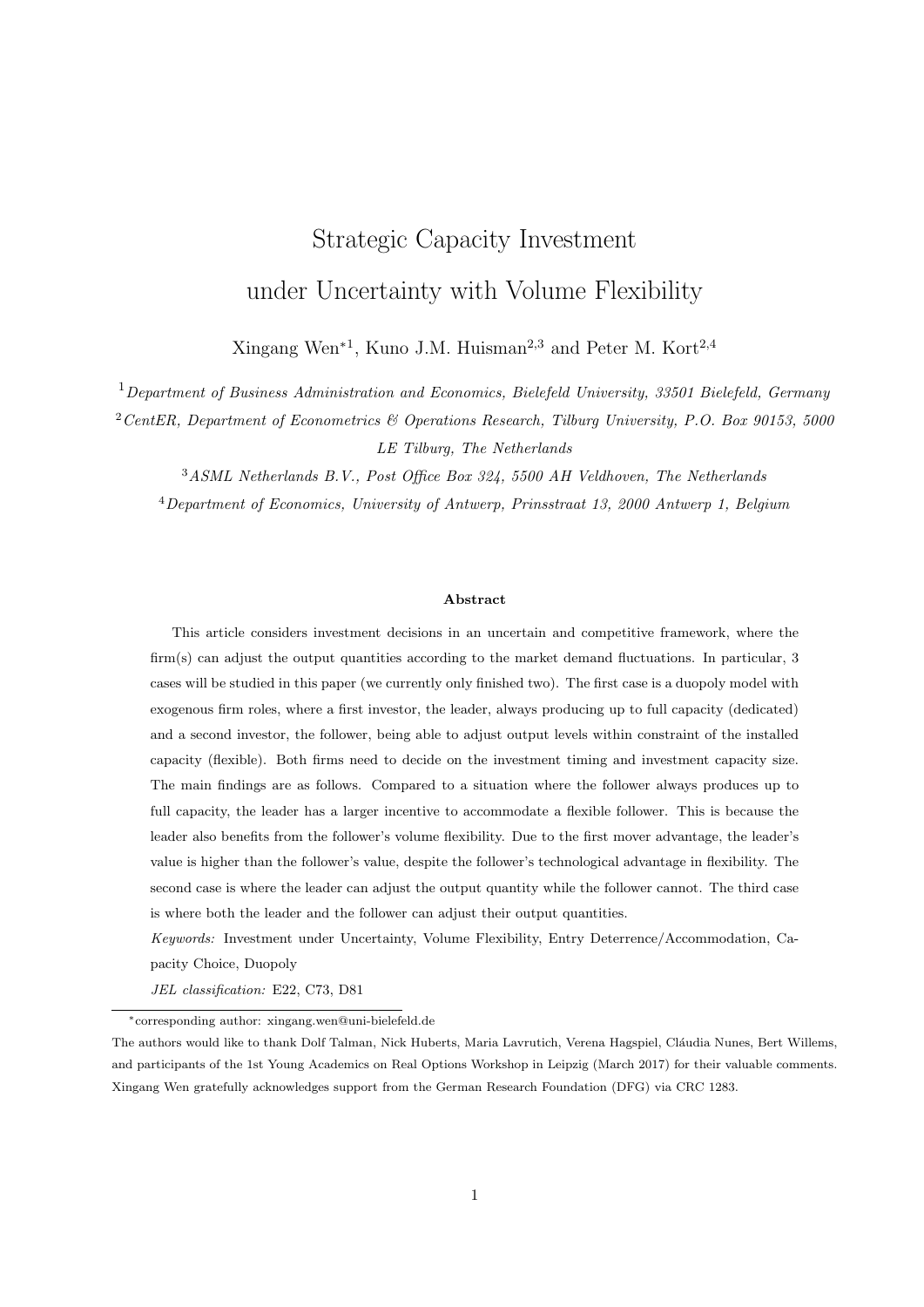

Figure 13: Illustration of possible deterrence strategy for the flexible leader. Default parameter values are  $r = .1, \sigma = .2, \gamma = .05, c = c_L = 2.5, \text{ and } \delta = \delta_L = 10.$ 

Figure 13a shows that the entry deterrence by the flexible leader is possible for  $\mu$  2 [0.0381, 0.0457]. In Figure 13b, the values of the deterrence and accommodation strategy are compared. It shows that only for  $\mu$  2 [0.0381, 0.0393], the deterrence can generate a larger value than the accommodation strategy. For this range of parameter  $\mu$ , we further study whether the dedicated firm can preempt the flexible firm. That is, we calculate the preemption point of the dedicated (non-flexible) firm and the flexible firm, shown in Figure 14.



Figure 14: Illustration of the dedicated and flexible firms' preemption as functions of  $\,$ . Default parameter values are  $r = 0.1$ ,  $= .2;$  = :05,  $c = c_L = 2.5$ , and =  $_L = 10$ .

Figure 14 shows that the preemption points of the dedicated firm is always smaller than the flexible firm. This implies that the dedicated firm always preempts the flexible firm.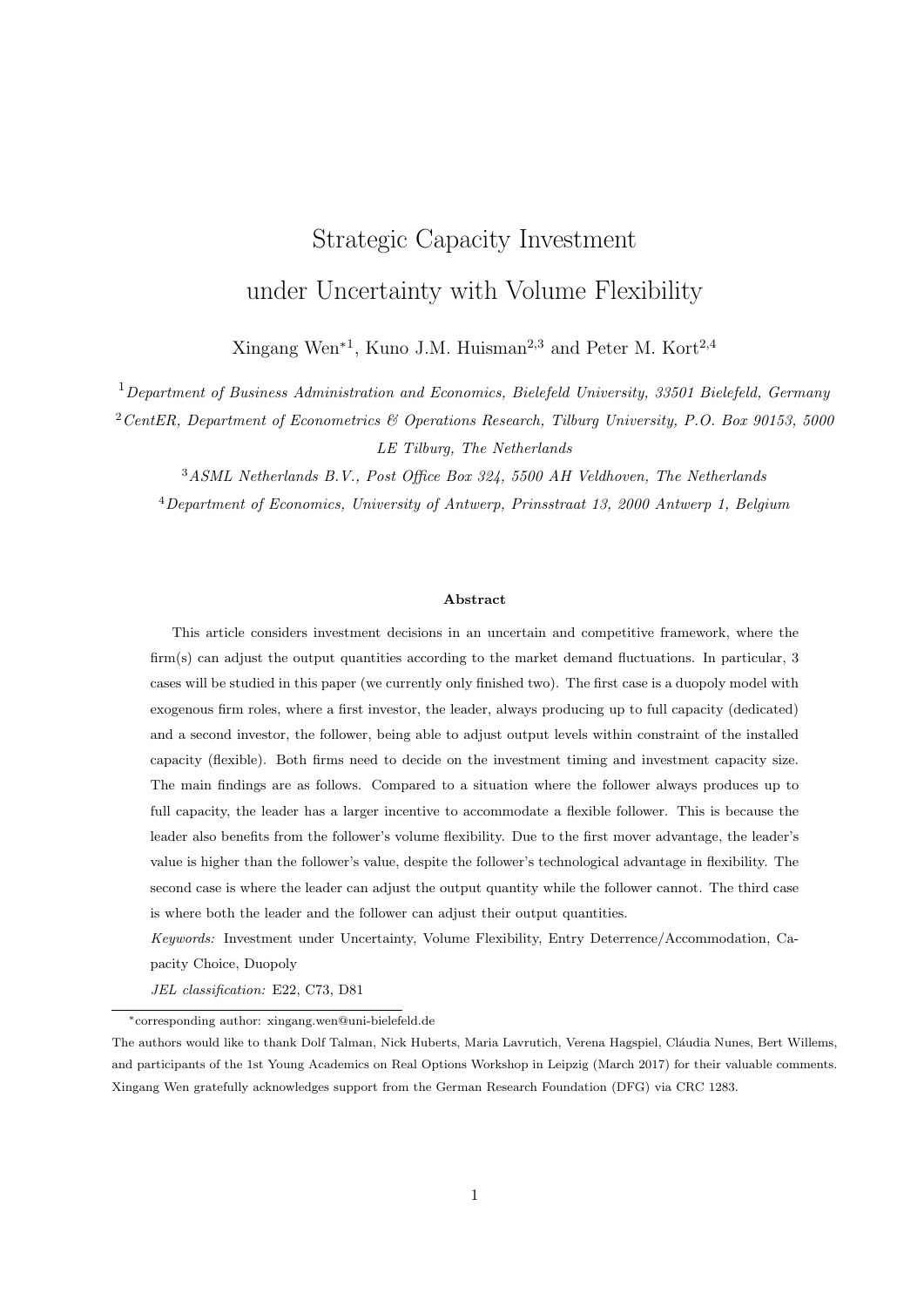# 4 Flexible leader and flexible follower

# 5 Conclusion

# References

- Roger Beach, Alan P. Muhlemann, David H. R. Price, Andrew Paterson, and John A. Sharp. A review of manufacturing flexibility. European Journal of Operational Research,  $122(1):41 - 57$ , 2000.
- Jim Browne, Didier Dubois, Keith Rathmill, Suresh P. Sethi, Kathryn E. Stecke, et al. Classification of flexible manufacturing systems. The FMS magazine, 2(2):114–117, 1984.
- Avinash K. Dixit and Robert S. Pindyck. Investment under Uncertainty. Princeton University Press, Princeton, 1994.
- Esther Gal-Or. First mover and second mover advantages. International Economic Review, 26(3):649–653, 1985.
- Manu Goyal and Serguei Netessine. Volume flexibility, product flexibility, or both: The role of demand correlation and product substitution. Manufacturing  $\mathcal C$  Service Operations Management, 13(2):180–193, 2011.
- Yash P. Gupta and Sameer Goyal. Flexibility of manufacturing systems: Concepts and measurements. European Journal of Operational Research, 43(2):119 – 135, 1989.
- Verena Hagspiel, Kuno J. M. Huisman, and Peter M. Kort. Volume flexibility and capacity investment under demand uncertainty. International Journal of Production Economics, 178:95 – 108, 2016.
- Kuno J. M. Huisman and Peter M. Kort. Strategic capacity investment under uncertainty. The RAND Journal of Economics, 46(2):376–408, 2015.
- Eric P. Jack and Amitabh Raturi. Sources of volume flexibility and their impact on performance. Journal of Operations Management, 20(5):519 – 548, 2002.
- Robert S. Pindyck. Irreversible investment, capacity choice, and the value of the firm. The American Economic Review, 78(5):969–985, 1988.
- Andrea K. Sethi and Suresh P. Sethi. Flexibility in manufacturing: a survey. International Journal of Flexible Manufacturing Systems, 2(4):289–328, 1990.
- Xingang Wen, Peter M. Kort, and Dolf Talman. Volume flexibility and capacity investment: a real options approach. Journal of the Operational Research Society, 68:1633–1646, 2017.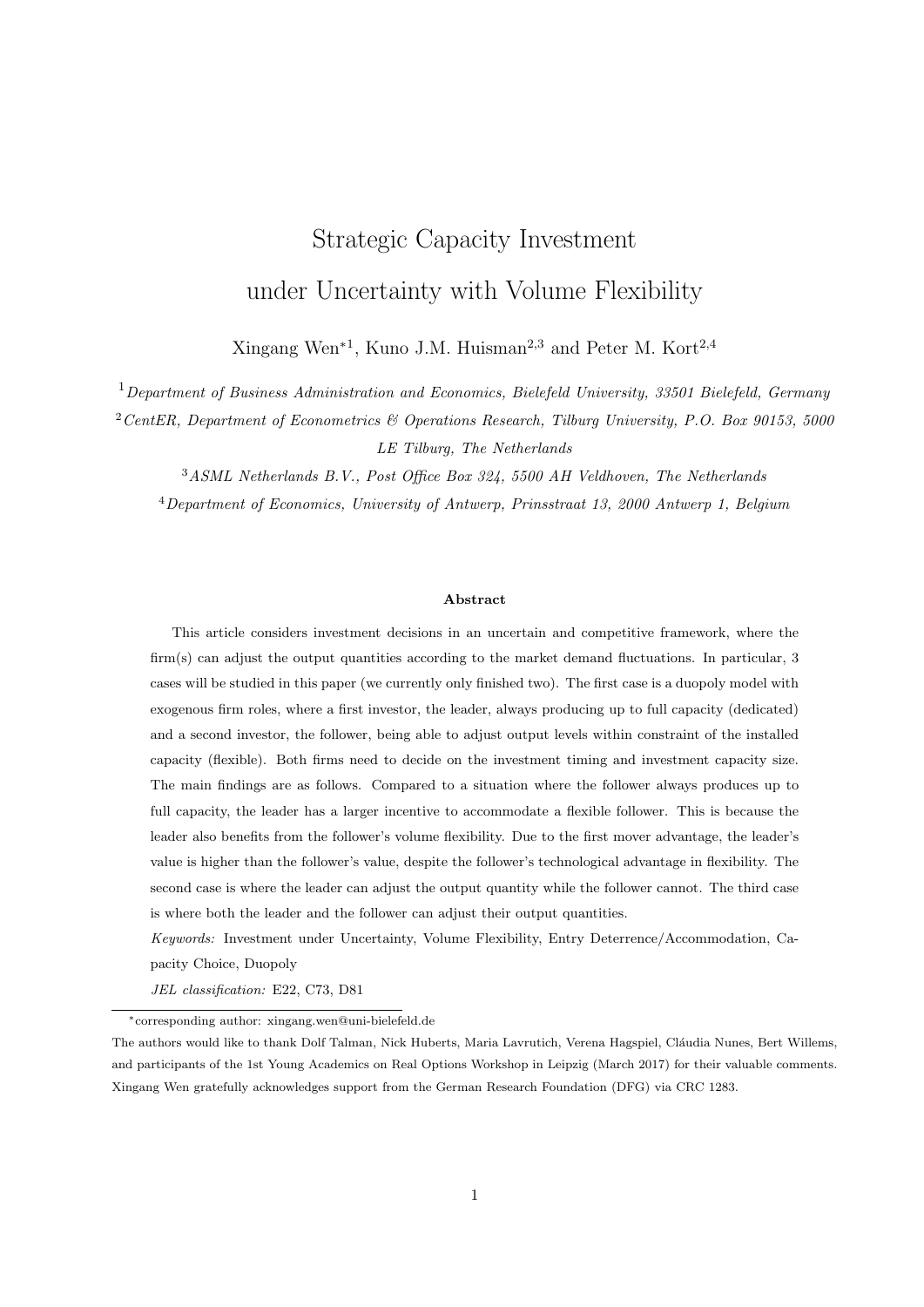# Appendix

# A Flexible Follower

A.1 Expression of  $L_1(K_D, K_F)$ ,  $M_1(K_D, K_F)$ ,  $M_2(K_D)$ , and  $N(K_D, K_F)$ 

In the follower's value function  $V_F(X, K_D, K_F)$ , the lengthy expression for  $L_1, M_1, M_2$  and  $N_2$  are as follows,

$$
L(K_D, K_F) = \frac{c^2 F(\beta_2)}{4\gamma(\beta_1 - \beta_2)} \left( \left( \frac{1 - \gamma K_D}{c} \right)^{\beta_1 + 1} \left( \frac{1 - 2\gamma K_F - \gamma K_D}{c} \right)^{\beta_1 + 1} \right),
$$
  
\n
$$
M_1(K_D, K_F) = \frac{c^2 F(\beta_2)}{4\gamma(\beta_1 - \beta_2)} \left( \frac{1 - 2\gamma K_F - \gamma K_D}{c} \right)^{\beta_1 + 1},
$$
  
\n
$$
M_2(K_D) = \frac{c^2 F(\beta_1)}{4\gamma(\beta_1 - \beta_2)} \left( \frac{1 - \gamma K_D}{c} \right)^{\beta_2 + 1},
$$
  
\n
$$
N(K_D, K_F) = \frac{c^2 F(\beta_1)}{4\gamma(\beta_1 - \beta_2)} \left( \left( \frac{1 - \gamma K_D}{c} \right)^{\beta_2 + 1} \left( \frac{1 - \gamma K_D - 2\gamma K_F}{c} \right)^{\beta_2 + 1} \right).
$$

In order to get more insight of the value function, I analyze the signs for these four expressions. Given that  $r > \alpha$ , it holds that  $\beta_1 > 1$  and  $F(\beta_2) > 0$ . From Wen et al. (2017), it also holds that  $\beta_2 < 1$ , and  $F(\beta_1) < 0$  when  $\sigma^2 < r + \alpha$ ;  $1 < \beta_2 < 0$ , and  $F(\beta_1) > 0$  when  $\sigma^2 > r + \alpha$ . Thus, it can be concluded that  $L(K_D, K_F) > 0$ ,  $M_1(K_D, K_F) < 0$ , and  $N(K_D, K_F) > 0$ . If  $\sigma^2 < r + \alpha$ , then  $M_2(K_D) < 0$ , and if  $\sigma^2 > r + \alpha$ , then  $M_2(K_D) > 0$ .

# A.2 Proof of Proposition 1

The optimal investment capacity  $K_F(X, K_D)$  of the follower maximizes  $V_F(X, K_D, K_F)$   $\delta K_F$ . The analysis is carried out for three different regions.

Region 1:  $0 < X < c/(1 - \gamma K_D)$ .

Given the expression of  $L_1$ , the first order condition of  $V_F(X, K_D, K_F)$   $\delta K_F$  with respect to  $K_F$  gives

$$
\frac{c(1+\beta_1)F(\beta_2)}{2(\beta_1-\beta_2)}\left(\frac{X(1-2\gamma K_F-\gamma K_D)}{c}\right)^{\beta_1} \quad \delta=0.
$$
 (A.1)

Thus,

$$
K_F(X, K_D) = \frac{1}{2\gamma} \left( 1 \quad \gamma K_D \quad \frac{c}{X} \left[ \frac{2\delta \left( \beta_1 \quad \beta_2 \right)}{cF \left( \beta_2 \right) \left( 1 + \beta_1 \right)} \right]^{\frac{1}{\beta_1}} \right). \tag{A.2}
$$

Region 2:  $X = c/(1 - \gamma K_D)$  and  $K_F > \frac{X-c}{2\gamma X} = \frac{K_D}{2}$ .

Given the expression of  $M_1$  and  $M_2$ , taking the first order condition of  $V_F(X, K_D, K_F)$   $\delta K_F$  with respect to  $K_F$  yields

$$
K_F(X, K_D) = \frac{1}{2\gamma} \left( 1 \quad \gamma K_D \quad \frac{c}{X} \left[ \frac{2\delta \left( \beta_1 \quad \beta_2 \right)}{cF \left( \beta_2 \right) \left( 1 + \beta_1 \right)} \right]^{\frac{1}{\beta_1}} \right). \tag{A.3}
$$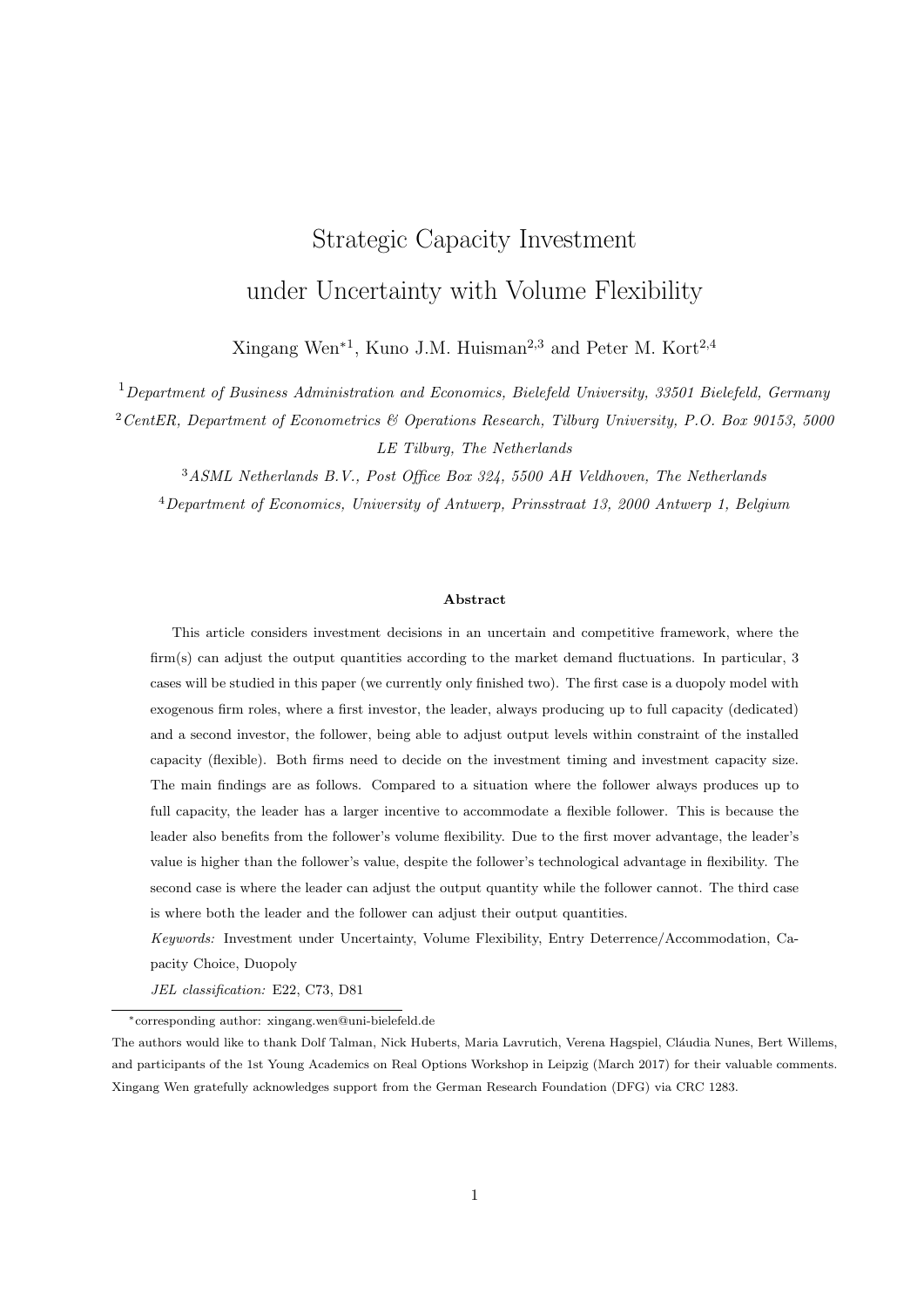Region 3:  $X = c/(1 - \gamma K_D)$  and  $K_F = \frac{X_c}{2\gamma X} = \frac{K_D}{2}$ .

Given the expression for  $N_2$ , the first order condition of  $V_F(X, K_D, K_F)$   $\delta K_F$  with respect to  $K_F$  yields that  $K_F(X,K_D)$  must satisfy

$$
\frac{c\left(1+\beta_2\right)F\left(\beta_1\right)}{2\left(\beta_1-\beta_2\right)}\left(\frac{X(1-2\gamma K_F-\gamma K_D)}{c}\right)^{\beta_2}+\frac{X(1-2\gamma K_F-\gamma K_D)}{r-\alpha}-\frac{c}{r}-\delta=0.\tag{A.4}
$$

The optimal investment threshold  $X_F(K_D)$  in each region can be derived by the value matching and smooth pasting conditions at  $X_F(K_D)$ :

$$
\begin{cases}\nAX_F^{\ \beta_1}(K_D) & = V_F(X_F(K_D), K_D, K_F(X_F(K_D), K_D)) & \delta K_F(X_F(K_D), K_D), \\
\beta_1 AX_F^{\ \beta_1-1}(K_D) & = \frac{d}{dX} \left[ V_F(X_F(K_D), K_D, K_F(X_F(K_D), K_D)) \right] & \delta K_F(X_F(K_D), K_D) \right].\n\end{cases}
$$

Thus,  $X_F(K_D)$  satisfies the following implicit equation

$$
V_F(X_F, K_D, K_F(X_F, K_D)) \delta K_F(X_F, K_D)
$$
  
= 
$$
\frac{X_F(K_D)}{\beta_1} \frac{d[V_F(X_F, K_D, K_F(X_F, K_D)) \delta K_F(X_F, K_D)]}{dX}.
$$
 (A.5)

Region 1

The implicit equation (A.5) implies that

$$
\delta K_F = 0.\tag{A.6}
$$

Region 2

The optimal threshold  $X_F(K_D)$  satisfies

$$
\frac{F(\beta_2)c^{1-\beta_1}(1-2\gamma K_F - \gamma K_D)^{1+\beta_1}X^{\beta_1}}{4\gamma(\beta_1-\beta_2)} + \frac{c^{1-\beta_2}(1-\gamma K_D)^{1+\beta_2}}{4\gamma(\beta_1-\beta_2)}F(\beta_1)X^{\beta_2} + \frac{(1-\gamma K_D)^2 X}{4\gamma(r-\alpha)}
$$
\n
$$
= \frac{X}{\beta_1} \left[ \frac{\beta_2 F(\beta_1)c^{1-\beta_2}(1-\gamma K_D)^{1+\beta_2}X^{\beta_2-1}}{4\gamma(\beta_1-\beta_2)} + \frac{(1-\gamma K_D)^2}{4\gamma(r-\alpha)} \frac{c^2}{4\gamma X^2(r+\alpha-\sigma^2)} \right] \frac{F(\beta_2)c^{1-\beta_1}(1-\gamma K_D - 2\gamma K_F)^{1+\beta_1}X^{\beta_1}}{4\gamma(\beta_1-\beta_2)},
$$

which is equivalent to

$$
\frac{c(1-\gamma K_D)F(\beta_1)}{4\gamma \beta_1} \left(\frac{X(1-\gamma K_D)}{c}\right)^{\beta_2} + \frac{1}{4\gamma} \left[\frac{\beta_1}{\beta_1} \frac{1}{r} \frac{X(1-\gamma K_D)^2}{r} - \frac{2c(1-\gamma K_D)}{r} + \frac{\beta_1 + 1}{\beta_1} \frac{c^2}{X(r+\alpha - \sigma^2)}\right] \delta K_F = 0.
$$
 (A.7)

Region 3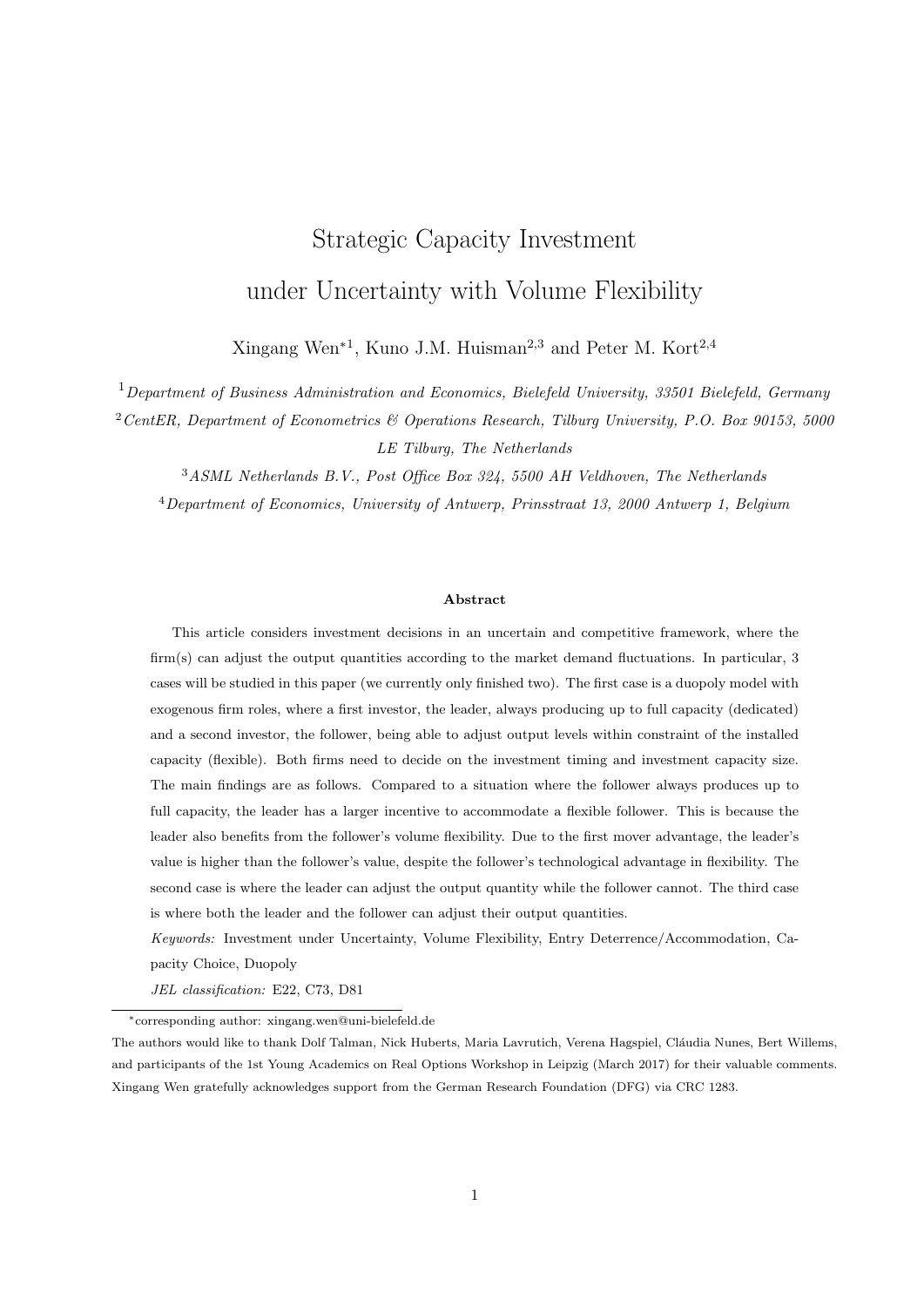The optimal investment threshold  $X_F(K_D)$  satisfies

$$
\frac{c\left[(1-\gamma K_D)^{1+\beta_2}-(1-2\gamma K_F-\gamma K_D)^{1+\beta_2}\right]F(\beta_1)}{4\gamma(\beta_1-\beta_2)}\left(\frac{X}{c}\right)^{\beta_2}+K_F\left(\frac{(1-\gamma K_D-\gamma K_F)X}{r-\alpha}-\frac{c}{r}-\delta\right)
$$
\n
$$
=\frac{\beta_2}{\beta_1}\frac{c\left[(1-\gamma K_D)^{1+\beta_2}-(1-2\gamma K_F-\gamma K_D)^{1+\beta_2}\right]F(\beta_1)}{4\gamma(\beta_1-\beta_2)}\left(\frac{X}{c}\right)^{\beta_2}+\frac{K_F}{\beta_1}\frac{X(1-\gamma K_D-\gamma K_F)}{r-\alpha}.
$$

Rearranging terms yields

$$
\frac{cF(\beta_1)}{4\gamma\beta_1} \left(\frac{X}{c}\right)^{\beta_2} \left[ (1 - \gamma K_D)^{1+\beta_2} \right] \qquad (1 - 2\gamma K_F - \gamma K_D)^{1+\beta_2} \n+ \frac{(\beta_1 - 1)K_F}{\beta_1} \frac{X(1 - \gamma K_D - \gamma K_F)}{r \alpha} \qquad \frac{cK_F}{r} \qquad \delta K_F = 0. \tag{A.8}
$$

Note that in the monopoly case by Wen et al. (2017), whether the flexible firm produces up to capacity depends on the economic setting. Similarly as for the follower in the duopoly situation, if the firm produces below capacity right after investment, then  $q_F(X, K_D, K_F(X, K_D)) < K_F(X, K_D)$ , i.e.,

$$
\frac{1}{2\gamma}\left(1-\gamma K_D-\frac{c}{X}\left[\frac{2\delta\left(\beta_1-\beta_2\right)}{cF\left(\beta_2\right)\left(1+\beta_1\right)}\right]^{\frac{1}{\beta_1}}\right)>\frac{X(1-\gamma K_D)-c}{2\gamma X}.
$$

It is equivalent to

$$
2\delta(\beta_1 \quad \beta_2) < cF(\beta_2)(1+\beta_1),\tag{A.9}
$$

which is the same as in the monopoly case. Furthermore, it can be deduced that

$$
2\delta(\beta_1 \quad \beta_2) \quad cF(\beta_2)(1+\beta_1) \tag{A.10}
$$

defines Region 3, where the firm produces up to capacity right after investment. The definitions of Region 2, equation (A.9), and Region 3, equation (A.10), for the flexible follower firm are the same as that for the flexible monopoly firm in Wen et al. (2017).

# A.3 Proof of Corollary 1

Region 2

Derive  $dX_F(K_D)/dK_D$  and check whether the leader's installed capacity level would delay the flexible follower's investment. Dividing (11) by  $(1 - \gamma K_D)$  yields that

$$
\frac{cF(\beta_1)}{4\gamma\beta_1} \left(\frac{X(1-\gamma K_D)}{c}\right)^{\beta_2} \frac{\delta}{2\gamma} \left(1 \frac{c}{X(1-\gamma K_D)} \left[\frac{2\delta(\beta_1-\beta_2)}{c(1+\beta_1)F(\beta_2)}\right]^{\frac{1}{\beta_1}}\right) + \frac{1}{4\gamma} \left[\frac{\beta_1}{\beta_1} \frac{1}{r} \frac{X(1-\gamma K_D)}{c} \frac{2c}{r} + \frac{\beta_1+1}{\beta_1} \frac{c^2}{r+\alpha-\sigma^2} \frac{1}{X(1-\gamma K_D)}\right] = 0. \tag{A.11}
$$

Comparing (A.11) with the implicit equation that determines the optimal investment threshold in the corresponding monopoly model, I find that  $X(1 - \gamma K_D)$  replaces X in the corresponding monopoly case. Apparently,  $(1 \gamma K_D) X_F^{K_D}$  is a constant that solves (A.11). Thus, it can be concluded

$$
\frac{\mathrm{d}X_F(K_D)}{\mathrm{d}K_D} = \frac{\gamma X_F(K_D)}{1 - \gamma K_D} > 0,\tag{A.12}
$$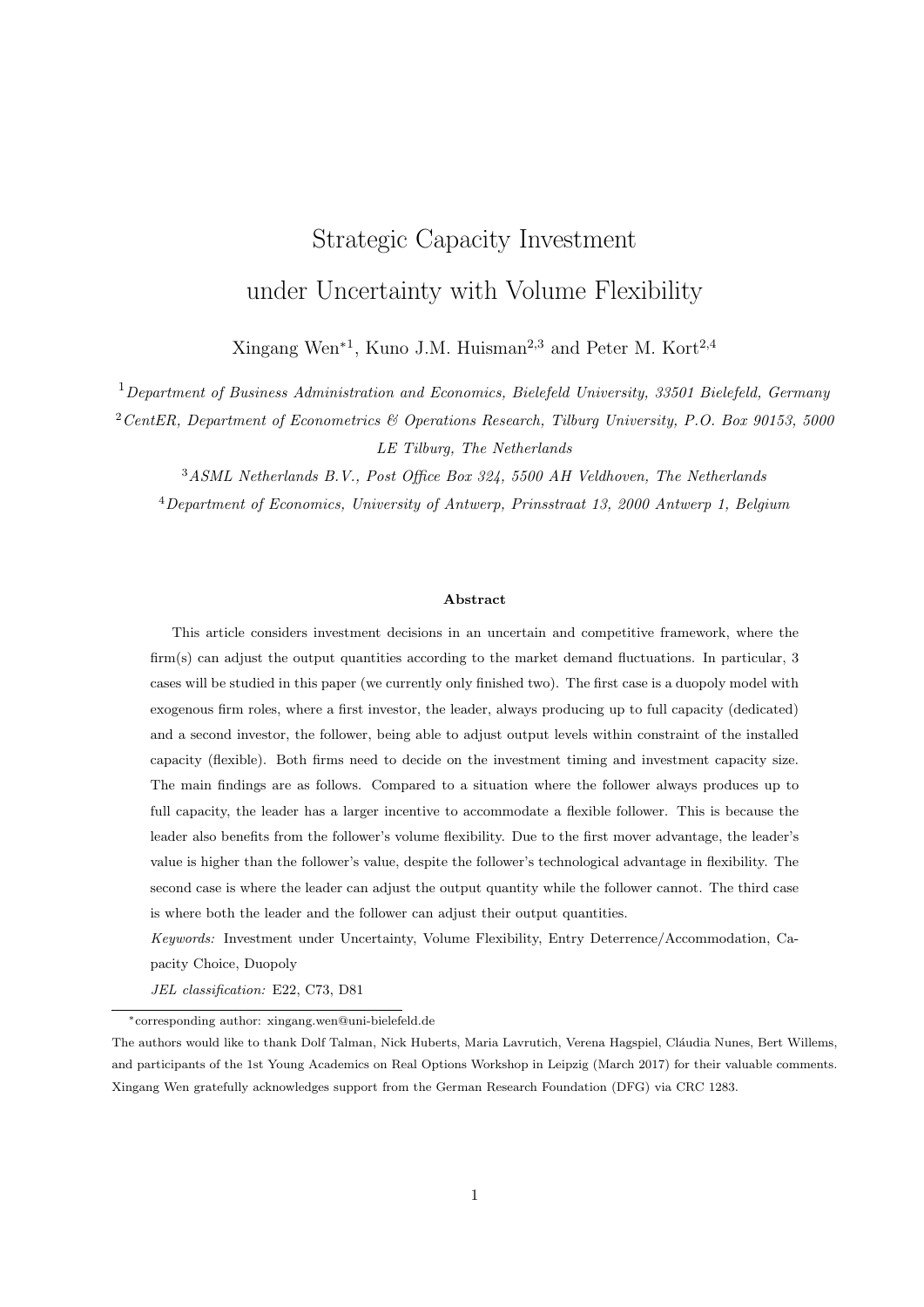implying that investing in more capacity by the dedicated leader would delay the investment of the flexible follower. According to (10), taking the derivative of  $K_F(K_D)$  with respect to  $K_D$ , it follows that

$$
\frac{\mathrm{d}K_F(K_D)}{\mathrm{d}K_D} = \frac{\gamma K_F(K_D)}{1 - \gamma K_D} \quad 0. \tag{A.13}
$$

This implies that an increase in the inflexible leader's investment capacity decreases the flexible follower's optimal capacity to invest with.

## Region 3

The investment timing  $X_F(K_D)$  and investment capacity  $K_F(K_D)$  are determined by (12) and (13) when the follower produces up to capacity right after the investment. Rewriting these two equations yields

$$
\frac{F(\beta_1)c^{1-\beta_2}(1+\beta_2)H^{\beta_2}(K_D)}{2(\beta_1-\beta_2)} + \frac{H(K_D)}{r-\alpha} \frac{c}{r} \quad \delta = 0,
$$
\n(A.14)

and

$$
\frac{c^{1-\beta_2}F(\beta_1)\left[W^{1+\beta_2}(K_D) - H^{1+\beta_2}(K_D)\right]}{4\gamma\beta_1X_F(K_D)} \quad \left(\frac{c}{r} + \delta\right)K_F(K_D) + \frac{(\beta_1 - 1)\left(W^2(K_D) - H^2(K_D)\right)}{4\gamma\beta_1(r - \alpha)X_F(K_D)} = 0,
$$
\n(A.15)

respectively, where

$$
W(K_D) = X_F(K_D)(1 \quad \gamma K_D),
$$
  

$$
H(K_D) = X_F(K_D)(1 \quad \gamma K_D \quad 2\gamma K_F(K_D)).
$$

Note that  $H(K_D)$  is a constant and solves (A.14). From  $dH(K_D)/dK_D = 0$ , it follows that

$$
\frac{\mathrm{d}X_F(K_D)}{\mathrm{d}K_D} = \frac{\gamma X_F(K_D)}{1 - \gamma K_D} \left( 2 \frac{\mathrm{d}K_F(K_D)}{\mathrm{d}K_D} + 1 \right). \tag{A.16}
$$

 $W(K_D)$  solves equation (A.15). Taking the derivative of (A.15) with respect to  $K_D$  yields

$$
\left(\frac{(1+\beta_2)c^{1-\beta_2}F(\beta_1)W^{\beta_2}(K_D)}{2\beta_1}+\frac{(\beta_1-1)W(K_D)}{\beta_1(r-\alpha)}-\left(\frac{c}{r}+\delta\right)\right)\frac{\gamma K_F(K_D)+(1-\gamma K_D)\frac{\mathrm{d}K_F(K_D)}{\mathrm{d}K_D}}{1-\gamma K_D-2\gamma K_F(K_D)}=0,
$$

implying,

$$
\frac{c(1+\beta_2)F(\beta_1)}{2\beta_1} \left(\frac{W(K_D)}{c}\right)^{\beta_2} + \frac{(\beta_1 - 1)W(K_D)}{\beta_1(r - \alpha)} = \frac{c}{r} + \delta.
$$
 (A.17)

 $(A.17)$  implies that  $W(K_D)$  is also a constant and satisfies

$$
\frac{\mathrm{d}W(K_D)}{\mathrm{d}K_D} = \gamma X_F(K_D) + (1 \gamma K_D) \frac{\mathrm{d}X_F(K_D)}{\mathrm{d}K_D} = 0.
$$

It can be further derived that

$$
\frac{\mathrm{d}X_F(K_D)}{\mathrm{d}K_D} = \frac{\gamma X_F(K_D)}{1 - \gamma K_D} > 0.
$$
\n(A.18)

Moreover, from (A.16) and (A.18), it follows that

$$
\frac{\mathrm{d}K_F(K_D)}{\mathrm{d}K_D} = \frac{\gamma K_F(K_D)}{1 - \gamma K_D} < 0. \tag{A.19}
$$

Thus, for the case that the flexible follower produces up to capacity right after the investment, the dedicated leader can delay and decrease the investment of the follower by investing in a larger capacity.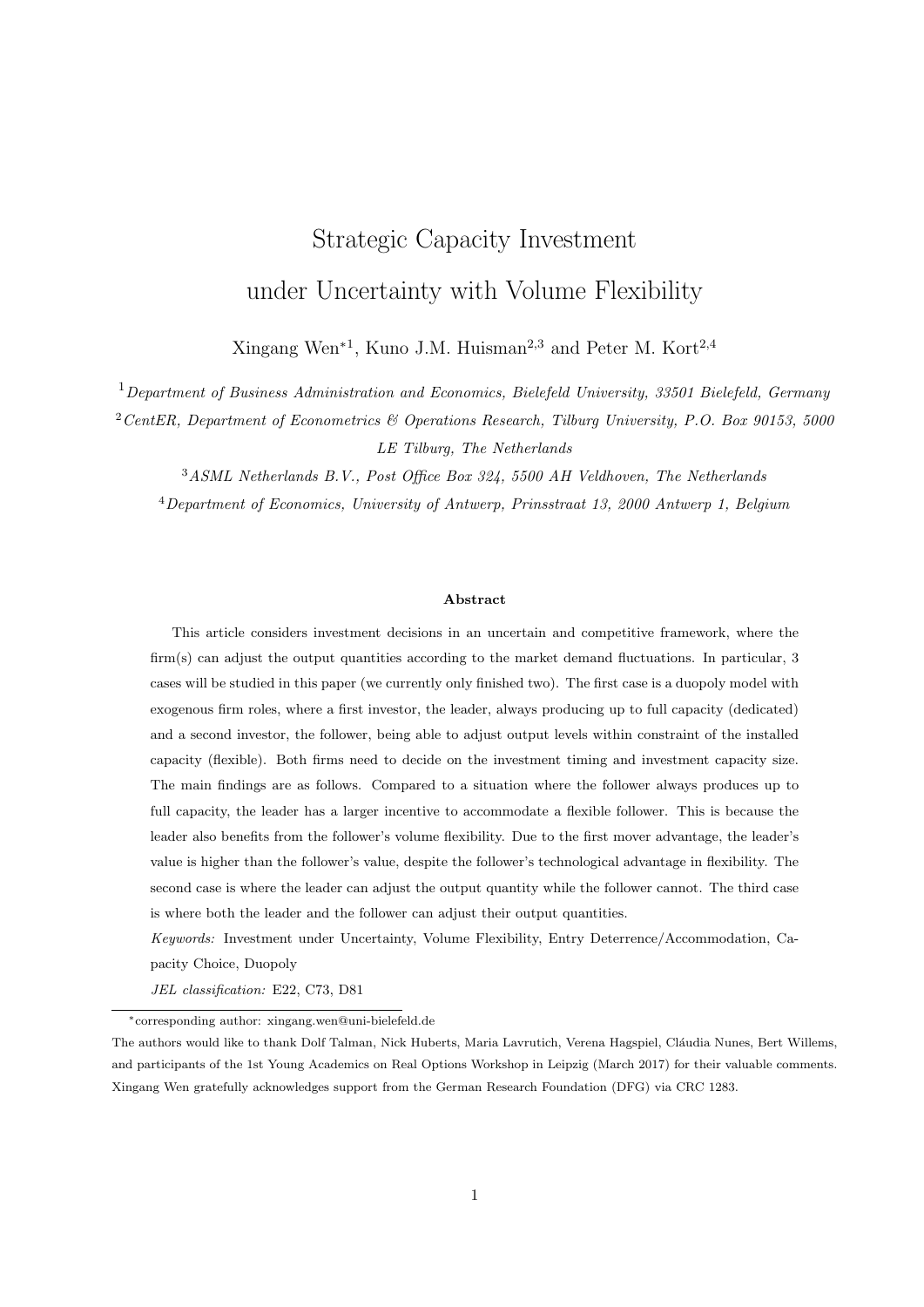# A.4 Expressions of  $L(K_D)$ ,  $\mathcal{M}_1(K_D)$ ,  $\mathcal{M}_2(K_D)$ ,  $\mathcal{N}(K_D)$

Employing value matching and smooth pasting at  $X_1 = c/(1 \gamma K_D)$  and  $X_2 = c/(1 \gamma K_D \gamma K_F(K_D))$ , then for a given  $K_D$  (0  $K_D < 1/\gamma$ ), it can be derived that

$$
\mathcal{M}_2(K_D) = \frac{cK_D}{2(\beta_1 - \beta_2)} \left(\frac{\beta_1}{r} \frac{1}{\alpha} - \frac{\beta_1}{r}\right) \left(\frac{c}{1 - \gamma K_D}\right)^{\beta_2},\tag{A.20}
$$

$$
\mathcal{M}_1(K_D) = \frac{cK_D}{2(\beta_1 - \beta_2)} \left(\frac{\beta_2 - 1}{r - \alpha} - \frac{\beta_2}{r}\right) \left(\frac{c}{1 - \gamma K_D - 2\gamma K_F(K_D)}\right)^{\beta_1},\tag{A.21}
$$

$$
L(K_D) = \frac{cK_D}{2(\beta_1 - \beta_2)} \left(\frac{\beta_2 - 1}{r - \alpha} - \frac{\beta_2}{r}\right) \left[ \left(\frac{c}{1 - \gamma K_D}\right)^{\beta_1} \left(\frac{c}{1 - \gamma K_D - 2\gamma K_F(K_D)}\right)^{\beta_1} \right] (A.22)
$$

$$
N(K_D) = \frac{cK_D}{2(\beta_1 - \beta_2)} \left(\frac{\beta_1}{r} \frac{1}{\alpha} - \frac{\beta_1}{r}\right) \left[ \left(\frac{c}{1 - \gamma K_D}\right)^{\beta_2} \left(\frac{c}{1 - \gamma K_D - 2\gamma K_F(K_D)}\right)^{\beta_2} \right] (A.23)
$$

In order to check the signs for  $\mathcal{L}(K_D)$ ,  $\mathcal{M}_1(K_D)$ ,  $\mathcal{M}_2(K_D)$ , and  $\mathcal{N}(K_D)$ , first analyze the signs of  $(\beta)$ 1)/(r  $\alpha$ )  $\beta/r = \frac{\alpha \beta r}{r(r \alpha)}$  for  $\beta = \beta_1$  and  $\beta = \beta_2$ .

If  $\alpha = 0$ , then  $\alpha\beta_2 = r < 0$  because  $\beta_2 < 0$ . If  $\alpha < 0$ , then  $\alpha\beta_2 = r = \alpha \left(\frac{1}{2} - \frac{\alpha}{\sigma^2} - \frac{r}{\alpha} - \sqrt{\left(\frac{1}{2} - \frac{\alpha}{\sigma^2}\right)^2 + \frac{2r}{\sigma^2}}\right)$  $\bigg),$ with  $\frac{1}{2}$   $\frac{\alpha}{\sigma^2}$   $\frac{r}{\alpha} > 0$ . From  $\left(\frac{1}{2} \frac{\alpha}{\sigma^2} \frac{r}{\alpha}\right)^2$   $\left(\frac{1}{2} \frac{\alpha}{\sigma^2}\right)^2$   $\frac{2r}{\sigma^2} = \frac{r}{\alpha} + \frac{r^2}{\alpha^2} > 0$ , we get  $\alpha\beta_2$   $r < 0$ . So,  $\frac{\beta_2-1}{r-\alpha}$   $\frac{\beta_2}{r}<0.$ 

If  $\alpha$  0, then  $\alpha\beta_1$   $r < 0$ . If  $\alpha > 0$ , then  $\alpha\beta_1$   $r = \alpha\left(\frac{1}{2} - \frac{\alpha}{\sigma^2} - \frac{r}{\alpha} + \sqrt{\left(\frac{1}{2} - \frac{\alpha}{\sigma^2}\right)^2 + \frac{2r}{\sigma^2}}\right)$  , with  $\frac{1}{2}$   $\frac{\alpha}{\sigma^2}$   $\frac{r}{\alpha}$  < 0, because  $r > \alpha$ . From  $\left(\frac{r}{\alpha} + \frac{\alpha}{\sigma^2} - \frac{1}{2}\right)^2$   $\left(\frac{1}{2} \frac{\alpha}{\sigma^2}\right)^2$   $\frac{2r}{\sigma^2} = \frac{r^2}{\alpha^2}$  $rac{r^2}{\alpha^2}$   $\frac{r}{\alpha} > 0$ , it holds that  $\alpha\beta_1$   $r < 0$ . So,  $\frac{\beta_1}{r} \frac{1}{\alpha}$   $\frac{\beta_1}{r} < 0$ .

Thus, it can be concluded that when  $0$   $K_D < 1/\gamma$ , then  $L(K_D) < 0$ ,  $\mathcal{M}_1(K_D) > 0$ ,  $\mathcal{M}_2(K_D) < 0$ ,  $N(K_D) > 0.$ 

# A.5 Proof of Proposition 2

## **A.5.1** Negative  $B_1(K_D)$

Before the derivation of the dedicated leader's optimal investment capacity in the entry deterrence and accommodation strategies, first check the sign of  $B_1(K_D)$ .

$$
B_{1}(K_{D}) = \mathcal{M}_{1}(K_{D}) + \mathcal{M}_{2}(K_{D})X_{F}^{\beta_{2} \beta_{1}}(K_{D}) \frac{K_{D}(1 - \gamma K_{D})}{2(r - \alpha)}X_{F}^{\ 1} \beta_{1}(K_{D}) + \frac{cK_{D}}{2r}X_{F}^{\beta_{1}}(K_{D})
$$
  

$$
= \frac{cK_{D}}{2X_{F}^{\beta_{1}}(K_{D})} \left[ \frac{1}{\beta_{1} \beta_{2}} \left( \frac{\beta_{2}}{r - \alpha} - \frac{\beta_{2}}{r} \right) \left( \frac{X_{F}(K_{D})}{X_{2}(K_{D})} \right)^{\beta_{1}} \frac{1}{r} \frac{X_{F}(K_{D})}{\alpha X_{1}(K_{D})} + \frac{1}{r} + \frac{1}{\beta_{1} \beta_{2}} \left( \frac{\beta_{1}}{r - \alpha} - \frac{\beta_{1}}{r} \right) \left( \frac{X_{F}(K_{D})}{X_{1}(K_{D})} \right)^{\beta_{2}} \right].
$$

For  $X_F(K_D)/X_i(K_D)$  with  $i = f1, 2g$ , it holds that

$$
\frac{\mathrm{d}}{\mathrm{d}K_D}\frac{X_F(K_D)}{X_i(K_D)} = \frac{1}{X_i^2(K_D)}\left(\frac{\gamma X_F(K_D)X_i(K_D)}{1-\gamma K_D} - \frac{\gamma X_F(K_D)X_i(K_D)}{1-\gamma K_D}\right) = 0.
$$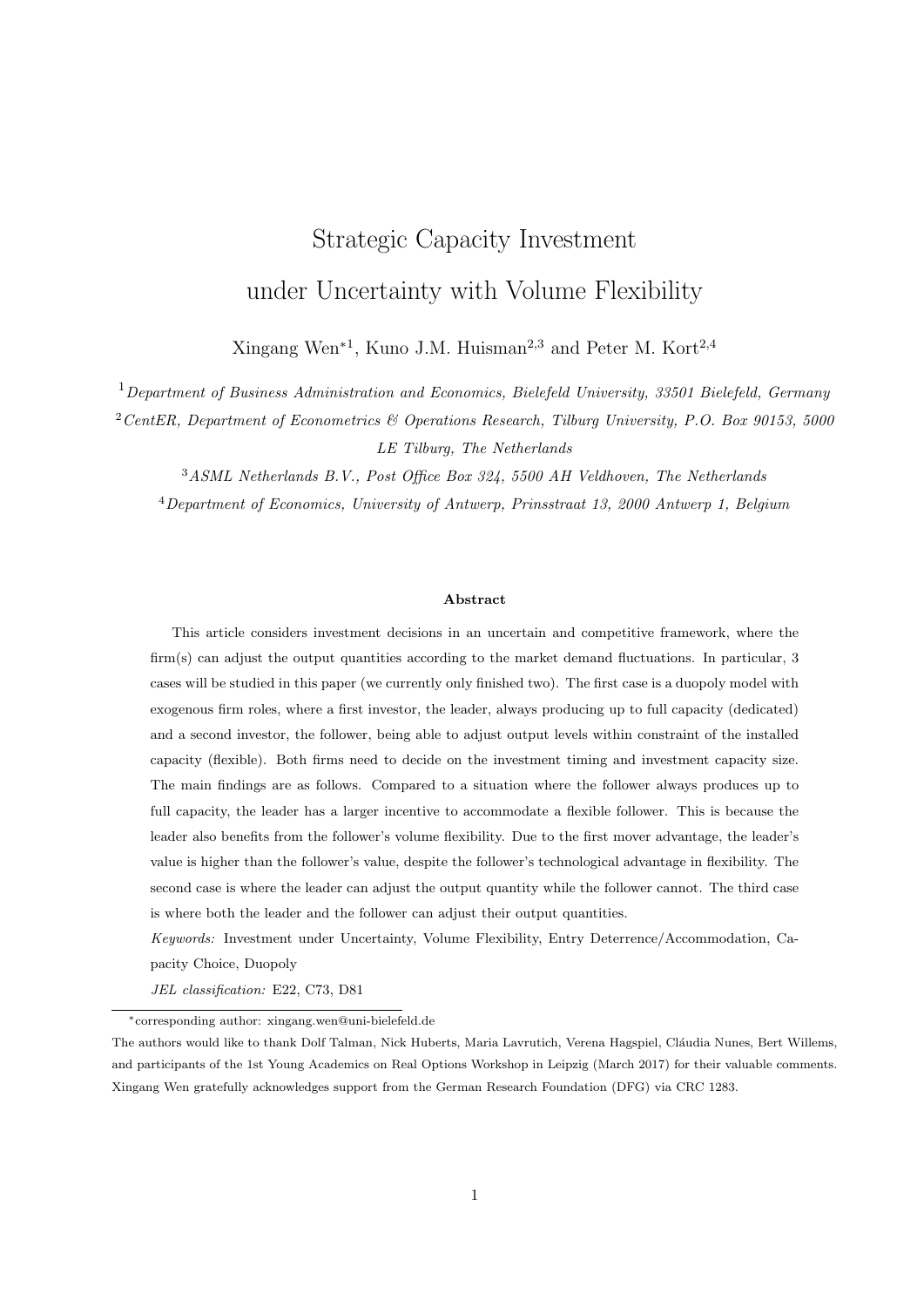This implies that  $X_F(K_D)/X_i(K_D)$  is a constant and does not change with  $K_D$ . So I can set  $K_D = 0$ , then

$$
\frac{X_F(K_D)}{X_1(K_D)} = \frac{X_F(0)}{c},
$$

and

$$
\frac{X_F(K_D)}{X_2(K_D)} = \frac{X_F(0)}{c} \left(1 - 2\gamma K_F(0)\right) = \left(\frac{2\delta(\beta_1 - \beta_2)}{c(1 + \beta_1)F(\beta_2)}\right)^{\frac{1}{\beta_1}}.
$$

Equation (11) is the corresponding implicit equation to determine  $X$  in the monopoly case:

$$
F(\beta_1) \left(\frac{X}{c}\right)^{\beta_2} + \frac{\beta_1}{r} \frac{1}{\alpha} \frac{X}{c} \quad \frac{2\beta_1}{r} + \frac{\beta_1 + 1}{r + \alpha} \frac{c}{\sigma^2} \frac{2\beta_1 \delta}{X} \left(1 \quad \frac{c}{X} \left[\frac{2\delta(\beta_1 - \beta_2)}{c(1 + \beta_1)F(\beta_2)}\right]^{\frac{1}{\beta_1}}\right) = 0. \tag{A.24}
$$

Rewrite such that

$$
B_1(K_D) = \frac{cK_D}{2(\beta_1 - \beta_2)X_F^{-\beta_1}(K_D)} \left[ \begin{array}{cc} \left(\frac{\beta_2 - 1}{r - \alpha} - \frac{\beta_2}{r}\right) \frac{2\delta(\beta_1 - \beta_2)}{c(1 + \beta_1)F(\beta_2)} \\ + \left(\frac{\beta_1 - 1}{r - \alpha} - \frac{\beta_1}{r}\right) \left(\frac{X}{c}\right)^{\beta_2} & (\beta_1 - \beta_2) \left(\frac{1 - X}{r - \alpha} - \frac{1}{r}\right) \right] \end{array} \right]
$$
  
= 
$$
\frac{cK_D}{2X_F^{-\beta_1}(K_D)} \mathcal{F}(X),
$$

where X satisfies (A.24). Next, I show numerically that  $F(X)$  is negative. The demonstration is shown in Figure A.1. Note that  $\gamma$  does not influence  $F(X)$ , so the numerical analysis is just about the influence of  $\alpha$ , σ, r, c, and δ. redo the pics with new parameter values The default parameter values are  $\alpha = 0.05$ ,  $r = 0.1$ ,  $\sigma = 0.2, c = 2, \delta = 10$ . Some combination of parameter values does not make the flexible follower produce below capacity right after investment. After ruling out these combinations,  $F(X)$  changing with parameters is illustrated in Figure A.1. The numerical analysis confirms the conjecture that  $B_1(K_D)$  is negative when the flexible follower produces below capacity right after investment. In the following analysis, I take  $B_1(K_D)$ as negative.



Figure A.1: Illustration of negative  $F(X)$  changing with  $\alpha$ ,  $\sigma$ ,  $r$ ,  $c$ , and  $\delta$ . Default parameter values are  $\alpha = 0.05, r = 0.1, \sigma = 0.2, c = 2, \delta = 10.$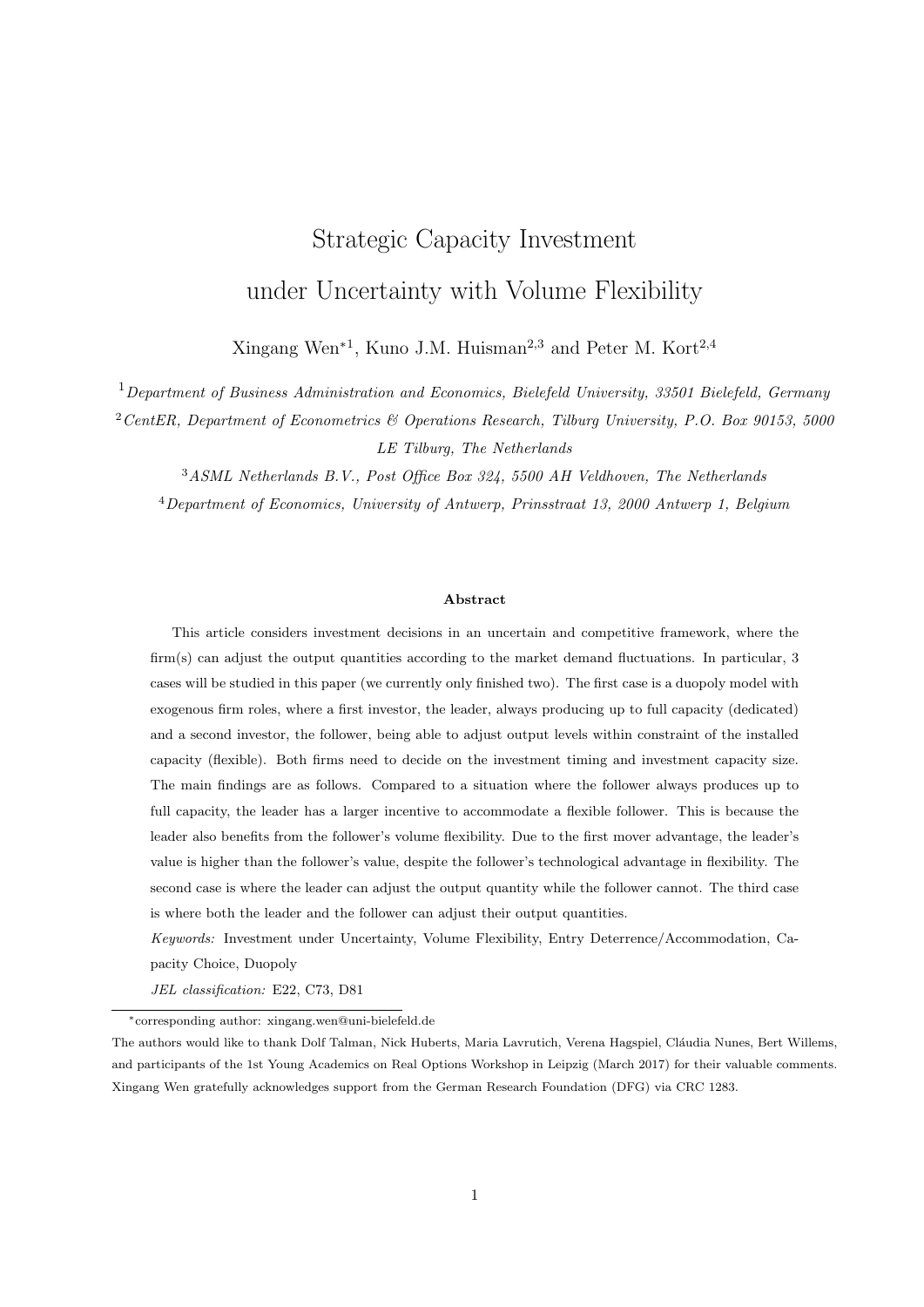## A.5.2 Proof of Proposition 2

In order to get the optimal investment decisions for the dedicated leader, I first calculate the first derivative of  $B_1(K_D)$  with respect of  $K_D$ . First,  $\mathcal{M}_1(K_D)$  can be rewritten as

$$
\begin{array}{rcl}\nM_1(K_D) & = & \frac{c^1}{2(\beta_1 - \beta_2)} \left( \frac{\beta_2 - 1}{r - \alpha} - \frac{\beta_2}{r} \right) \left[ \frac{c}{X_F(K_D)} \left( \frac{2\delta(\beta_1 - \beta_2)}{c(1 + \beta_1)F(\beta_2)} \right)^{\frac{1}{\beta_1}} \right]^{\beta_1} \\
& = & \frac{K_D}{X_F^{\beta_1}(K_D)} \frac{\delta}{(1 + \beta_1)F(\beta_2)} \left( \frac{\beta_2 - 1}{r - \alpha} - \frac{\beta_2}{r} \right).\n\end{array}
$$

With  $dK_F(K_D)/dK_D$  and  $dX_F(K_D)/dK_D$  given by (A.12) and (A.13), it can be calculated that

$$
\frac{dM_1(K_D)}{dK_D} = \frac{1 - \gamma K_D}{K_D(1 - \gamma K_D)} M_1(K_D).
$$

Furthermore, it follows that

$$
\frac{\mathrm{d}}{\mathrm{d}K_D} \mathcal{M}_2(K_D) X_F^{\beta_2-\beta_1}(K_D) = \frac{1 - \gamma K_D}{K_D(1 - \gamma K_D)} \mathcal{M}_2(K_D) X_F^{\beta_2-\beta_1}(K_D).
$$

Note also

$$
\frac{\mathrm{d}}{\mathrm{d}K_D} \frac{K_D(1 - \gamma K_D)}{2(r - \alpha)} X_F^{-1-\beta_1}(K_D) = \frac{(1 - \gamma K_D - \beta_1 \gamma K_D) X_F^{-1-\beta_1}(K_D)}{2(r - \alpha)}
$$

and

$$
\frac{\mathrm{d}}{\mathrm{d}K_D} \frac{cK_D}{2r} X_F^{-\beta_1}(K_D) = \frac{cX_F^{-\beta_1}(K_D)(1 - \gamma K_D - \beta_1 \gamma K_D)}{2r(1 - \gamma K_D)},
$$

then according to (17), it can be derived that

$$
\frac{\mathrm{d}B_1(K_D)}{\mathrm{d}K_D} = \frac{1 - \gamma K_D}{K_D(1 - \gamma K_D)} B_1(K_D).
$$

Next, I analyze the entry deterrence and accommodation strategies for the dedicated leader, which include the optimal investment capacities and optimal investment thresholds.

1. Entry Deterrence Strategy

The investment capacity  $K_D^{det}(X)$  for a given level of X satisfies

$$
\frac{\partial V_D(X, K_D) \quad \delta K_D}{\partial K_D} = \frac{1 - \gamma K_D \quad \beta_1 \gamma K_D}{K_D (1 - \gamma K_D)} B_1(K_D) X^{\beta_1} + \frac{1 - 2\gamma K_D}{r \alpha} X \quad \frac{c_D}{r} \quad \delta_D = 0. \tag{A.25}
$$

The entry deterrence strategy cannot happen when  $K_{D}^{det}(X) < \hat{K}_{D}(X)$ , which yields  $X > X_{2}^{det}$  with  $X_2^{det}$  and  $K_D^{det}(X_2^{det})$  satisfying (14) and (A.25). This is because the demand is high enough for the follower to invest immediately to enter the market. The entry deterrence strategy also does not happen when  $K_D^{det}(X) < 0$ , yielding  $X < X_1^{det}$  with  $X_1^{det}$  satisfying

$$
\left[ \frac{\delta}{(1+\beta_1)F(\beta_2)} \left( \frac{\beta_2}{r} \frac{1}{\alpha} + \frac{\beta_2}{r} \right) + \frac{c^{1-\beta_2} X_F^{\beta_2}(0)}{2(\beta_1 - \beta_2)} \left( \frac{\beta_1}{r} \frac{1}{\alpha} + \frac{\beta_1}{r} \right) \right]
$$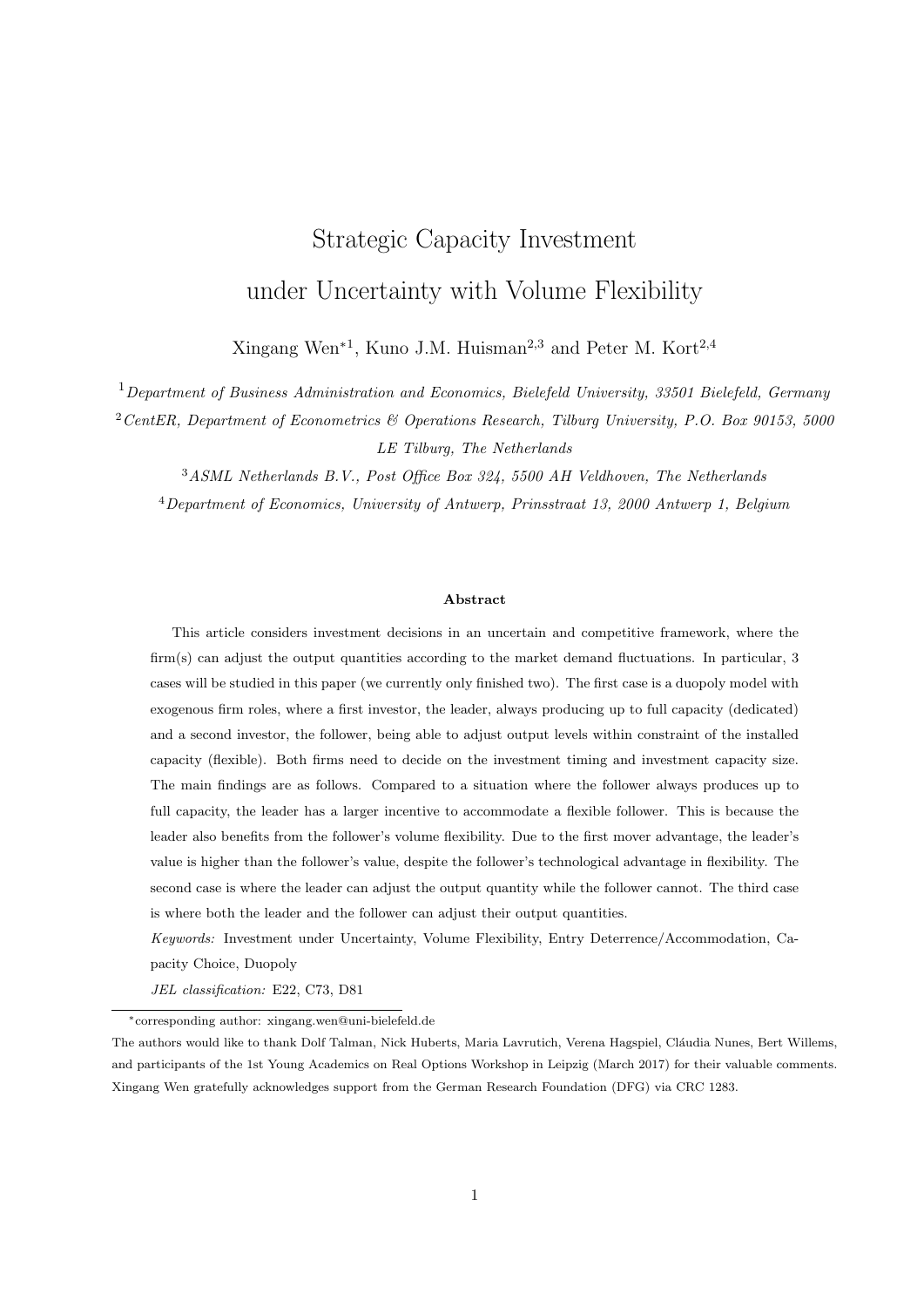$$
\frac{X_F(0)}{2(r-\alpha)} + \frac{c}{2r} \left[ \left( \frac{X_1^{det}}{X_F(0)} \right)^{\beta_1} + \frac{X_1^{det}}{r-\alpha} - \frac{c_D}{r} - \delta_D = 0, \right] \tag{A.26}
$$

where  $X_F(0)$  can be derived from (10) and (11) given that  $K_D = 0$ . Thus, the entry deterrence strategy is only possible when  $X \n\supseteq (X_1^{det}, X_2^{det})$ . Suppose the investment threshold of the dedicated leader is  $X^{det}(K_D)$  if the follower invests with capacity  $K_D$  in the entry deterrence strategy. The leader's value function before and after the investment is as follows

$$
V_D(X, K_D) = \begin{cases} A(K_D)X^{\beta_1} & X < X^{det}(K_D), \\ B_1(K_D)X^{\beta_1} + \frac{K_D(1 - \gamma K_D)}{r - \alpha}X & \frac{c_D K_D}{r} & X^{det}(K_D) & X < X_F(K_D), \\ M_1(K_D)X^{\beta_1} + M_2(K_D)X^{\beta_2} & X & X_F(K_D). \end{cases}
$$
(A.27)

The value matching and smooth pasting conditions to determine  $X^{det}(K_D)$  are

$$
A(K_D)X^{\beta_1} = B_1(K_D)X^{\beta_1} + \frac{K_D(1 - \gamma K_D)}{r - \alpha}X - \frac{c_D K_D}{r} \quad \delta_D K_D,
$$
  

$$
\beta_1 A(K_D)X^{\beta_1 - 1} = \beta_1 B(K_D)X^{\beta_1 - 1} + \frac{K_D(1 - \gamma K_D)}{r - \alpha}.
$$

Thus, the threshold of the entry deterrence strategy  $X^{det}(K_D)$  is

$$
X^{det}(K_D) = \frac{\beta_1}{\beta_1} \frac{r}{1} \frac{\alpha}{1 - \gamma K_D} \left(\frac{c_D}{r} + \delta_D\right). \tag{A.28}
$$

Substituting  $X^{det}(K_D)$  into (A.25), the optimal investment capacity  $K_D^{det}$  and investment threshold  $X^{det}(K_D^{det})$  can be derived as

$$
K_D^{det} \qquad K_D^{det}(X^{det}(K_D^{det})) = \frac{1}{(\beta_1 + 1)\gamma},
$$
  

$$
X^{det}(K_D^{det}) = \frac{(\beta_1 + 1)(r - \alpha)}{\beta_1 - 1} \left(\frac{c_D}{r} + \delta_D\right).
$$

#### 2. Entry Accommodation Strategy

Note that from (A.20), we can get

$$
\frac{\partial M_2(K_D)}{\partial K_D} = \frac{1 - \gamma K_D}{K_D(1 - \gamma K_D)} M_2(K_D).
$$

The optimal capacity  $K_D^{acc}(X)$  satisfies the following implicit equation

$$
\frac{1 - \gamma K_D}{K_D(1 - \gamma K_D)} \mathcal{M}_1(K_D) X^{\beta_1} + \frac{1 - \gamma K_D}{K_D(1 - \gamma K_D)} \mathcal{M}_2(K_D) X^{\beta_2} + \frac{1 - 2\gamma K_D}{2(r - \alpha)} X + \frac{c - 2c_D}{2r} \quad \delta_D = 0.
$$
\n(A.29)

The entry accommodation strategy only happens when  $X = X_F(K_D)$ , implying that the market demand is large enough to allow both the dedicated leader and the flexible follower to invest at the same time. Let  $X_1^{acc}$  be such that  $X_1^{acc} = X_F(K_D^{acc}(X_1^{acc}))$ , then  $X_1^{acc}$  and the corresponding  $K_D^{acc}(X_1^{acc})$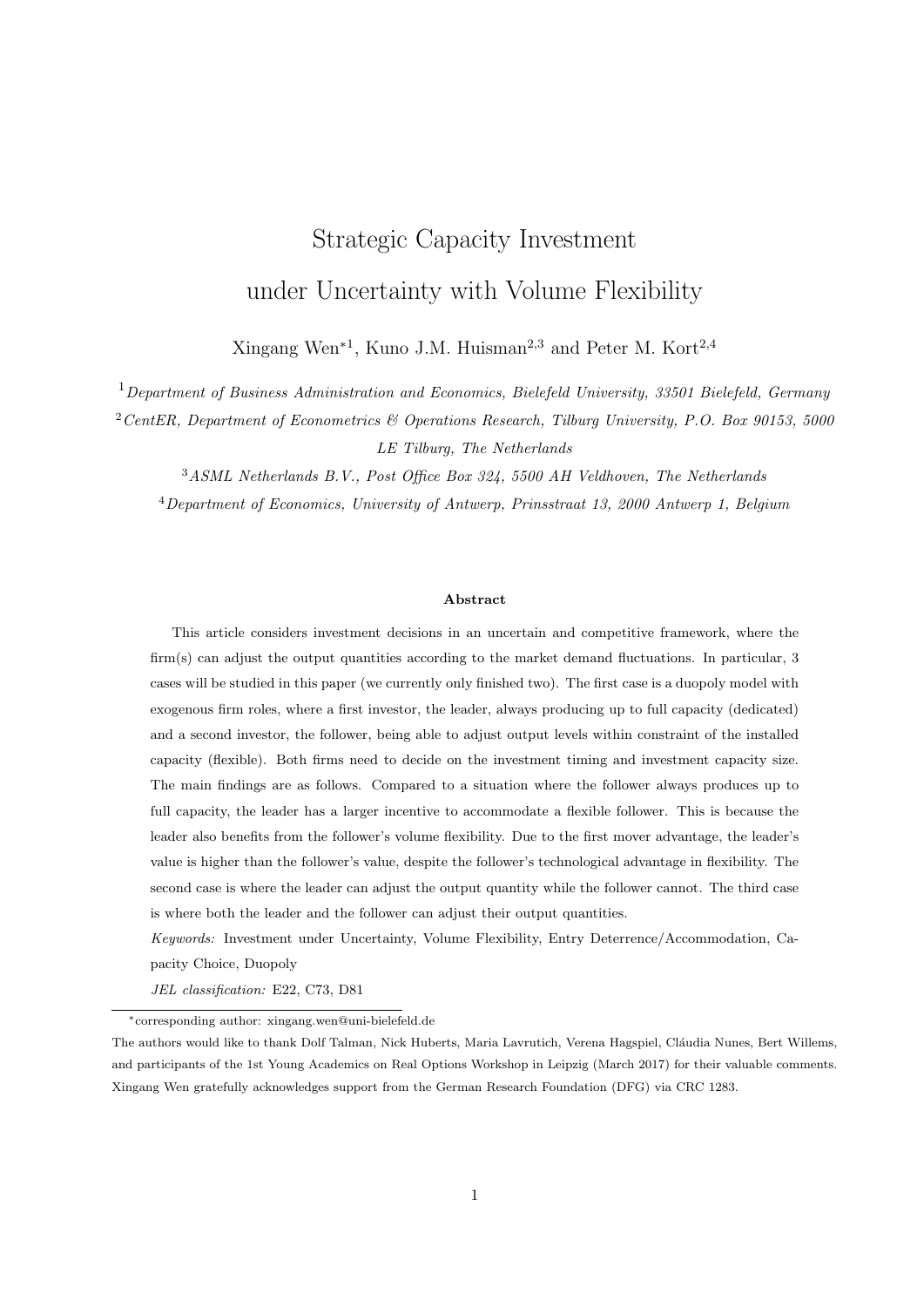satisfy (A.29) and (14). Suppose the dedicated leader invests at  $X^{acc}(K_D)$  when the capacity level is  $K_D$  in the entry accommodation strategy, then the leader's value function before and after investment is

$$
V_D(X, K_D) = \begin{cases} A(K_D)X^{\beta_1} & X < X^{acc}(K_D), \\ \mathcal{M}_1(K_D)X^{\beta_1} + \mathcal{M}_2(K_D)X^{\beta_2} & (A.30) \\ +\frac{K_D(1 - \gamma K_D)}{2(r - \alpha)}X + \frac{c - 2c_D K_D}{2r} & X & X_F(K_D) \end{cases}
$$

The value matching and smooth pasting conditions to determine  $X^{acc}(K_D)$  are

$$
A(K_D)X^{\beta_1} = M_1(K_D)X^{\beta_1} + M_2(K_D)X^{\beta_2} + \frac{K_D(1 - \gamma K_D)}{2(r - \alpha)}X + \frac{(c - 2c_D)K_D}{2r} \quad \delta_D K_D,
$$
  

$$
\beta_1 A(K_D)X^{\beta_1 - 1} = \beta_1 M_1(K_D)X^{\beta_1 - 1} + \beta_2 M_2(K_D)X^{\beta_2 - 1} + \frac{K_D(1 - \gamma K_D)}{2(r - \alpha)}.
$$

Thus, the investment capacity  $K_D^{acc}(X^{acc})$  and investment threshold  $X^{acc}(K_D^{acc})$  satisfy equation (A.29) and

$$
(\beta_1 \quad \beta_2) \mathcal{M}_2(K_D) X^{\beta_2} + \frac{(\beta_1 \quad 1) K_D (1 \quad \gamma K_D)}{2(r \quad \alpha)} X + \frac{(c \quad 2c_D) \beta_1 K_D}{2r} \quad \beta_1 \delta_D K_D = 0. \tag{A.31}
$$

Rewrite these two equations, then  $K_D^{acc}(X^{acc})$  and  $X^{acc}(K_D^{acc})$  satisfy

$$
\frac{1-\gamma K_D}{K_D(1-\gamma K_D)}\mathcal{M}_1(K_D)X^{\beta_2} + \frac{1-\gamma K_D}{1-\gamma K_D}\frac{\beta_2\gamma K_D}{2(\beta_1-\beta_2)}\left(\frac{\beta_1}{r-\alpha}-\frac{\beta_1}{r}\right)\left(\frac{X}{X_1}\right)^{\beta_2} + \frac{1-2\gamma K_D}{2(r-\alpha)}X + \frac{c-2c_D}{2r}-\delta_D=0,
$$

and

$$
\frac{c}{2\beta_1} \left(\frac{\beta_1}{r} \frac{1}{\alpha} - \frac{\beta_1}{r}\right) \left(\frac{X}{X_1}\right)^{\beta_2} + \frac{(\beta_1 - 1)(1 - \gamma K_D)}{2\beta_1(r - \alpha)} X + \frac{c - 2c_D}{2r} \quad \delta_D = 0.
$$

Solving these two equations yields

$$
K_D^{acc} \quad K_D^{acc}(X^{acc}(K_D^{acc})) = \frac{1}{(\beta_1 + 1)\gamma}.
$$

# A.6 Proof of Proposition 3

# **A.6.1** Negative  $B_2(K_D)$

When the flexible follower produces up to capacity right after investment, then

$$
B_2(K_D) = N(K_D) X_F^{\beta_2 \beta_1}(K_D) \frac{\gamma K_D K_F(K_D)}{r \alpha} X_F^{-1 \beta_1}(K_D)
$$
  
= 
$$
\frac{cK_D X_F^{-\beta_1}(K_D)}{2(\beta_1 - \beta_2)} \left[ \left( \frac{\beta_1}{r} \frac{1}{\alpha} \frac{\beta_1}{r} \right) \left( \left( \frac{X_F(K_D)}{X_1(K_D)} \right)^{\beta_2} \left( \frac{X_F(K_D)}{X_2(K_D)} \right)^{\beta_2} \right) + \frac{\beta_1}{r} \frac{\beta_2}{\alpha} \left( \frac{X_F(K_D)}{X_2(K_D)} \frac{X_F(K_D)}{X_1(K_D)} \right) \right].
$$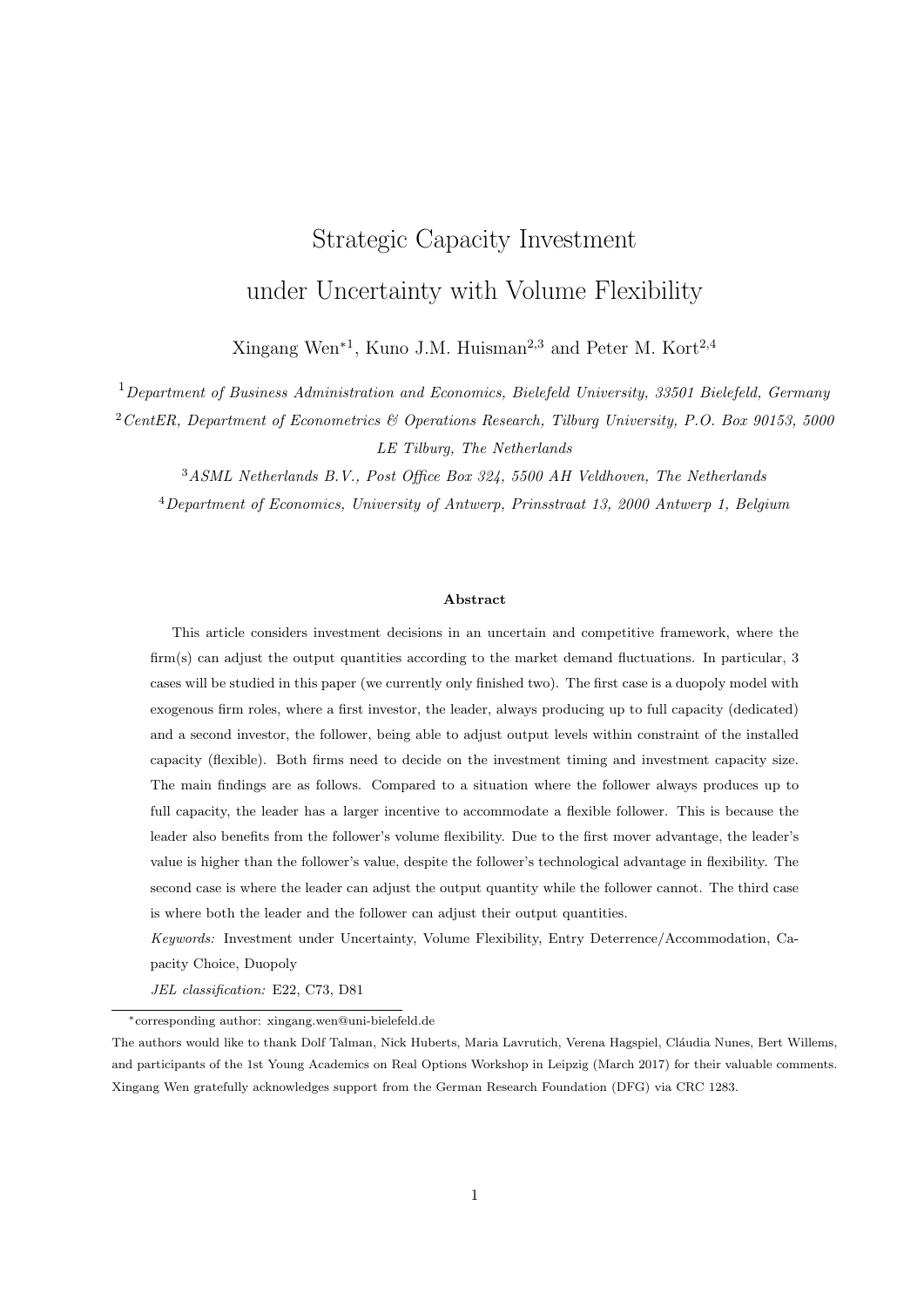Note that

$$
\frac{\mathrm{d}X_F(K_D)}{\mathrm{d}K_D} = \frac{\gamma X_F(K_D)}{1 - \gamma K_D},
$$
\n
$$
\frac{\mathrm{d}X_i(K_D)}{\mathrm{d}K_D} = \frac{\gamma X_i(K_D)}{1 - \gamma K_D}, \ i \ 2 \ 1, 2g.
$$

Thus for the terms  $X_F(K_D)/X_i(K_D)$  with  $i \geq f(1, 2g)$  in  $B_2(K_D)$ ,

$$
\frac{\mathrm{d}}{\mathrm{d}K_D}\frac{X_F(K_D)}{X_i(K_D)} = \frac{1}{X_i^2(K_D)}\left(\frac{\gamma X_F(K_D)X_i(K_D)}{1-\gamma K_D} - \frac{\gamma X_F(K_D)X_i(K_D)}{1-\gamma K_D}\right) = 0.
$$

Similar to the case that flexible follower produces below capacity right after investment,  $X_F(K_D)/X_1(K_D)$ and  $X_F(K_D)/X_2(K_D)$  are constants and do not change with  $K_D$ . Thus

$$
\frac{X_F(K_D)}{X_1(K_D)} = \frac{X_F(0)}{c}, \n\frac{X_F(K_D)}{X_2(K_D)} = \frac{X_F(0)}{X_2(0)}.
$$

Let  $X_F(0) = X$  and  $X_2(0) = 1$   $2\gamma K$ , with X as the optimal investment threshold and K as the optimal capacity in the monopoly case where the firm produces up to capacity right after investment. I rewrite  $B_2(K_D)$  as

$$
B_2(K_D) = \frac{cK_D X_F^{-\beta_1}(K_D)}{2(\beta_1 - \beta_2)} G(X, K),
$$

where  $X$  and  $K$  satisfy

$$
\frac{c(1+\beta_2)F(\beta_1)}{2(\beta_1-\beta_2)}\left(\frac{(1-2\gamma K)X}{c}\right)^{\beta_2} + \frac{c}{r-\alpha}\frac{(1-2\gamma K)X}{c} \frac{c}{r} \quad \delta = 0
$$

and

$$
\frac{cF(\beta_1)}{4\gamma\beta_1} \left( \left(\frac{X}{c}\right)^{\beta_2} \quad (1 \quad 2\gamma K \quad) \left(\frac{(1-2\gamma K)X}{c}\right)^{\beta_2} \right) + \frac{\beta_1}{\beta_1} \frac{1}{r} \frac{(1-\gamma K)X K}{r \alpha} \quad \frac{cK}{r} \quad \delta K = 0.
$$

 $B_2(K_D)$  is intuitively negative. However, it is too complicated to show this analytically. So I try to show it is negative numerically to verify the conjecture. Figure A.2 demonstrates  $G(X, K)$  changing with parameters. The default parameter values are given as  $\alpha = 0.02$ ,  $r = 0.1$ ,  $\sigma = 0.2$ ,  $c = 2$ ,  $\delta = 10$ , and  $\gamma = 0.05$ . Some combination of parameter values does not define the case that the follower produces up to capacity right after investment. After ruling out such combinations, the negative  $G(X, K)$  is illustrated in Figure A.2. This confirms the conjecture that  $B_2(K_D)$  is negative. So in the following analysis, I assume negative  $B_2(K_D)$ .

#### A.6.2 Proof of Proposition 3

I start with the derivative of  $B_2(K_D)$  with respect to  $K_D$ , where  $K_F(K_D)$  and  $X_F(K_D)$  are defined by (12) and (13), and  $dK_F(K_D)/dK_D$  and  $dX_F(K_D)/dK_D$  are defined by (A.18) and (A.19). It holds that

$$
\frac{dN(K_D)}{dK_D} = \frac{N(K_D)(1 - \gamma K_D - \beta_2 \gamma K_D)}{K_D(1 - \gamma K_D)},
$$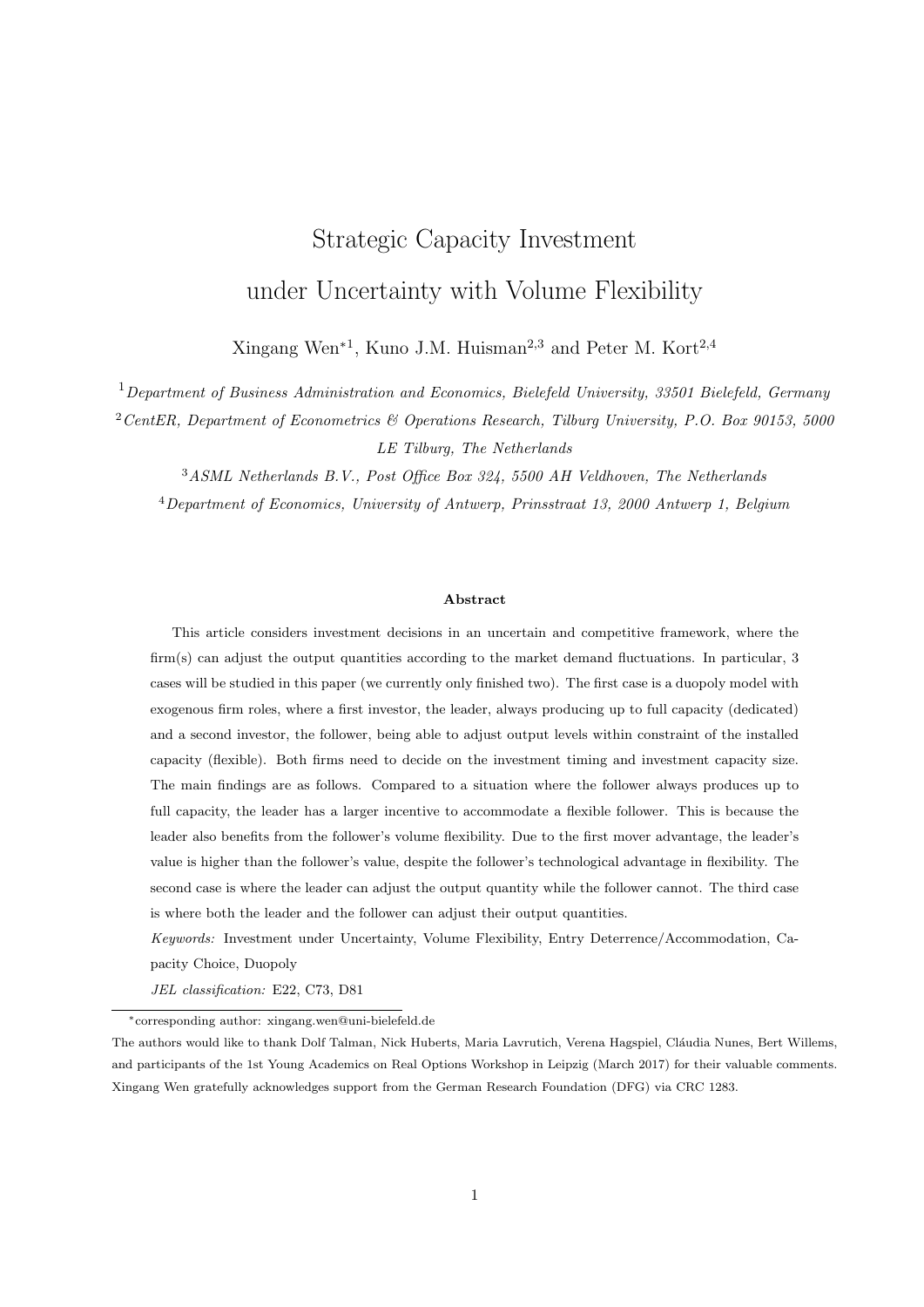

Figure A.2: Illustration of negative  $G(X, K)$  changing with  $\alpha$ ,  $\sigma$ ,  $r$ ,  $c$ ,  $\delta$ , and  $\gamma$ . Default parameter values are  $\alpha=0.02,\,r=0.1,\,\sigma=0.2,\,c=2,\,\delta=10,\,\gamma=0.05.$ 

$$
\frac{\mathrm{d}N(K_D)X_F^{\beta_2-\beta_1}}{\mathrm{d}K_D} = \frac{(1-\gamma K_D - \beta_1 \gamma K_D)N(K_D)}{K_D(1-\gamma K_D)}X_F^{\beta_2-\beta_1},
$$

and

$$
\frac{\mathrm{d}}{\mathrm{d} K_D} K_D K_F X_F^{-1-\beta_1} = \frac{1-\gamma K_D-\beta_1\gamma K_D}{K_D(1-\gamma K_D)} K_D K_F X_F^{-1-\beta_1}.
$$

Thus,

$$
\frac{\mathrm{d}B_2(K_D)}{\mathrm{d}K_D} = \frac{1 - \gamma K_D}{K_D(1 - \gamma K_D)} B_2(K_D).
$$

## 1. Entry Deterrence Strategy

The optimal capacity by the dedicated leader,  $K_D^{det}(X)$ , satisfies the first order condition

$$
\frac{\partial V_D(X, K_D) \quad \delta K_D}{\partial K_D} = \frac{\mathrm{d}B_2(K_D)}{\mathrm{d}K_D} X^{\beta_1} + \frac{1 - 2\gamma K_D}{r} X \quad \frac{c_D}{r} \quad \delta_D
$$
\n
$$
= \frac{1 - \gamma K_D}{K_D(1 - \gamma K_D)} B_2(K_D) X^{\beta_1} + \frac{1 - 2\gamma K_D}{r} X \quad \frac{c_D}{r} \quad \delta_D = 0 \text{(A.32)}
$$

The entry deterrence strategy cannot happen if  $K_D^{det}(X) < \hat{K}_D(X)$ . If the dedicated leader invests at X, then the deterrence strategy is only possible when  $X < X_2^{det}$ .  $X_2^{det}$ ,  $K_D^{det}(X_2^{det})$ , and  $K_F(K_D^{det})$ satisfy (12), (13), and (A.32), with  $X_F(K_D^{det}) = X_2^{det}$ . Similar to the case that the flexible follower produces below capacity right after investment, the deterrence strategy is not possible if  $K_D^{det} < 0$ , which results that  $X > X_1^{det}$  with  $X_1^{det}$  satisfying

$$
\frac{c}{2(\beta_1 - \beta_2)} \left(\frac{X_1^{det}}{X_F(0)}\right)^{\beta_1} \left(\left(\frac{\beta_1}{r - \alpha} - \frac{\beta_1}{r}\right) \left[\left(\frac{X_F(0)}{c}\right)^{\beta_2} - \left(\frac{X_F(0)(1 - 2\gamma K_F(0))}{c}\right)^{\beta_2}\right] \newline \frac{\beta_1 - \beta_2}{r - \alpha} \frac{2\gamma X_F(0)K_F(0)}{c}\right) + \frac{X_1^{det}}{r - \alpha} - \frac{c_D}{r} \quad \delta_D = 0, \quad (A.33)
$$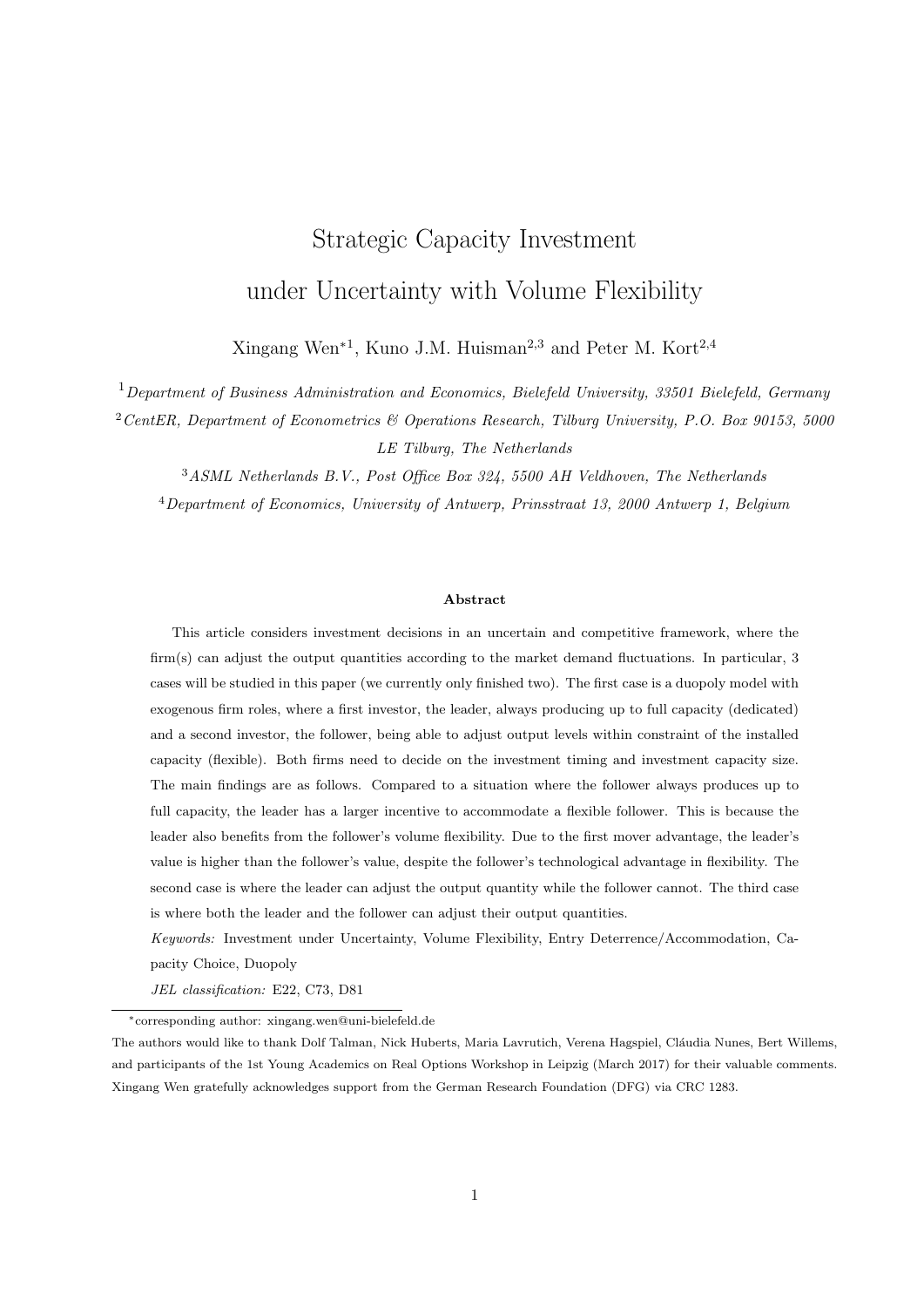where  $K_F(0)$  and  $X_F(0)$  satisfy (12) and (13). Thus, the entry deterrence strategy is only possible if  $X \supseteq (X_1^{det}, X_2^{det})$ . If the leader applies the entry deterrence strategy and invests at  $X^{det}(K_D)$  with capacity level  $K_D$ , then the value function before and after investment is

$$
V_D(X, K_D) = \begin{cases} A(K_D)X^{\beta_1} & X < X^{det}(K_D), \\ B_2(K_D)X^{\beta_1} + \frac{K_D(1 - \gamma K_D)}{r - \alpha}X & \frac{c_D K_D}{r} \\ N(K_D)X^{\beta_2} + \frac{K_D(1 - \gamma K_D - \gamma K_F(K_D))}{r - \alpha}X & \frac{c_D K_D}{r} & X - X_F(K_D). \end{cases}
$$
(A.34)

For a given capacity level  $K_D$ , from value matching and smooth pasting at  $X^{det}(K_D)$ ,  $X^{det}(K_D)$  must satisfy

$$
A(K_D)X^{\beta_1} = B_2(K_D)X^{\beta_1} + \frac{K_D(1 - \gamma K_D)}{r}X \frac{c_D K_D}{r} \delta_D K_D,
$$
  

$$
\beta_1 A(K_D)X^{\beta_1 - 1} = \beta_1 B_2(K_D)X^{\beta_1 - 1} + \frac{K_D(1 - \gamma K_D)}{r}.
$$

It can be derived that

$$
X^{det}(K_D) = \frac{\beta_1(r \quad \alpha)}{(\beta_1 \quad 1)(1 \quad \gamma K_D)} \left(\frac{c_D}{r} + \delta_D\right). \tag{A.35}
$$

 $K_D^{det}$  and  $X^{det}(K_D^{det})$  satisfy (A.32), thus the optimal investment capacity  $K_D^{det}$  and investment threshold  $X^{det}(K_D^{det})$  are

$$
K_D^{det} \qquad K_D^{det}(X^{det}(K_D^{det})) = \frac{1}{(\beta_1 + 1)\gamma},
$$
  

$$
X^{det}(K_D^{det}) = \frac{(\beta_1 + 1)(r - \alpha)}{\beta_1 - 1} \left(\frac{c_D}{r} + \delta_D\right).
$$

#### 2. Entry Accommodation Strategy

The investment capacity by the dedicated leader  $K_D^{acc}(X)$  for a given level of X satisfies the first order condition

$$
\frac{\partial V_D(X, K_D) \quad \delta K_D}{\partial K_D} = \frac{\mathrm{d}N(K_D)}{\mathrm{d}K_D} X^{\beta_2} + \frac{X(1 - \gamma K_D - \gamma K_F(K_D))(1 - 2\gamma K_D)}{(r - \alpha)(1 - \gamma K_D)} \frac{c_D}{r} \quad \delta_D
$$
\n
$$
= \frac{(1 - \gamma K_D - \beta_2 \gamma K_D)N(K_D)}{K_D(1 - \gamma K_D)} X^{\beta_2} + \frac{X(1 - \gamma K_D - \gamma K_F(K_D))(1 - 2\gamma K_D)}{(r - \alpha)(1 - \gamma K_D)}
$$
\n
$$
\frac{c_D}{r} \quad \delta_D = 0. \tag{A.36}
$$

The entry accommodation strategy only happens when the market has grown large enough to hold the two firms, i.e.,  $X = X_F(K_D)$ . Define  $X_1^{acc} = X_F(K_D^{acc}(X_1^{acc}))$ , then  $X_1^{acc}, K_D^{acc}(X_1^{acc})$ , and  $K_F(K_D^{acc})$ satisfy (12), (13), and (A.36). Suppose the dedicated leader uses the entry accommodation strategy and invests at  $X^{acc}(K_D)$  with capacity  $K_D$ , then the leader's value function is

$$
V_D(X, K_D) = \begin{cases} A(K_D)X^{\beta_1} & X < X^{acc}(K_D), \\ N(K_D)X^{\beta_2} + \frac{K_D(1 - \gamma K_D - \gamma K_F(K_D))}{r - \alpha}X & \xrightarrow{c_D K_D} X & X_F(K_D) - X^{acc}(K_D). \end{cases}
$$
(A.37)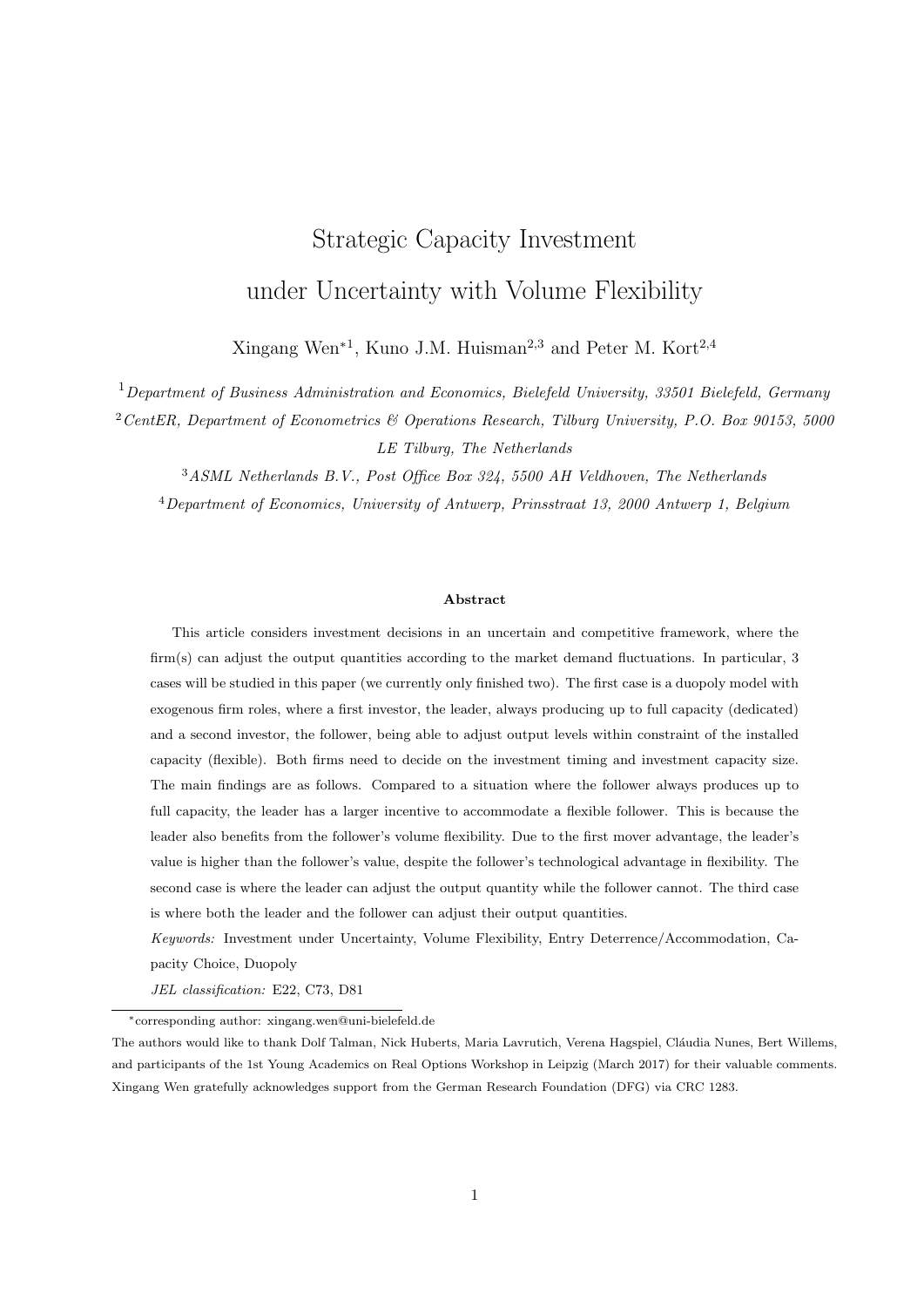From value matching and smooth pasting, I get that the investment threshold  $X^{acc}(K_D)$  satisfies

$$
A(K_D)X^{\beta_1} = N(K_D)X^{\beta_2} + \frac{K_D(1 - \gamma K_D - \gamma K_F(K_D))}{r \alpha}X - \frac{c_D K_D}{r} \delta_D K_D,
$$
  

$$
\beta_1 A(K_D)X^{\beta_1 - 1} = \beta_2 N(K_D)X^{\beta_2 - 1} + \frac{K_D(1 - \gamma K_D - \gamma K_F(K_D))}{r \alpha}.
$$

Thus, it holds that  $X^{acc}(K_D)$  must satisfy

$$
\frac{\beta_1}{\beta_1} \frac{\beta_2}{N(K_D)X^{\beta_2}} + \frac{\beta_1}{\beta_1(r-\alpha)} XK_D \left(1 \quad \gamma K_D \quad \gamma K_F(K_D)\right) \quad \frac{c_D K_D}{r} \quad \delta_D K_D = 0. \tag{A.38}
$$

Rewrite (A.36) and (A.38), then  $X^{acc}(K_D^{acc})$  and  $K_D^{acc}$  satisfy

$$
\frac{1-\gamma K_D \beta_2 \gamma K_D}{1-\gamma K_D} \frac{cX^{\beta_2}}{2(\beta_1-\beta_2)} \left(\frac{\beta_1}{r-\alpha} - \frac{\beta_1}{r}\right) \left(X_1^{-\beta_2} - X_2^{-\beta_2}\right) + \frac{X(1-\gamma K_D - \gamma K_F(K_D))}{r-\alpha} \frac{1-2\gamma K_D}{1-\gamma K_D} - \frac{c_D}{r} - \delta_D = 0,
$$

and

$$
\frac{cX^{\beta_2}}{2\beta_1}\left(\frac{\beta_1}{r}\frac{1}{\alpha}-\frac{\beta_1}{r}\right)\left(X_1^{-\beta_2}-X_2^{-\beta_2}\right)+\frac{X(1-\gamma K_D-\gamma F_{-}(K_D))}{r-\alpha}\frac{\beta_1}{\beta_1}-\frac{1}{r}-\frac{c_D}{r}-\delta_D=0.
$$

From

$$
\frac{1}{(\beta_1 - \beta_2)(1 - \gamma K_D)} = \frac{1}{\beta_1},
$$

and

$$
\frac{1-2\gamma K_D}{1-\gamma K_D}=\frac{\beta_1-1}{\beta_1},
$$

it follows that the optimal investment capacity is

$$
K_D^{acc} \qquad K_D^{acc}(X^{acc}(K_D^{acc})) = \frac{1}{(\beta_1 + 1)\gamma}.
$$

# A.7 Proof of Proposition 4

Given in the text.

# A.8 Proof of Proposition 5

When the follower is flexible, from Proposition 2 and Proposition 3, the leader's entry deterrence strategy is the same regardless of whether the follower produces below or up to capacity right after investment. When there is no flexibility, the leader's entry deterrence (and entry accommodation strategy) can be found in Appendix B. The leader's entry deterrence strategy are the same regardless of with or without the follower flexibility. From Proposition 2 and Proposition 3, it also holds that the leader's investment capacity under entry accommodation strategy is  $K_D^{acc} = \frac{1}{(\beta+1)\gamma}$ , regardless of whether the follower produces below or up to capacity right after investment. This capacity level is the same as that when there is no follower flexibility.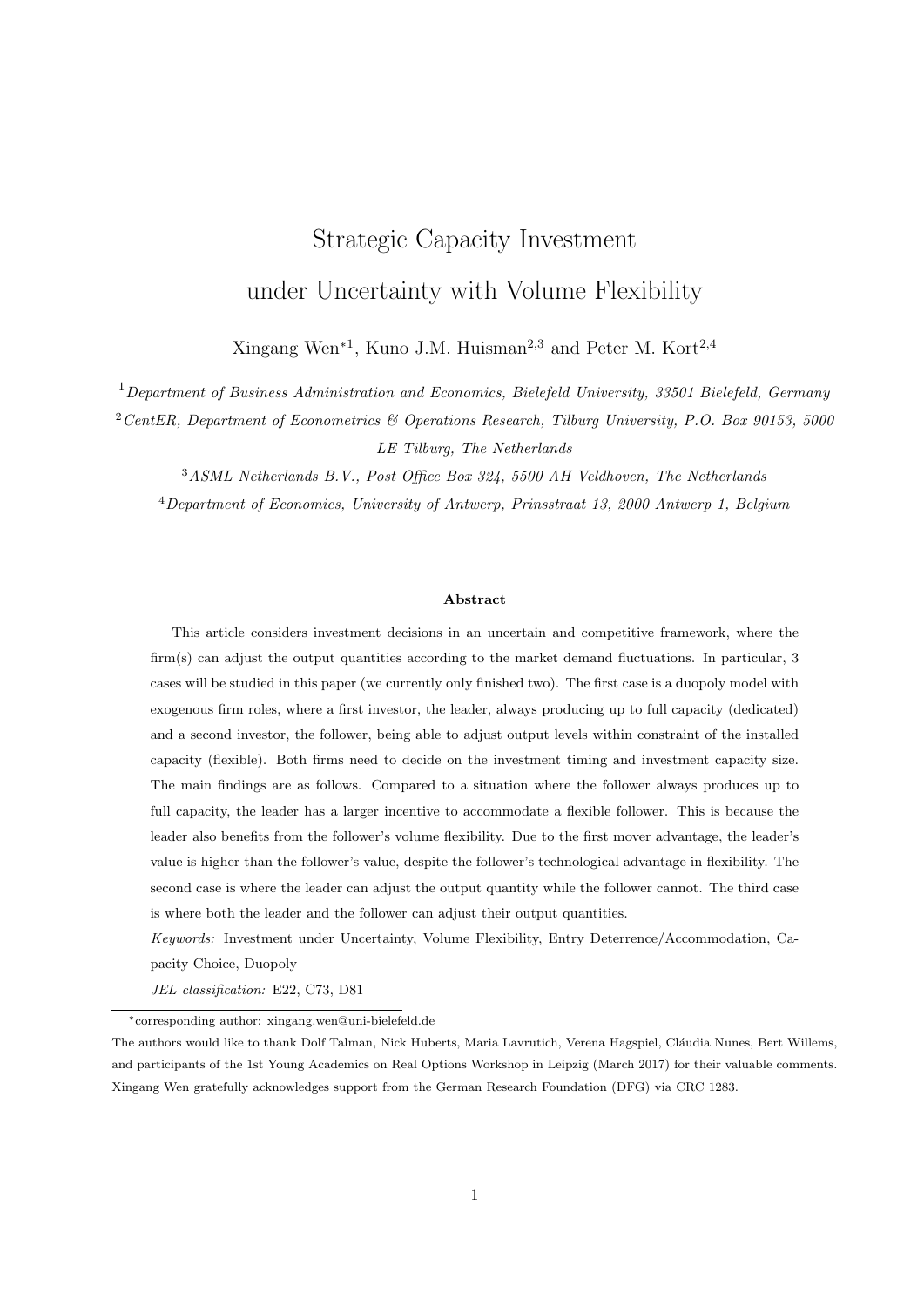# B No Flexibility

This section analyzes what the follower and leader's decisions are when there is no flexibility. It means that both firms would always produce up to full capacity. For the follower, given that the leader invests and always produces  $K_D$  and the follower invests and always produces  $K_F$ , the profit flow at time t equals

$$
\pi_F(t) = (X(t) (1 \quad \gamma (K_D + K_F)) \quad c) K_F.
$$

Here, I do not allow production suspension. So for a low level X, i.e.,  $X(1 - \gamma(K_D + K_F)) < c$ , the firms may have negative profit flows. Given the initial geometric Brownian motion level  $X$ , the value of the follower is

$$
V_F(X, K_D, K_F) = E\left[\int_{t=0}^{\tau} K_F(X(t)(1 - \gamma (K_D + K_F))) c) \exp(-rt)dt \, jX(0) = X\right]
$$
  
= 
$$
\frac{X K_F(1 - \gamma (K_D + K_F))}{r - \alpha} - \frac{cK_F}{r}.
$$

The follower's investment capacity maximizes

$$
\max_{K_F>0} V_F(X, K_D, K_F) \quad \delta K_F,
$$

thus, given  $X$  and  $K_D$ ,

$$
K_F(X, K_D) = \frac{1}{2\gamma} \left( 1 \quad \gamma K_D \quad \frac{r}{X} \left( \frac{c}{r} + \delta \right) \right). \tag{B.1}
$$

Before the investment, the follower holds an option to invest. Suppose the option value is

$$
V_F(X, K_D) = A_F(K_L)X^{\beta_1}.
$$

According to value matching and smooth pasting, the investment threshold  $X_F(K_D, K_F)$  when investing with  $K_F$  satisfies

$$
A_F X_F^{\beta_1} = \frac{X_F K_F (1 - \gamma (K_D + K_F))}{r - \alpha} - \frac{cK_F}{r} - \delta K_F,
$$
  

$$
\beta_1 A_F X_F^{\beta_1 - 1} = \frac{K_F (1 - \gamma (K_D + K_F))}{r - \alpha}.
$$

Thus,

$$
X_F(K_D, K_F) = \frac{\beta_1(r - \alpha)}{(\beta_1 - 1)(1 - \gamma K_D - \gamma K_F)} \left(\frac{c}{r} + \delta\right). \tag{B.2}
$$

Combining (B.1) and (B.2), the follower's optimal investment capacity and threshold are

$$
K_F(K_D) = \frac{1 - \gamma K_D}{(1 + \beta_1)\gamma},\tag{B.3}
$$

$$
X_F(K_D) = \frac{(\beta_1 + 1)(r - \alpha)}{(\beta_1 - 1)(1 - \gamma K_D)} \left(\frac{c}{r} + \delta\right). \tag{B.4}
$$

If  $X_F(K_D)$   $X(0)$ , then the follower would invest immediately at  $t = 0$  with capacity  $K_F(X(0), K_D)$ .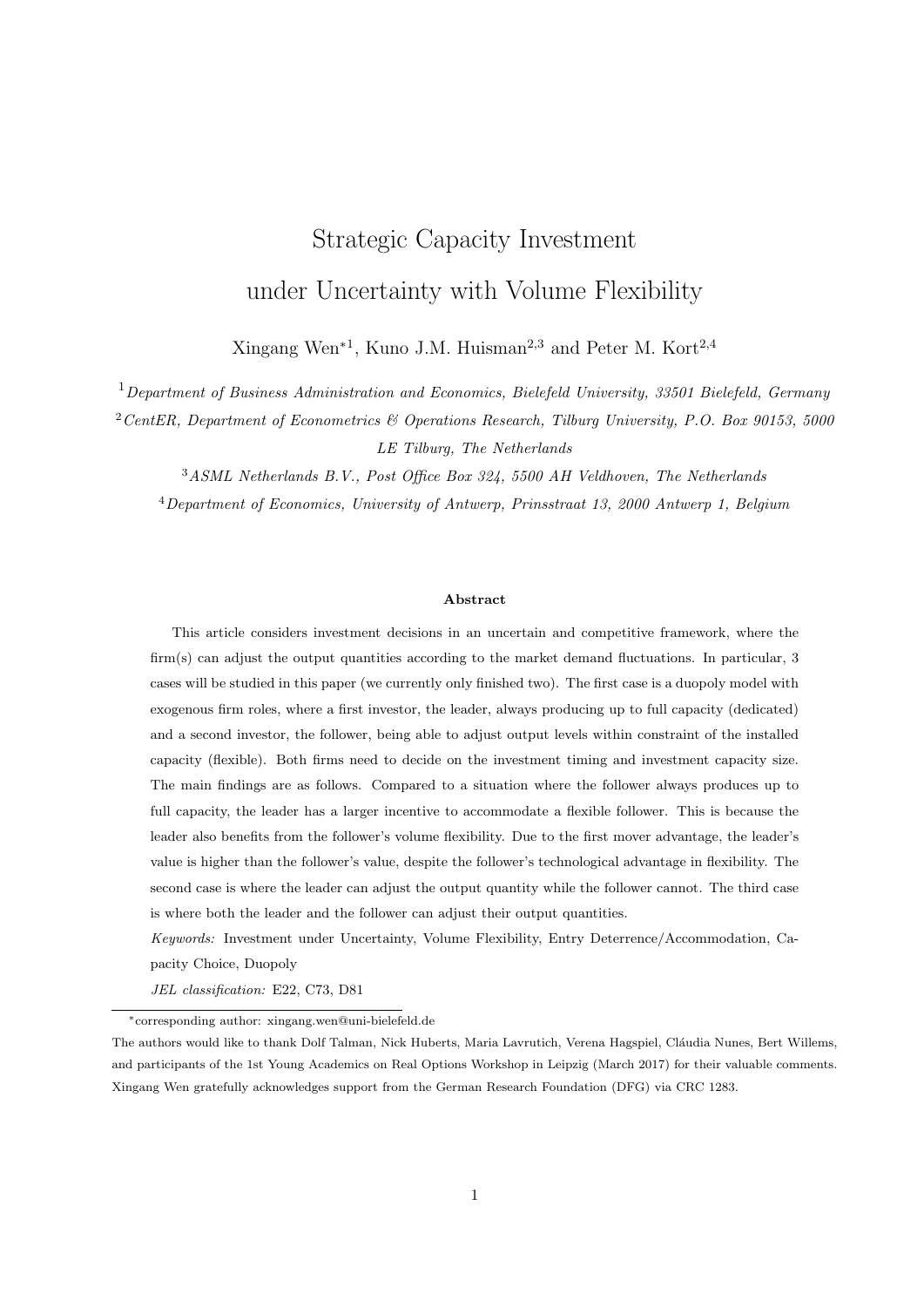For the leader, to deter or accommodate the entry of the follower would be dependent on the leader's critical capacity level

$$
\hat{K}_D(X) = \frac{1}{\gamma} \left( 1 - \frac{(\beta_1 + 1)(r - \alpha)}{(\beta_1 - 1)X} \left( \frac{c}{r} + \delta \right) \right). \tag{B.5}
$$

.

**Entry Deterrence Strategy** If the leader invests a capacity larger than  $\hat{K}_D(X)$ , then the follower invests later. However, if the leader invests a capacity not larger than  $\hat{K}_D(X)$ , then the follower invests at the same time with the leader. Suppose the investment threshold is  $X_{D}^{det}(K_{D})$  when investing capacity  $K_{D}$ , then the leader's value under entry deterrence strategy is assumed to be

$$
V_D(X, K_D) = \begin{cases} A_D(K_D)X^{\beta_1} & \text{if } X < X_D^{det}(K_D), \\ B_D(K_D)X^{\beta_1} + \frac{X K_D(1 - \gamma K_D)}{r - \alpha} & \frac{c_D K_D}{r} & \text{if } X_D^{det}(K_D) \le X < X_F(K_D), \\ \frac{\beta_1 X K_D(1 - \gamma K_D)}{(1 + \beta_1)(1 - \alpha)} & \frac{c_D K_D}{r} & \text{if } X = X_F(K_D). \end{cases}
$$

By value matching at  $X_F(K_D)$ , I get

$$
B_D(K_D)X_F^{\beta_1} + \frac{X_F K_D(1 - \gamma K_D)}{r - \alpha} = \frac{\beta_1 X_F K_D(1 - \gamma K_D)}{(\beta_1 + 1)(r - \alpha)}
$$

Thus,

$$
B_D(K_D) = \frac{K_D(1-\gamma K_D)X_F}{(\beta_1+1)(r-\alpha)}X_F^{-\beta_1} = \frac{K_D}{\beta_1-1}\left(\frac{c}{r}+\delta\right)\left(\frac{(\beta_1+1)(r-\alpha)}{(\beta_1-1)(1-\gamma K_D)}\left(\frac{c}{r}+\delta\right)\right)^{-\beta_1}.
$$

Suppose the leader invests at X, then the investment capacity under the deterrence strategy,  $K_D^{det}(X)$ , satisfies

$$
\frac{1}{(\beta_1 - 1)(1 - \gamma K_D)} \left(\frac{c}{r} + \delta\right) \left(\frac{X(\beta_1 - 1)(1 - \gamma K_D)}{(\beta_1 + 1)(r - \alpha)\left(\frac{c}{r} + \delta\right)}\right)^{\beta_1} + \frac{X(1 - 2\gamma K_D)}{r - \alpha} \frac{c_D}{r} \quad \delta_D = 0. \tag{B.6}
$$

The corresponding value for the leader's entry deterrence strategy is

$$
V_D^{det}(X) = \frac{K_D^{det}(X)}{\beta_1 \ 1} \left(\frac{c}{r} + \delta\right) \left(\frac{X(\beta_1 \ 1)(1 \ \gamma K_D^{det}(X))}{(\beta_1 + 1)(r \ \alpha) \left(\frac{c}{r} + \delta\right)}\right)^{\beta_1} + \frac{XK_D^{det}(X)(1 \ \gamma K_D^{det}(X))}{r \ \alpha} \frac{c_D K_D^{det}(X)}{r} \delta_D K_D^{det}(X).
$$
 (B.7)

If  $X$  is sufficiently small, then the optimal investment threshold is

$$
X_D^{det} = \frac{\beta_1(r \alpha)}{(\beta_1 \ 1)(1 \ \gamma K_D^{det})} \left(\frac{c_D}{r} + \delta_D\right). \tag{B.8}
$$

Substitute (B.8) into (B.6) gives

1 
$$
(\beta_1 + 1)\gamma K_D^{det} = (1 \quad (\beta_1 + 1)\gamma K_D^{det}) \left(\frac{\beta_1}{\beta_1 + 1} \frac{c_D + r\delta_D}{c + r\delta}\right)^{\beta_1}.
$$

Thus,

$$
K_D^{det} = \frac{1}{(\beta_1 + 1)\gamma},
$$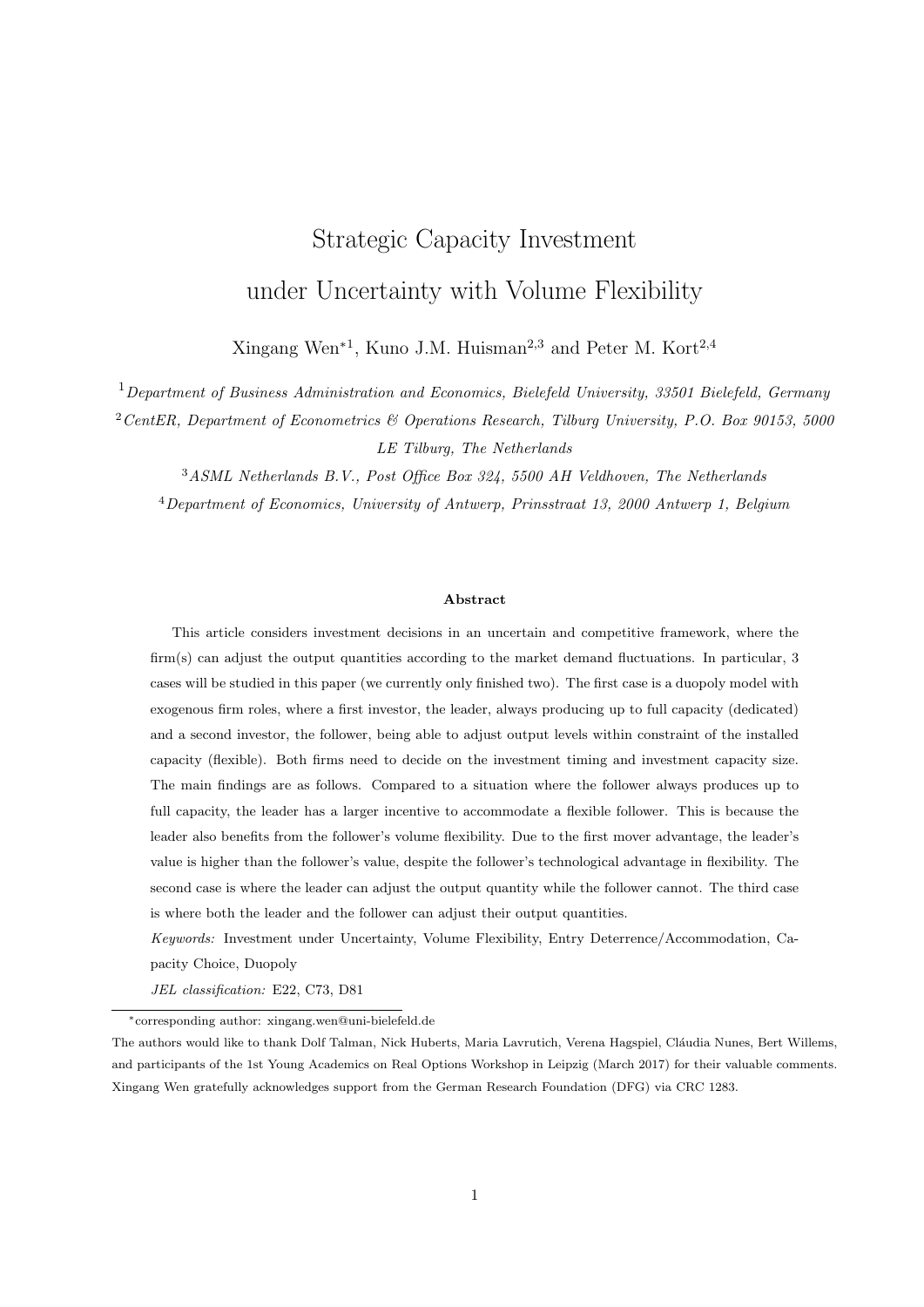$$
X_D^{det} \qquad X_D^{det}(K_D^{det}) = \frac{(\beta_1 + 1)(r - \alpha)}{\beta_1 - 1} \left(\frac{c_D}{r} + \delta_D\right).
$$

The corresponding follower's investment decisions are

$$
K_F(K_D^{det}) = \frac{\beta_1}{(\beta_1 + 1)^2 \gamma},
$$
  
\n
$$
X_F(K_D^{det}) = \frac{(\beta_1 + 1)^2 (r - \alpha)}{\beta_1 (\beta_1 - 1)} \left(\frac{c}{r} + \delta\right).
$$

Moreover, the entry deterrence strategy can not happen for

$$
0 \quad \hat{K}_D(X) < K_D^{det},
$$

i.e.,

$$
X_1^{det} \quad X \quad X_2^{det},
$$

where

$$
X_2^{det} = \frac{(\beta_1 + 1)(r - \alpha)}{\beta_1 - 1} \left( (\beta + 1) \left( \frac{c}{r} + \delta \right) - (\beta_1 - 1) \left( \frac{c_D}{r} + \delta_D \right) \right)
$$

and  $X_1^{det}$  satisfies

$$
\frac{1}{\beta_1 - 1} \left( \frac{c}{r} + \delta \right) \left( \frac{X(\beta_1 - 1)}{(\beta_1 + 1)(r - \alpha) \left( \frac{c}{r} + \delta \right)} \right)^{\beta_1} + \frac{X}{r - \alpha} \quad \frac{c_D}{r} \quad \delta_D = 0. \tag{B.9}
$$

If  $X_D^{det}$  $\mathcal{L}_{D}^{det}$  X, then the deterrence strategy is implemented immediately with capacity  $K_{D}^{det}(X)$  satisfying (B.6).

Entry Accommodation Strategy Under the entry accommodation strategy, the follower invests at the same time as the leader. Suppose the investment threshold is  $X_D^{acc}(K_D)$  when investing capacity  $K_D$ , then the leader's value under entry accommodation strategy is assumed to be

$$
V_D(X, K_D) = \begin{cases} A_D(K_D)X^{\beta_1} & \text{if } X < X_D^{acc}(K_D), \\ \frac{XK_D(1 - \gamma K_D)}{2(r - \alpha)} + \frac{K_D}{2} \left(\frac{c}{r} + \delta - 2\left(\frac{c_D}{r} + \delta_D\right)\right) & \text{if } X = X_D^{acc}(K_D). \end{cases}
$$

For a given level of  $X$ , the investment capacity under the entry accommodation strategy is

$$
K_D^{acc}(X) = \frac{1}{2\gamma} \left( 1 + \frac{r - \alpha}{X} \left( \frac{c}{r} + \delta - 2 \left( \frac{c_D}{r} + \delta_D \right) \right) \right).
$$

The accommodation strategy can only be chosen when  $K_D^{acc}(X)$   $\hat{K}_D(X)$ , which means that it is only possible when

$$
X \t X_1^{acc} = (r \t \alpha) \left( \frac{3\beta_1 + 1}{\beta_1} \left( \frac{c}{r} + \delta \right) \t 2 \left( \frac{c_D}{r} + \delta_D \right) \right).
$$

Moreover, the value matching and smoothing pasting conditions yield that for the given capacity  $K_D$ , the investment threshold  $X_D^{acc}(K_D)$  satisfies

$$
A_D(K_D)X^{\beta_1} = \frac{XK_D(1 \quad \gamma K_D)}{2(r \quad \alpha)} + \frac{K_D}{2}\left(\frac{c}{r} + \delta \quad 2\left(\frac{c_D}{r} + \delta_D\right)\right),
$$